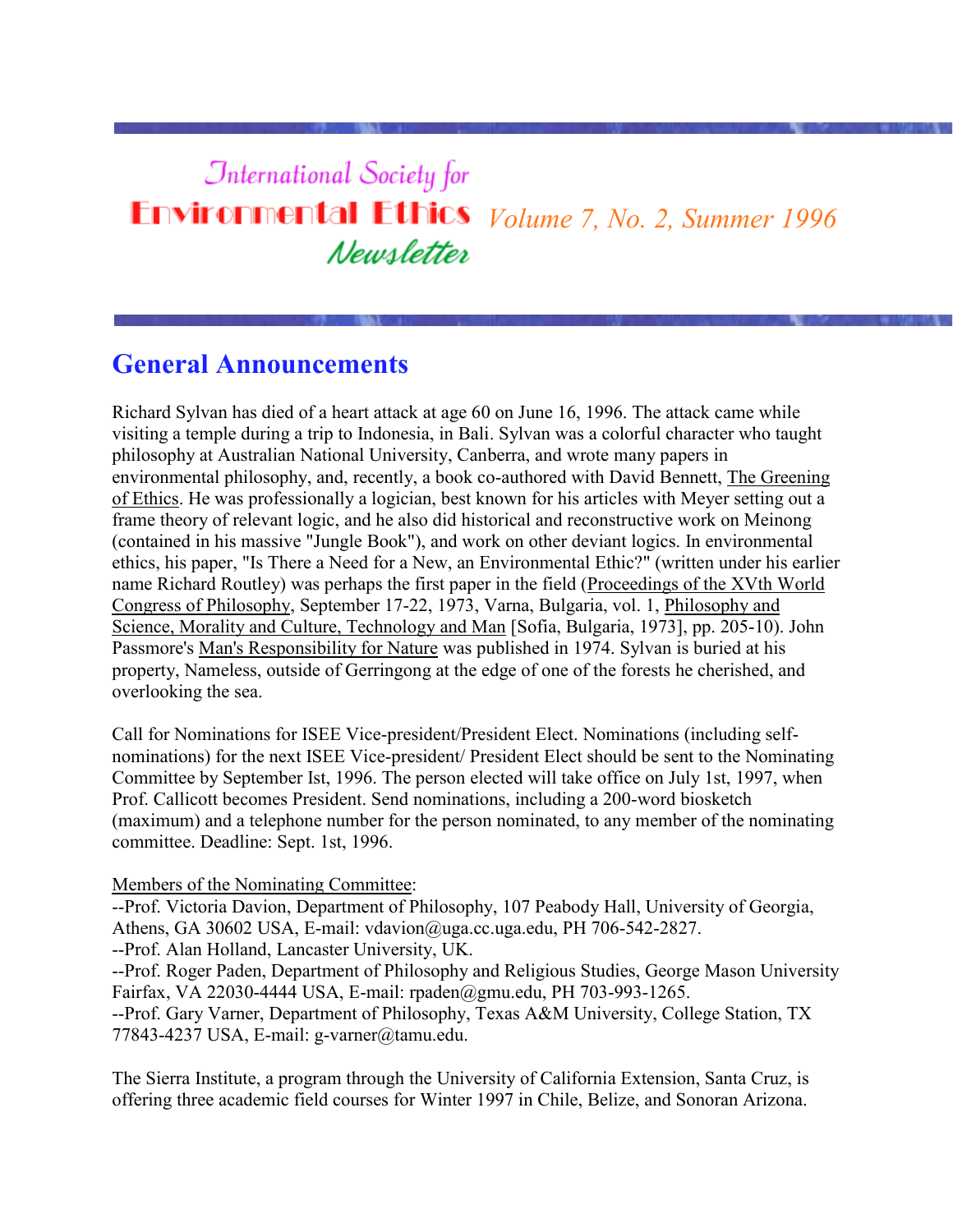The Chile program focuses on wildlife conservation in the central Andes. The Belize program takes a broad look at neotropical ecology and natural history. The Arizona offering focuses on ecology and environmental issues in the Sonoran desert. All three programs are unique in that they are backcountry-based (not field station) and are relatively inexpensive. Courses are for undergraduates pursuing degrees. For details, contact Sierra Institute, 740 Front St., Suite 155, Santa Cruz, CA, 95060; PH 408-427-6618.

Ethics and the Environment has appeared in its first issue, vol. 1, no. 1, Spring 1996. The editor is Victoria Davion and the journal, which will be a semi-annual, is launched by the Environmental Ethics Certificate Program of the University of Georgia. The publisher is JAI Press, Greenwich, Connecticut. In the first issue: J. Baird Callicott, "How Environmental Ethical Theory May Be Put Into Practice"; Frederick Ferré, "Persons in Nature: Toward an Applicable and Unified Environmental Ethics"; Simon Glynn, "Ethical Issues in Environmental Decision Making and the Limitations of Cost/Benefit Analysis (CBA)"; Mary Midgley, "Sustainability and Moral Pluralism"; Kristin Shrader-Frechette, "Individualism, Holism, and Environmental Ethics."

Ethics and the Environment has a special subscription rate for ISEE members. The rate is \$35.00 annually. To subscribe, please contact the publisher:

ETHICS AND THE ENVIRONMENT JAI Press Inc. 55 Old Post Road, No. 2

Greenwich, CT 06836

Environment, Culture, and Religion is a new journal, launched by The Whitehorse Press, Cambridge. The journal seeks to explore the environmental understandings, perceptions and practices of a wide range of different cultures and religious traditions. It advocates an interdisciplinary approach, drawing on contributions from a range of disciplines including anthropology, environmental studies, geography, philosophy, religious studies, sociology and theology. The editor is Clare A. Palmer, School of Environmental Studies, University of Greenwich, Creek Road, Deptford, London SE8 3BW, UK. Manuscripts are invited. A U.S. associate editor is Mary Evelyn Tucker, Bucknell University. For subscriptions contact The White Horse Press, 1 Strond, Isle of Harris, HS5 3UD, UK. Fax 44 1859 520204.

Organization and Environment is a new academic journal analyzing the social roots and consequences of environmental problems. In particular, it is aimed at developing new perspectives on organizations and organizing, perspectives that encourage environmentally sensitive reflection. Co-editors, John M. Jermier, College of Business, University of South Florida, Tampa, FL 33620-5500, and Paul Shrivastava, Professor of Management, Bucknell University. Articles are invited.

Theological Foundations for Environmental Ethics is the title of new undergraduate course at Marquette University, the largest Jesuit university in the U.S. The course will begin this Fall Semester, and will be taught by Jame Schaefer, PhD, whose research has focused on applying Thomas Aquinas to contemporary environmental ethics. The course will include sections on environmental criticisms of the Judeo-Christian tradition, biblical passages, selections from theologians, and statements by theologians from a variety of denominations, including Pope John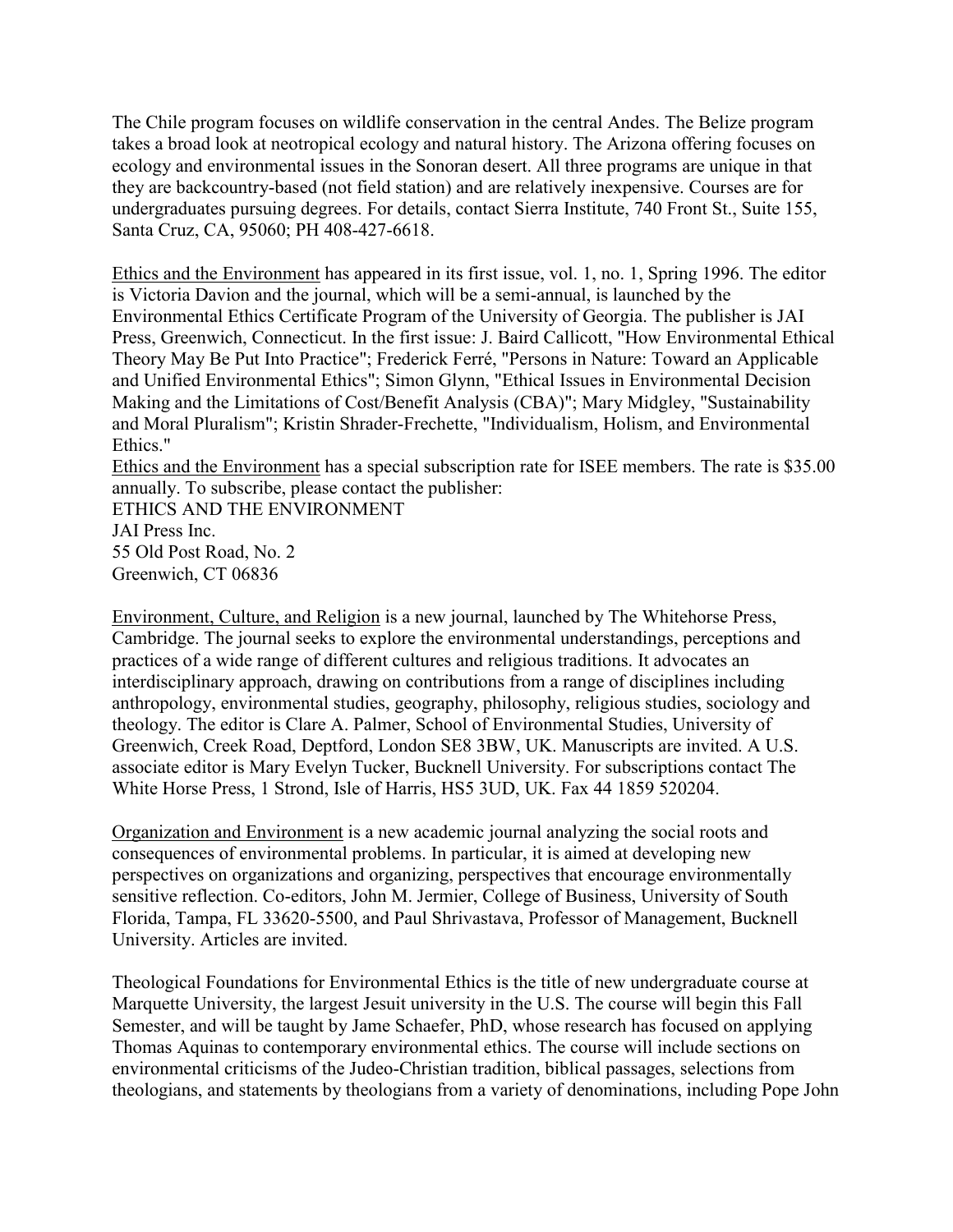Paul II. For more information, contact Jame Schaefer, Dept. of Theology, Marquette University, Milwaukee, WI 53233; E-mail SCHAEFERJ@vms.csd.mu.edu.

A Swedish Forester's Ethic. A two-page ethical code adopted by various foresters and forest owners groups in Sweden, from February 1995 onward, has a preface about forestry not being just a matter of producing timber but more importantly including preserving the life sustaining processes, in which ethics is an important guideline. The eight promises made are: (1) I will cultivate the forest sustainably. (2) I will cultivate the forest with the help of tested experience and knowledge. (3) I will cultivate the forest so that biological diversity will be maintained. (4) I take responsibility for creating economic values from the forests. (5) I will cultivate the forest so that diverse uses continue, such as tourism, hunting, reindeer-keeping, berry and mushroom picking, and so forth. (5) I will take into account the values that make forests a source of recreation. (7) I will protect historical and cultural values on the forest landscape. (8) I will listen to and inform the people who surround me and my forest. (Thanks to Solveig Rasanen Lindholm, Institute for Statistics, Data, and Information Studies, Uppsala.)

Environmental Ethics in Latvia. Andris Gulbis teaches a course, "Natural Philosophy and Environmental Ethics" at the University of Latvia, in Riga, especially for master's students in Environmental Science and Management. The course is an extensive survey of both classical and contemporary concepts of nature and of contemporary philosophies of nature conservation. Gulbis both teaches there and also is in the Latvian Ministry of Environmental Protection. Contact: Andris Gulbis, Ministry of the Environmental Protection, Public Relations and Education Division, Republic of Latvia, 25 Peldu Str., Riga, LV-1494, Latvia. Phone 371 (country code) 2 (city code) 220 767. Fax 371 2 820 442.

Environmental ethics in Hungary. Dr. Lásló Molnár, Department of Philosophy in the Technical University of Budapest, teaches a course in environmental ethics for engineering students. He has prepared two works that he uses in this class: (1) Környezeti etika (Environmental Ethics), his own text book in the field in Hungarian, and (2) Környezeti etika (Environmental Ethics), an anthology with the same title, in which about a dozen works largely from English and German authors are translated into Hungarian, including Holmes Rolston, P. W. Taylor, W. F. Baxter, K. S. Shrader Frechette, Hans Jonas, Dieter Birnbacher, and others. Address: Department of Philosophy, Technical University of Budapest, Muegyetem rkp. 3, 1111 Budapest, Hungary. Phone 36 1-463 1181. Fax 36 1-463 1042. E-mail: miller@tttk2.tttk.bme.hu

The Oxford Centre for Environment, Ethics and Society, at Mansfield College, conducted a series of seminars and lectures in environmental philosophy. On April 17th Avner de-Shalit (visiting fellow at OCEES) gave an introductory lecture, "Environmental Philosophy; What's It All About?". Holmes Rolston (Colorado State University) presented his paper on "Nature for Real: Is Nature a Social Construct?" and Andrew Light (University of Alberta and University of Montana) talked on "What Kind of Good Is Environmental Quality?". Robert Williamson (anthropology, University of Saskatchewan) discussed "Human Rights, Animal Rights and the Fur Trade". Finally, Brian Klug (Philosophy, Saint-Xavier University) gave a paper on "When Are We Human? (How Should We Treat Animals)". In addition, OCEES arranged a seminar for those graduate students who were writing their dissertations in relevant fields. Ms. Gayil Talshir presented her work on Green ideology. Ms. Talshir is at St. Antony's college, Oxford, OX2 6JF,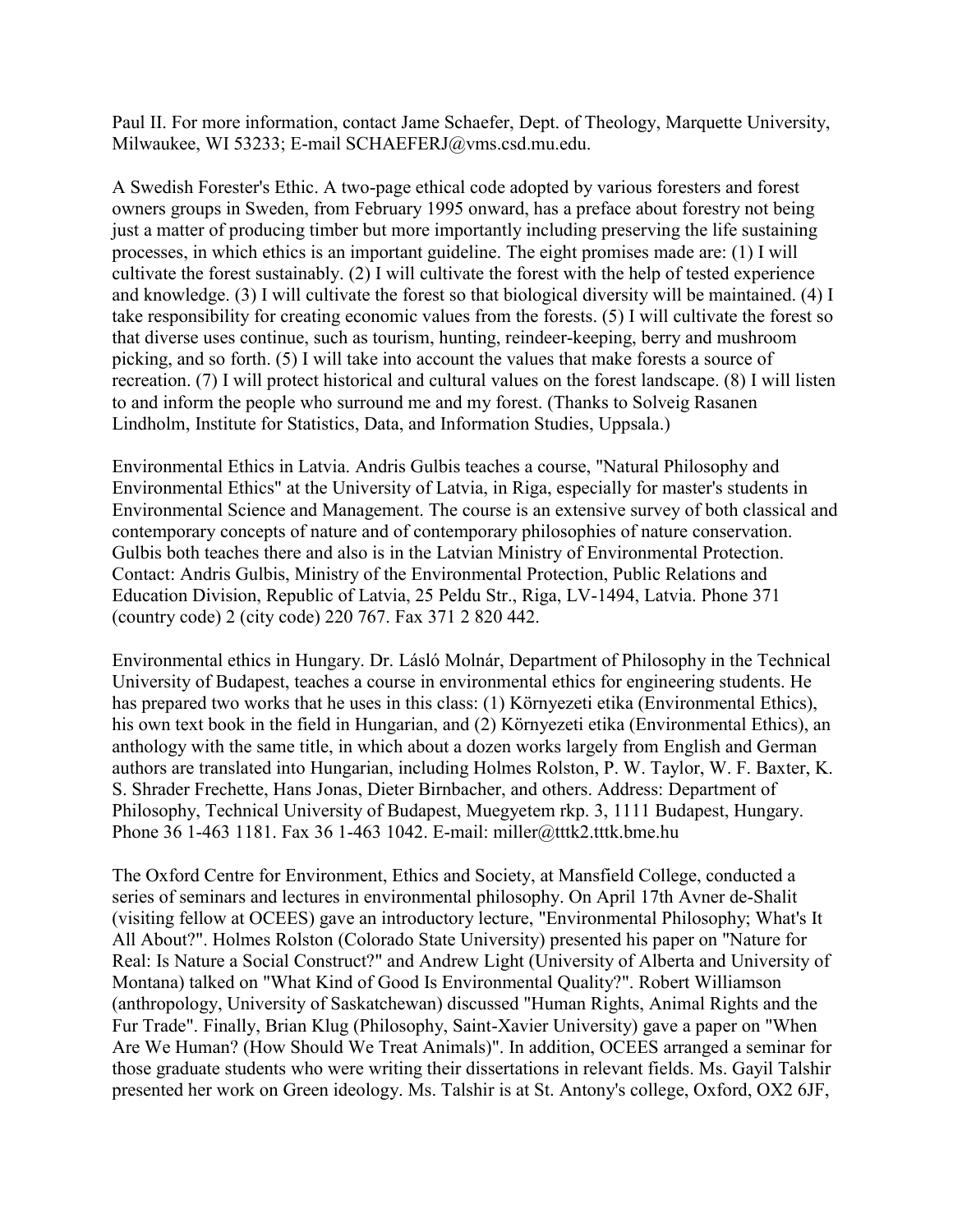and is about to finish her studies. The next academic year she will be at the Department of Politics, the Hebrew University of Jerusalem, 91905, Israel. Ms. Antonia Layard presented her work on risk and rights. She is a fellow at OCCES, Mansfield College, OX1 3TF. Mr. Mat Hamphrey presented a chapter of his doctorate thesis, on the notion of ecology. He is writing on green political thought. His address is: Nuffield College, Oxford OX1 1NF. Ms. Michelle Friedland is an M.Phil student in philosophy. She presented her work on future generations and Rawls's theory. She is at Wolfson College, Oxford OX2 6UD. Anne Hammond discussed her interest in the emergence of the idea of "environment" and "wilderness" in American photography. She is a doctorate student in the history of art. In addition she is the editor of the Journal of Photography. Hammond's address is Linacre College, Oxford OX1 3JA. Finally, Bruno Walter, a doctorate student at the Department of Zoology in Oxford presented his thesis and discussed the place of environmental philosophy in his scientific work. The seminar was organized and conducted by Avner de-Shalit.

Leena Vilka's doctoral dissertation, the first on environmental ethics in Finland (see Newsletter 7, no. 1), was the subject of a research news story in Universitas Helsingiensis, 1/96, the University of Helsinki's quarterly magazine (pages 5-7) reporting on events of consequence in the university life.

Robin Attfield presented a paper, "Discounting, Jamieson's Trilemma and Representing the Future" at the Annual Conference of the Association for Legal and Social Philosophy, 28-30 March, 1996 at St. Aidan's College, University of Durham, England. The Austin Lecture was presented by Ted Benton, on "Animal Rights, Ecology and Social Justice." Other speakers included Mick Smith, "The Enclosure of the Ethical Commons", Michael Hammond, "Ecofeminism and Justice in the Family", Donald McGillvary and John Wightman, "Private Rights, Regulation, Social Interest and the Environment", Tim Hayward, "The Grounds of Inter-Species Solidarity", Chris Himsworth, "Law-Making for Environmental Liability", Kate Soper, "Human Needs and Natural Resources: the Dilemmas of Ecology", David E. Cooper, "Nonhuman Rights", Patricia Park and James Connelly, "The Hour of the Pig: Rights, Rhetoric and Law", Markku Oksanen, "Lockean Provisos and the Privatisation of Nature", John O'Neill and Russell Keat, "King Darius and the Environmental Economist", and Anthony Stenson and Tim Gray, "Plants, Property and Peoples."

Robin Attfield was one of the speakers at the 1996 annual conference of the Society for Applied Philosophy, held at Isle of Thorns, Chelwood Gate, Sussex, England in May on the theme of "The European Moral Community." His presentation was entitled "Global Warming and International Equity", the subject of much recent work by Finn Arler (University of Odense). Other speakers on environmental philosophy were Andrew Light (University of Alberta, University of Montana), "Negotiating the Environment: Is There a Place for Non-Anthropocentrism?", and Avner de-Shalit (Hebrew University of Jerusalem), "Environmentalism for Europe--One Model?"

Jane Goodall was cited for a career that "embodies the environmental ethic" when she was awarded the William Proctor Prize for Scientific Achievement for her work with chimpanzees in Tanzania. The prize is the highest award of Sigma Xi, the Scientific Research Society, and Goodall spoke to 450 persons at a Sigma Forum March 7-8 in San Diego, CA.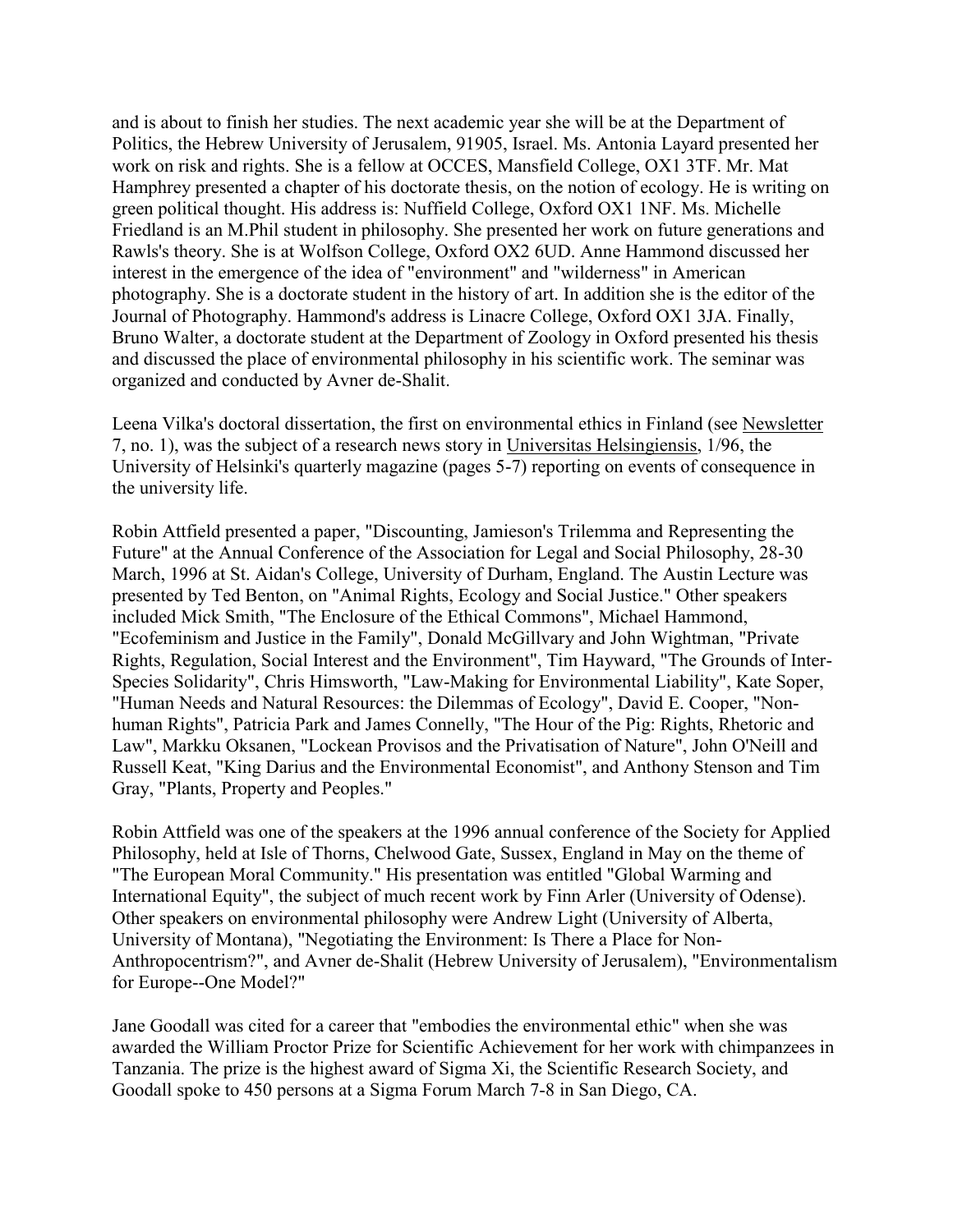Chen Changdu is professor of ecology at Peking University and the current president of the Ecological Society of China. He serves as Vice Chair of the expert group for the government's China Biodiversity Conservation Action Plan, and is one of the plan's main authors. He is also leading a group that is compiling the UNEP-funded China Country Study on Biodiversity. Address: Chen, Laboratory of Landscape Ecology, Department of Urban and Environment Sciences, Peking University, Beijing 100871, China. E-mail: chcd@urbanms.urban.pku.edu.cn

Congratulations to Peter List, College of Liberal Arts, Oregon State University, who received Hovland Service Award in the fall of 1994.

Dale Jamieson is the new Henry Luce Chair of Global Change at Carlton College, Minesota, starting August 1996.

Internet discussion group on environmental ethics. To subscribe, send the line to mailbase@mailbase.ac.uk. You will receive further information. For more information contact Clare Palmer C.A.Palmer@greenwich.ac.uk.

The Wolf Report by Ralph Maughan is at:

http://www.greywolf.com/rm/maugham.html

There are updates several times a week on recent wolf activity.

The Wildlife Society has an internet listserve, maintained out of Cornell University. You can join the conversation of several hundred wildlife professionals discussing pertinent issues with wildlife colleagues. To subscribe, send the line: to listproc@cornell.edu. Do not put anything in the subject line. You will receive further information.

Various other listserves and discussion groups have been mentioned in previous news letters.

Sociedad Mesoamericana para la Biología y la Conservación. The Mesoamerican Society for Biology and Conservation was formed on 14 January 1996, at Lake Yojoa, Honduras, by a group of biologists from five countries and numerous branches of the biological sciences. The new society will serve biologists and conservationists throughout Central America and southern Mexico, by publishing a news bulletin Mesoamericana, and by sponsoring annual congresses in Mesoamerica. Contact: Oliver Komar, Department of Zoology, Ohio Wesleyan University, Delaware OH 43015. Phone 614-369-0175 E-mail: ookomar@cc.owu.edu. The first issue of Mesoamericana was published in June 1996. Editor: Carlos René Ramírez Sosa, 4a. Avenida Sur #1, Apopa, San Salvador, El Salvador. Phone (503) 336-0152; E-mail: crrlc@cunyvm.cuny.edu.

# **CONFERENCES AND CALLS FOR PAPERS**

Call for Papers: American Philosophical Association, ISEE Group Sessions. The annual deadlines for paper submissions for the ISEE sessions regularly held at the three divisional meetings of the American Philosophical Association are: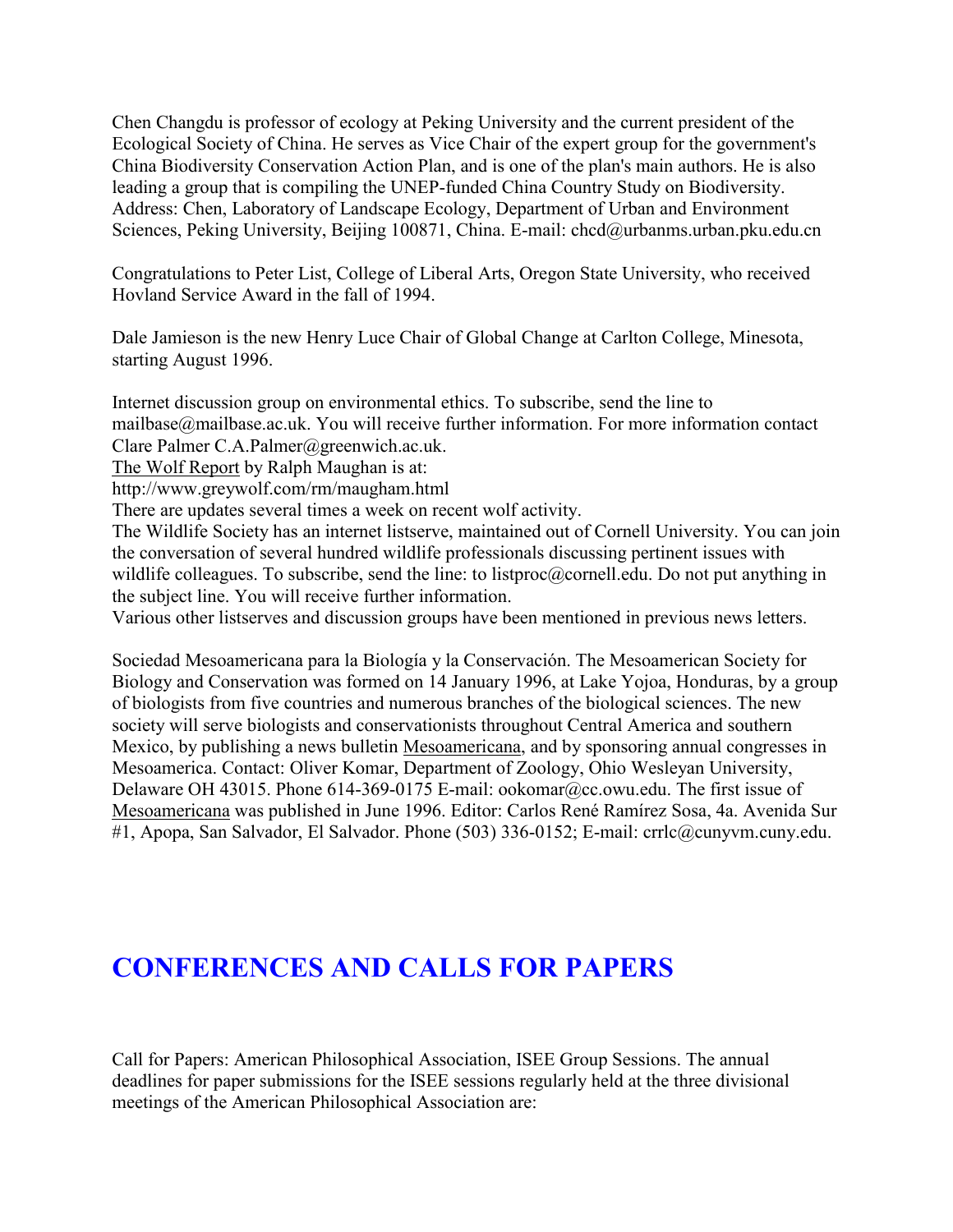Eastern Division: March 1st

Central Division: September 1st

Pacific Division: September 1st

--Submit Eastern Division proposals to: Professor J. Baird Callicott, Department of Philosophy, University of North Texas, Denton, TX 76203 USA, Email: callicot@terrill.unt.edu; or Professor Eric Katz, Department of Humanities, New Jersey Institute of Technology, Newark, NJ 07102 USA, Email: katze@admin.njit.edu.

--Submit Central Division proposals to Professor Laura Westra, Department of Philosophy, University of Windsor, Windsor, Ontario N9B 3P4 CANADA; Email: westra@uwindsor.ca. --Submit Pacific division proposals to Professor Ernest Partridge, Dept. of Philosophy and Religion, Northland College, Ashland, WI, 54806, USA; Email: gadfly@igc.apc.org.

APA: Eastern Division Program: Dec. 27-30, 1996, Atalanta GA.

ISEE Sessions (Organized by Eric Katz). Session One: Author Meets Critics--Kristin Shrader-Frechette, Method in Ecology. Chair, J. Baird Callicott, University of North Texas; Speakers, Bryan Norton (Georgia Tech), Eric Katz (NJ Institute of Technology), Greg Cooper (Duke), Frank Golley (Georgia). Session Two: Author Meets Critics--Michael Zimmerman, Contesting Earth's Future. Chair, Ernest Partridge (Northland College); Speakers, Jonathan Maskit (Katholicke University of Luvven), Steven Vogel (Denison), Victoria Davion (Georgia), Harold Glasser (NJ Institute of Technology). Session Three: Author Meets Critics--David Abram, The Spell of the Sensuous. Chair, Eric Katz or Jack Weir; Speakers, Andrew Light (Montana), Irene Klaver (Montana State), Deane Curtin (Gustavus Adolphus).

Session of the North American Society for Social Philosophy. Chair, James Sterba; Speakers: Laura Westra (Windsor), "Environmental Risks, Rights, and the Failure of Liberal Democracy," and Eugene Hargrove (North Texas), "Environmentalism and Democracy."

AAAS, 13-18 Feb. 1997, Seattle, WA, has accepted a session from ISEE, entitled "Ecological Integrity and Societal Well-Being." co-organized by James Karr, University of Washington, and Laura Westra, University of Windsor. Other speakers include: Reed Noss, William Reese, Orie Loucks, Caroline Madden.

Society for Business Ethics Annual Meeting, Sat., 10 Aug. 1996, Quebec City, PQ. Session organized by Laura Westra. Speakers, Mark Sagoff and Eric Freyfogle; comments by Westra.

Meeting of IUCN, 12-20 October 1996, Montreal, PQ. Ethics committee will take place during the weekend of the19-20; Steven Rockefeller will present the status of the Earth Charter on the evening of the 19th (tentative date); The Global Integrity Project meeting will also be convened during the same weekend. Participants and speakers will include Mark Sagoff, Gene Hargrove, Dale Jamieson, James Sturba, Ernest Partridge, Robert Goodland, Robert Ulanowicz, James Karr, James Kay, Phillipe Crabbe, Peter Miller, Will Aiken, David Pimentel, William Rees, Colin Soskolne, Don Brown, Orie Loucks, Henry Regier, John Lemons and Laura Westra.

Society for Conservation Biology will meet 11-15 August 1996 in Providence, Rhode Island, USA. SCB will be celebrating its 10th anniversery, and the program is truly outstanding. Also meeting with SCB are:

Ecological Society of America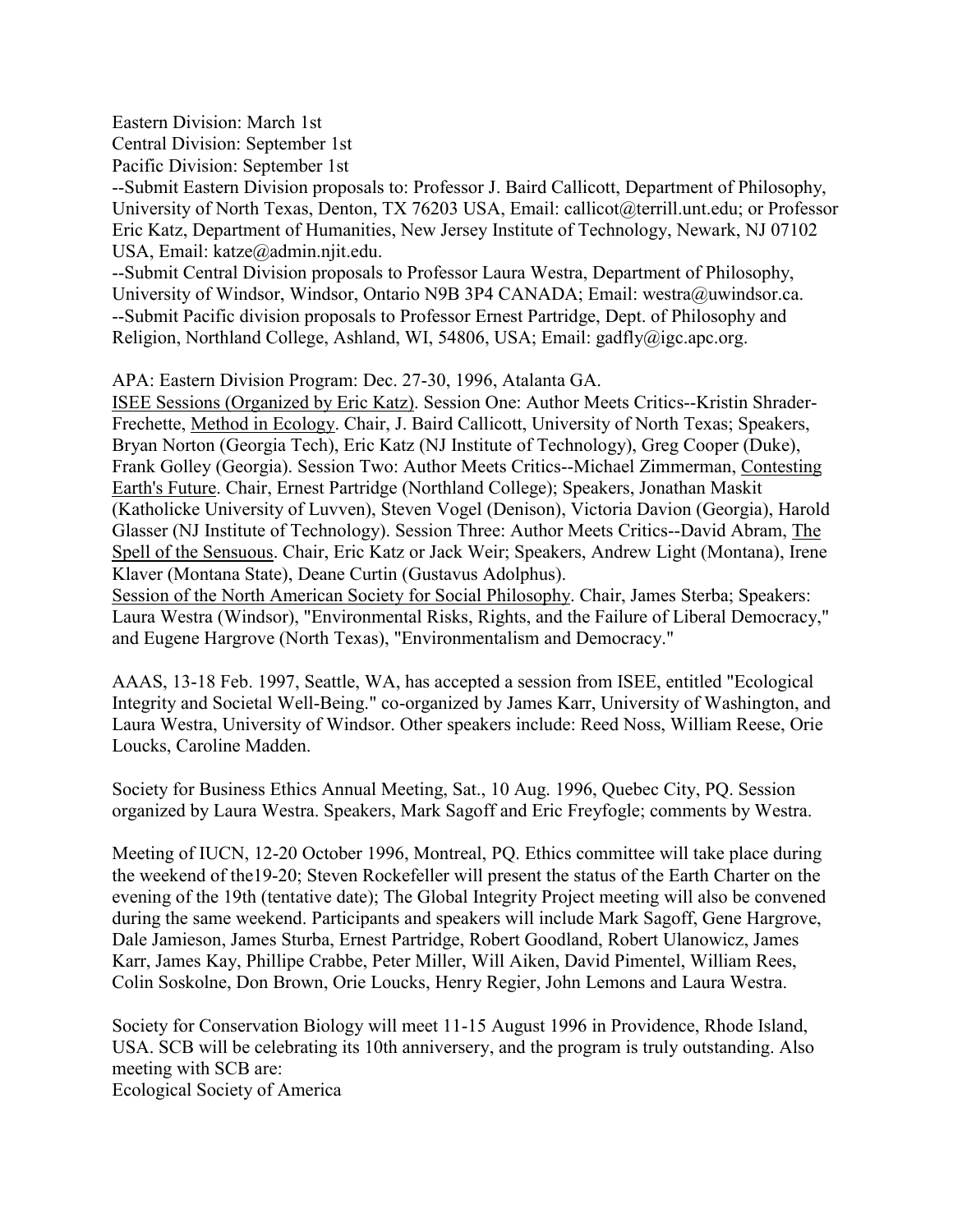American Society of Naturalists

Association for Tropical Biology

International Society for Ecological Modeling

Smithsonian Institution/Man and the Biosphere (SI/MAB)

SCB is the largest annual meeting in the world of scientists specializing in environmental science, conservation, wildlife and zoo management, and related professions. These scientists are genuinely interested in and appreciative of participation by environmental ethicists and philosophers. The 1996 meeting is being hosted by Brown University and the Manomet Observatory for Conservation Science.

Phil Pister and Jack Weir were invited by SCB President Dee Boersma (University of Washington) to organize and co-chair a symposium on "Approaches to Environmental Ethics." The symposium will be held August 12th, 1-5:00 PM. The symposiasts will be available that evening for a round table discussion from 7-9:00 PM. The symposiasts and their paper topics are:

J. Baird Callicott (Department of Philosophy, University of North Texas, Denton, TX 76203), "Do deconstruction and sociobiology undermine the Leopold Land Ethic?"

Ronnie Z. Hawkins (University of Central Florida, Orlando, FL 32816), "Seeing ourselves within ecosystems, reconstructing our social reality, seeking our golden mean."

Patti H. Clayton (University of North Carolina, Chapel Hill, NC 27599, and North Carolina State University, Raleigh, NC 27695), "Connection on the ice: environmental ethics in theory and practice."

Victoria Davion (Department of Philosophy, University of Georgia, Athens, GA 30602-1627), "Ecological feminism and environmental ethics."

Bryan G. Norton (School of Public Policy, Georgia Institute of Technology, Atlanta, GA 30332), "Human arrogance: which antidote?"

In addition, ISEE will co-sponsor a session of contributed papers as part of the regular SCB program. Papers will be presented by: Ned Hettinger (College of Charleston), Bill Throop (St. Andrews College), Laura Westra (University of Windsor), and Jack Weir (Morehead State University).

The British Ecological Society and the Science and Religion Forum will sponsor a conference on "Contours of Ecology: Religious Faith and Issues in Ecology Today," 9-11 September 1996, at High Leigh Conference Centre, Hoddesdon, Herts. Speakers include: Prof. R. J. Berry (University College London), Dr. Jack Cohen (University of Warwick), Prof. Colin Russell (Open University), Prof. Robin Attfield (University of Wales), Rev. Dr. Michael Reiss (Homerton College, Cambridge), Dr. Judy Turner (Principal of Van Mildert College, University of Durham), and Prof. Stephen R. L. Clark (Liverpool University). Full board is £90. A limited number of concessionary places are available to students and ministers, courtesy of Templeton UK Projects Trust. For more information or to book (£25 non-refundable deposit): The Rev. Ursula Shone, Diocesan Science Advisor, 25 Pinfold Lane, Ainsdale, Southport, PR8 3QH, Tel. 01704 576098.

The International Association of Bioethics will be held November 22-24, 1996 at the Parc 55 Hotel in San Francisco. We are hoping to hold a session of the "Environmental Biothics" interest group. Please reply to us at this e-mail address: 72113.1610@compuserve.com with ideas and expressions of interest in participating. What would you like to hear a session on? What would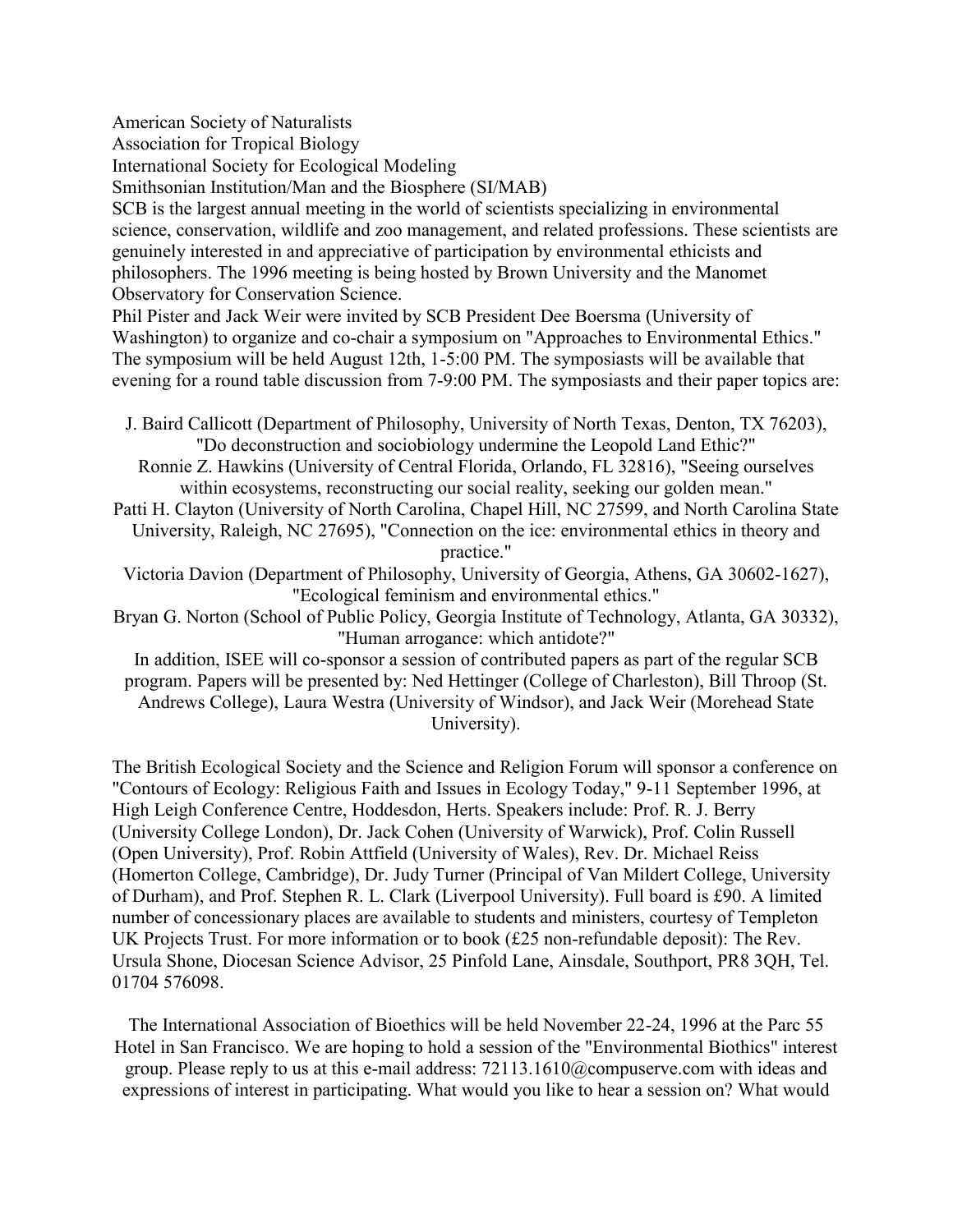you like to present? We will circulate ideas to the mailing list of the "Environmental Ethics" section members. Roughly 50 people have expressed interest in the section so far. Also, any ideas which you would like to discuss can be sent to this address. We will reflect items to the membership by e-mail. Other comments and questions can be sent to this address also. Andrew Jameton and Jessica Pierce, University of Nebraska Medical Center, organizers, "Environmental Biothics" section of the International Association of Bioethics.

#### Society for Philosophy and Technology, Ninth International Conference: "TECHNOLOGY, ECONOMIC DEVELOPMENT, AND SUSTAINABILITY," Puebla, Mexico, 30 October to 1 November 1996.

Four types of regular sessions are planned: 1. Major presentations (45 minutes) by well known experts in the philosophy of science and technology or in related technical fields. 2. Plenary sessions (30 minutes for each presentation) on subthemes related to the overall theme of the conference. 3. Parallel sessions (20 minutes for each presentation) on specialized topics, whether related to the main theme or in philosophy of technology more generally. 4. Working-paper sessions (15 minute presentations or poster presentations), with the same broad scope as no. 3. An academic subcommittee of the Organizing Committee will select from among submitted papers and assign them to the various sessions. Authors of those papers judged to be the best by this committee will receive a grant to cover all expenses of their stay at the conference. Languages of the conference: Spanish, English, with simultaneous translation. The following have tentatively agreed to read papers: Stanley Carpenter, Fernando Cesarman, Paul Durbin, Carl Mitcham, Manuel Molina, Emilio Munoz, Rocco Petrella, and Jose Sanmartin. A selection of the papers and presentations will be published in a special number of *Ludus Vitalis*, the Mexican journal devoted to the philosophy of the life sciences. Special Sessions: Three special sessions are currently scheduled: 1. Environmental Ethics (which may include related themes, such as, biotechnology or environmental education). 2. Women and Development (including gender issues generally, women and work, women and the environment, etc.). 3. Biomedical Technologies and the Environment (possibly including issues of genetic engineering, quality of life measures, the high costs of biomedical technologies, and so on). Contacts: Conference Email account: filtec@xanum.uam.mx; Jose Sanmartin: fax: (Spain) 34-6- 386-4437, Email: sanmarti@vm.ci.uv.es; Paul Durbin: fax: 302-831-6321, Email: 18512@udel.edu; Raul Gutierrez Lombardo: fax: (Mexico) 52-5-661-1787, Email: lombardo@servidor.dgsca.unam.mx; Jorge Martinez Contreras: fax: (Mexico) 52-5-724-4778, Email: jmc@xanum.uam.mx.

International Congress of Scientists and Engineers. Theme: "Towards a Sustainable World." Amsterdam, The Netherlands, 22-25 August 1996. Participants will include the Club of Rome, UNEP and many NGO groups. Workshop topics include: "Ethical Foundations and Basic Attitudes," "Challenges to Economy: Concepts and Strategies for Sustainable Economics," "Sustainable Development on a Local, Regional, and Global Scale," "Elements of a Safe and Secure World." One ISEE Session is being organized by Eric Hol, 438 North C Street, Springfield, OR 97477 USA. For more information, contact: Dr. Philip B. Smith, Steenhouwerskade 22, 9718 DB - Groningent, The Netherlands, FAX 31-50-3129186.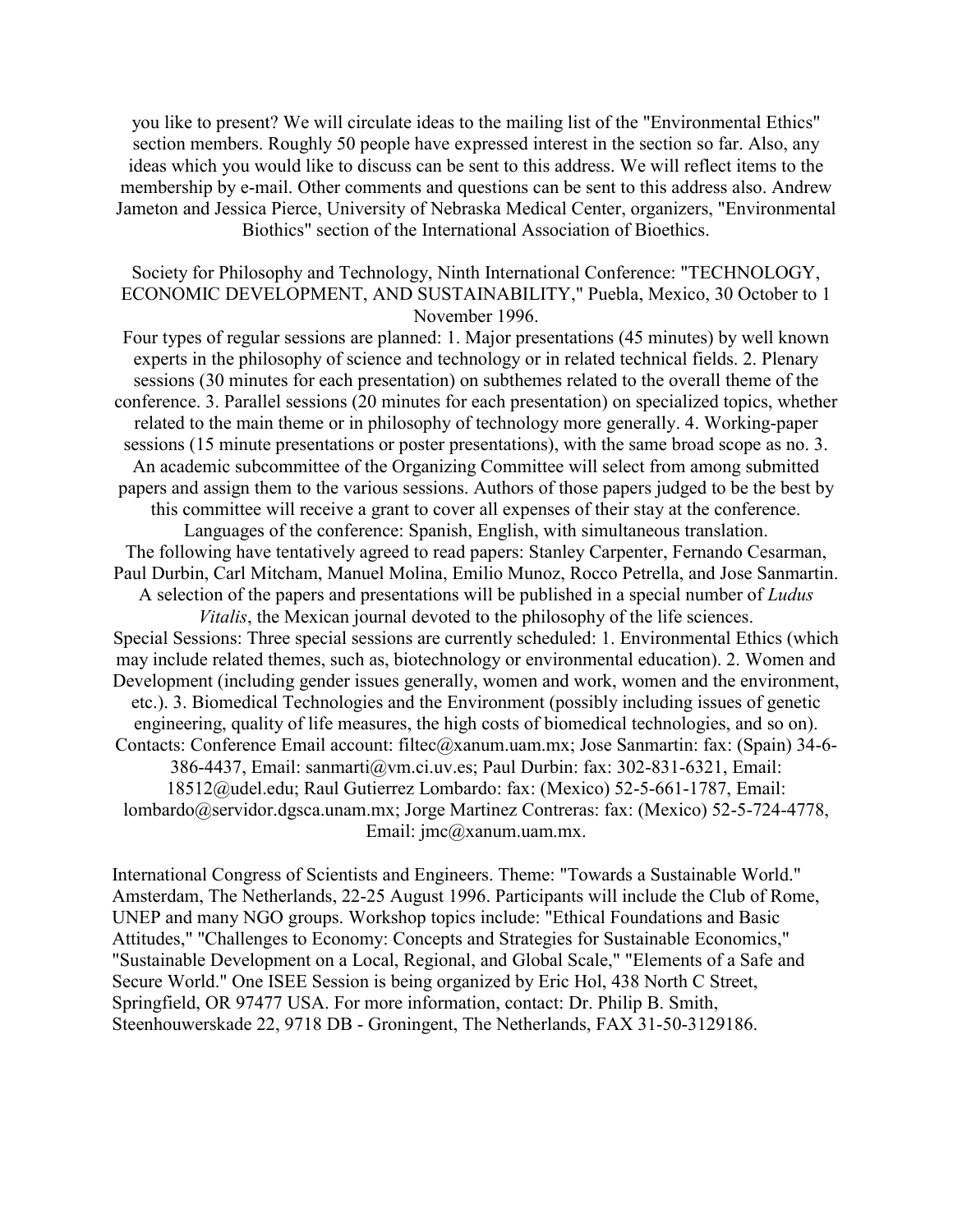# **ISSUES**

Environmentalists at the polls. The environment is more of an issue with voters than Republicans calculated. Republicans are now said to realize that the most glaring miscalculation of the current campaign is the strength of the environmental vote. Many voters report that their perception that Republicans wish to undermine environmental laws will be a deciding factor in how they vote. Ken Miller, Gannett News Service story, June 20, 1996. This coincides with the finding of a National Science Foundation study (which the authors found in surprising strength in all sectors of society) that "environmental values have already become intertwined with other American values--from religious to parental responsibility--and that an environmental view of the world is more universal than previous studies have suggested." "Approximately half to three-quarters of all Americans now consider themselves to be `environmentalists'." Willet M. Kempton, James S. Boster, and Jennifer A. Hartley, Environmental Values in American Culture (Cambridge, MA MIT Press, 1995). p. ix.

Too many possums in New Zealand. Aside from three inconspicuous bats, New Zealand had no mammals before the arrival of the Maori (about 800 years ago) and the Europeans (about 200 years ago). About a century ago an Australian possum was brought in for fur farming, but the industry failed, and the remaining possum stock was released. They have spread widely and there are now about 50 million possums throughout the country. They eat native vegetation and some bird eggs. A number of New Zealand forests are threatened with serious damage as a result of the possum's appetite for certain native vegetation. The New Zealand Department of Conservation has a systematic policy of possum eradication, usually by spreading poison (1080 compound) which also kills rabbits. There is no chance of the possum's eradication but only of local control. The possums have become a prey species of the New Zealand harrier, the numbers of which have increased markedly. There is no pre-possum ecology, although in certain areas the new ecology is reasonably orderly. Environmental ethics students in New Zealand invite your comments on whether to accept the modified ecology, pursue eradication, or what. What are comparable solutions with other pest species? Thanks and comments to Stan Godlovitch, Lincoln University, P. O. Box 84, Canterbury, New Zealand. Fax 64 3 325-3857. Phone: 64 3 325-2811, x8971. E-mail godlovis@lincoln.ac.nz

Gulls versus piping plovers. U. S. Fish and Wildlife authorities at Monomoy National Wildlife Refuge, off Cape Cod, are moving to destroy 6,000 gulls to save 35 piping plovers. The Human Society of the United States and several other animal rights groups sued to block the planned extermination and lost in the U.S. District Court in a May 1996 ruling. Fish and Wildlife officials argued that the sea gulls have taken over the refuge and are driving off the smaller piping plovers.

Flooding results in the Grand Canyon. The Glen Canyon Environmental Studies has a home page with the results the Bureau of Reclamation's experimental beach/habitat building flood in the Grand Canyon. Results of aerial videography of sandbars before and during the flood, and some sediment scour and deposition data are posted. Also, native fish, vegetation, sandbar volumes, campsite carrying capacity, critical habitats, for neotropical migrants and snails, and sediment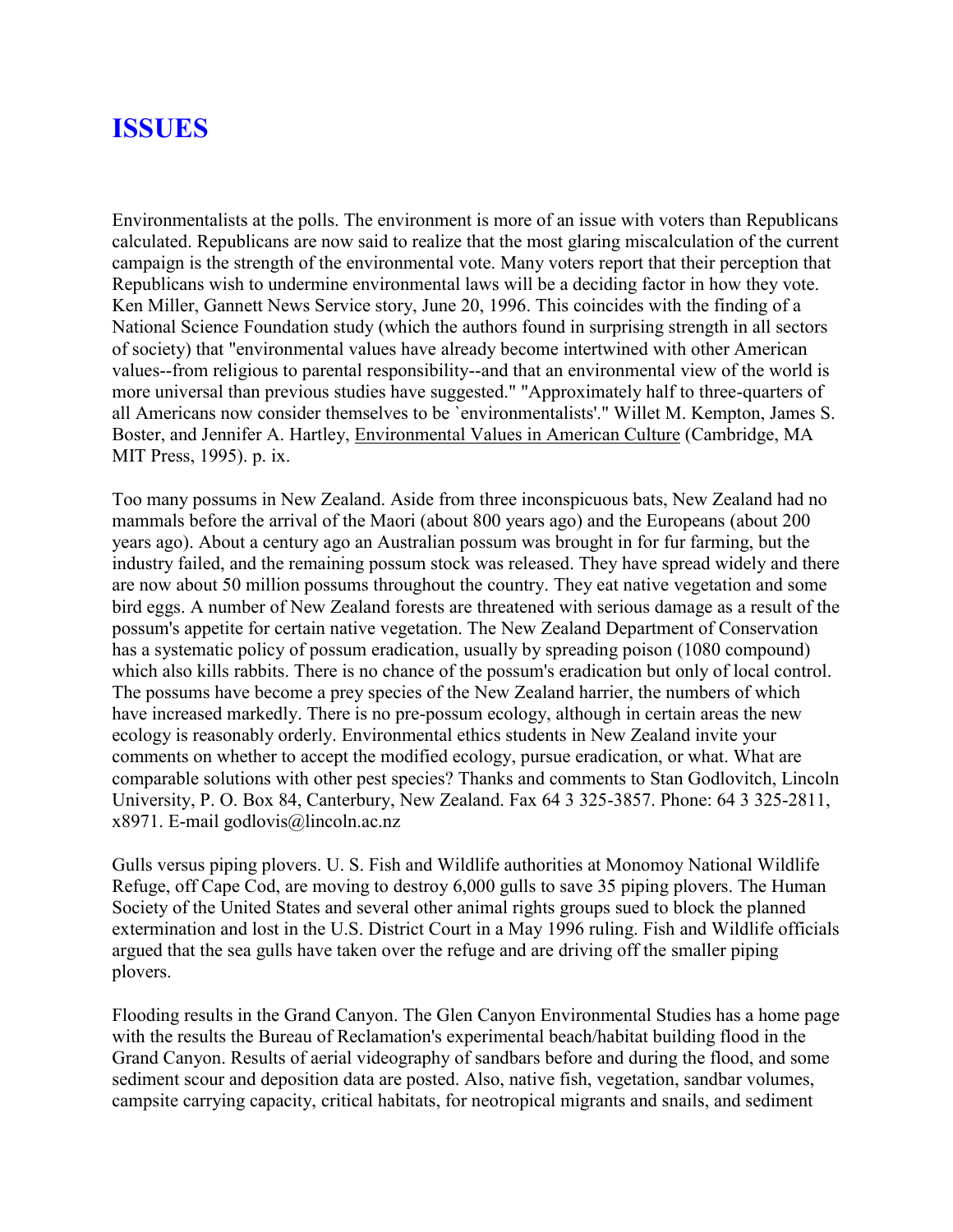transport will be posted as researchers file reports. Thus far, results look very good for sediment redeposition. Some sandbars got more than three meters of deposition. Visit the website: http://phantom.uc.usbr.gov For more information, contact Richard Quartaroli rquartaroli@gces.uc.usbr.gov. Glen Canyon Environmental Studies, 121 E. Birch Ave, Ste. 307, P.O. Box 22459, Flagstaff, AZ 86002. Phone: 520/556-7363. Fax: 520/556-7368.

A danger of transgenic organisms demonstrated. Proving what many of biotechnology's critics have claimed possible for a long time, a new study shows that genes inserted into crops can rapidly migrate to their weedy relatives. Danish researchers showed that transplanted genes could cross from crops to wild plants that are closely related and that the resulting hybrid was viable. Like many genetically-engineered plants, these crops had been altered for herbicide tolerance so that it was possible to immerse a field in poisons that kill weeds without affecting the crop. The study showed that highly fertile, weedlike plants carrying the gene for herbicide tolerance were produced after just two generations of hybridization. Pesticide-resistant weeds are clearly undesirable from a chemical-farming perspective. Spreading unwanted characteristics to weeds or other plants could also lead to major lawsuits if plants crossed property lines. A deeper problem is the specter of unwitting and widespread human alteration of the genetic composition of wild plants (and animals?) as a result of the creation and use of transgenic organisms. See Warren Leary, "Gene Inserted in a Crop Plant Quickly Spreads to Weeds, a Study Shows," New York Times (3/7/96): A8.

Ecosystem diversity increases productivity. A recent study found that the more species in a plot of grassland, the more biomass is produced and the better it was able to retain nitrogen (a crucial nutrient). The study suggests that biodiversity enhances ecosystem functioning and long term sustainability. The results were found in both native prairies and tended experimental plots. The study provides theoretical support for polyculture forestry and farming practices rather than the usual monoculture. The same researchers had earlier found that species diversity enhanced ecosystem resilience after drought. See C.K. Yoon, "Ecosystem's Productivity Rises With Diversity of Its Species," New York Times (3/5/96): B8.

Birth control for wild animals. A contraceptive made from pigs is being tested with some success on wild horse and deer populations around the country. This summer it will be tried on elephants in South Africa. The contraceptive--which so far works for only a year--is an alternative to hunting, starvation, ecosystem degradation, feeding programs (and humans withdrawing from the range of these animals) as a response to animal overpopulation. In order to allay concerns about negatively affecting genetic diversity, wild mares are not vaccinated until they have given birth at least once. Some contend that the contraceptive might only work on animals with strong immune systems, thus perpetuating animals with weak immune systems. Another question is how fertility control might affect the social dynamics of herds. See Doug McInnis, "Birth Control Might Keep Mustangs from Outgrowing Range," New York Times (3/26/96): B8.

Yellowstone bison killing continues. Continuing a 20-year old controversy, Montana official are once again shooting buffalo as they wander out of the sanctuary of Yellowstone National Park. More than 300 (10% of the herd) have been killed already this year, including 83 on one day. The justification is that bison may carry brucellosis, a disease that if somehow spread to cattle would end Montana's brucellosis-free status. This would cost ranchers millions of dollars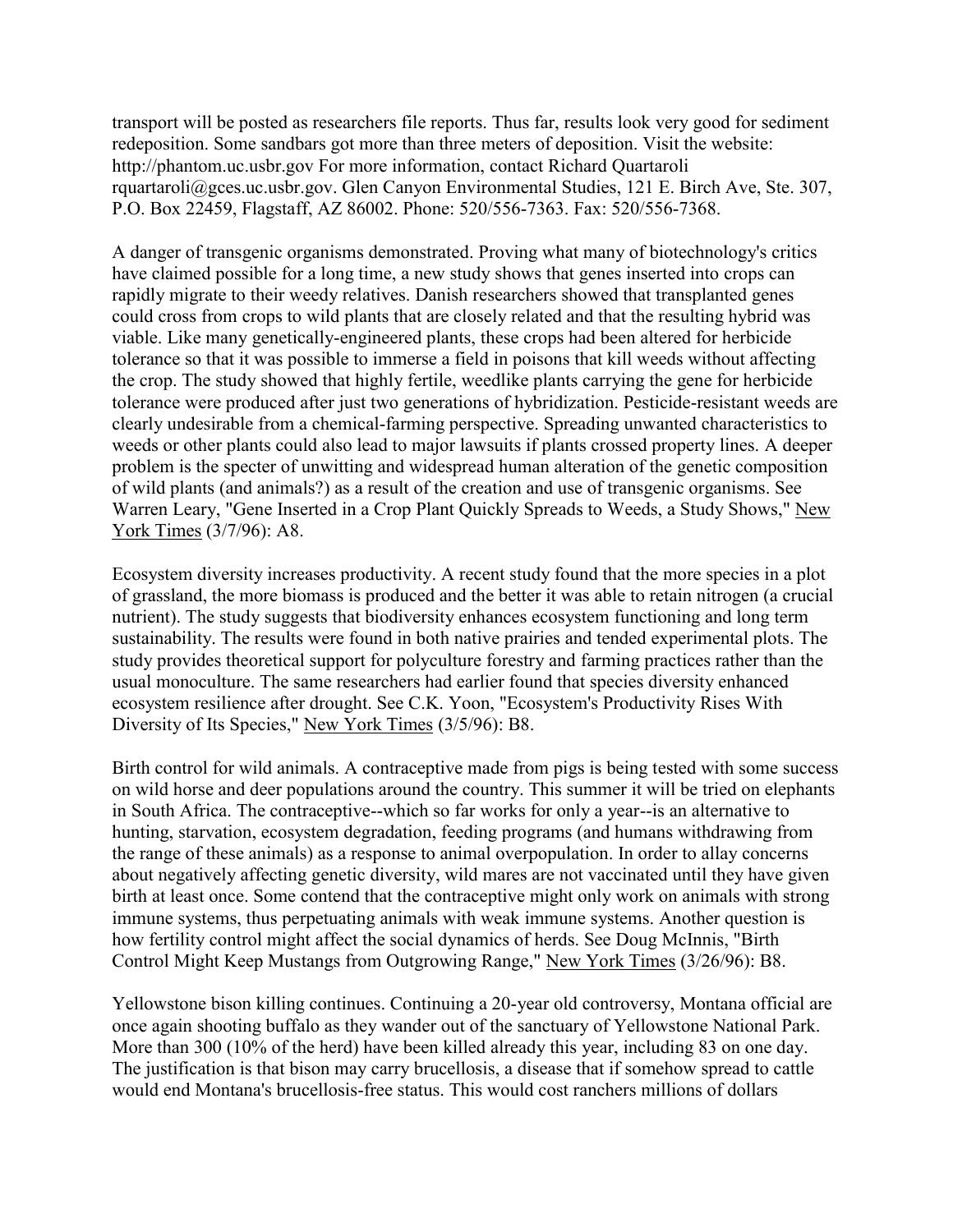because cattle would have to be tested for the disease before they are shipped to market. The evidence that the disease can be transmitted from bison to cattle is slight. For Park Service officials to remove the disease (by inoculation) from the Yellowstone bison heard--something cattlemen want--would contravene the Park's "natural regulation" policy of letting nature take its course. Bison and brucellosis have co-evolved in the Park at least since the earlier parts of this century. A program in the late 1980's allowing hunters to shoot bison that strayed from the Park created a national outcry. See Jim Robbins, "Montana's Policy of Killing Bison Brings an Outcry," New York Times (3/25/96): A16. For a beautifully presented and balanced account of this issues, see Paul Schullery, "Drawing the Lines in Yellowstone: The American Bison as Symbol and Scourge," Orion 5,4 (Autumn 1986).

Greenscamming. "Northwesterners for More Fish" is the name of a group of utility and other companies in the Northwest with a yearly budget of \$2.6 million to be used to limit Federal efforts to protect endangered fish species when these efforts interfere with industry's use of the Columbia and other rivers. A California group called "Friends of Eagle Mountain" wants to create the world's largest landfill in an abandoned iron ore pit. "The National Wetlands Coalition" was formed to fight the Endangered Species Act. For a story about this trend by foes of environmental regulations to cloak themselves in green, see Jane Fritsch, "Friend or Foe? Nature Groups Say Names Lie," New York Times (3/25/96): A1.

USDA fails to enforce the Animal Welfare Act. Both animal protection groups and U.S. Department of Agriculture (USDA) officials agree that the Animal Welfare Act is not being enforced. The Humane Society claims that of the 1/2 million puppies sold every year in pet shops, 90 percent come from commercial breeders and that only 1/2 of those bred for market survive the living conditions. Annother group, In Defense of Animals, estimates that two million dogs and cats are stolen each year, many by thieves who sell to dealers in research animals. The Animal Welfare Act is supposed to regulate animal breeders and dealers, but an investigator with USDA's enforcement division suggests that the agency has made ignoring the law an unwritten policy. Reports from an internal audit suggest that inspectors knowingly undermine the law by failing to cite serious violations by licensed dealers and that penalties for violations that were assessed were so low that violators considered them part of the cost of doing business. Critics claim that the problem is due to "a general culture of defeat" in the enforcement division and by the USDA resenting its assignment to enforce the Animal Welfare Act. See Evelyn Nieves, "Agency Fails to Protect Pets, Critics Say," New York Times (2/5/96): A8.

Green Accounting at The World Bank. For a number of years "ecological economists" have criticized standard ways of assessing a nation's economic health for ignoring depletion of natural resources. The World Bank, long a target of criticism for such unecologic thinking, has come out with a new ranking of national wealth that includes not only manufactured wealth, but also natural wealth and human/social wealth (e.g., skills, health, and education). Countries whose economic growth is based on depletion of raw materials and fertile land no longer do so well under the new ranking. For example, Norway which increased its stock of physical capital by a seemingly robust 10% a year during the late 1980's was also depleting its oil and gas reserves by an amount equal to four-fifths of that gain. According to the Bank, low-income countries like Nigeria, Ethiopia, and Kenya (where depletion of the environment and sale of natural assets dwarfs additions to physical capital) are part of a trend of sub-Saharan Africa that has lost wealth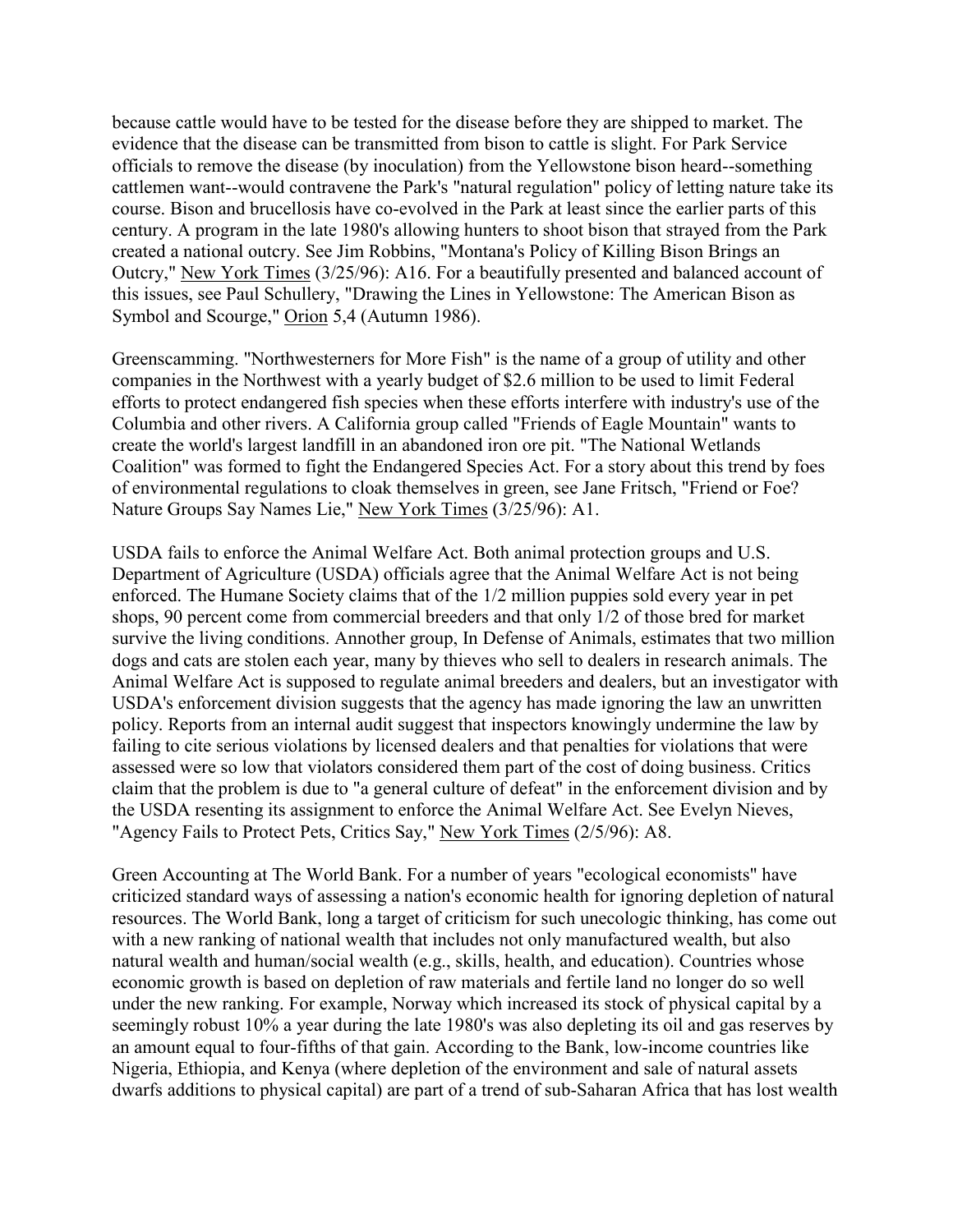every year since the mid-1970's. Generating such numbers requires controversial assumptions. Human/social wealth was calculated by estimating the value of a country's future output and subtracting depletion of natural and manufactured capital. In calculating the value of different sorts of land across nations, the Bank weights pasture at three-eights the value of croplands and adds a 50% bonus for protected wilderness. See Peter Passell, "The Wealth of Nations: A `Greener' Approach Turns List Upside Down," New York Times (9/19/95): B5.

# **RECENT ARTICLES AND BOOKS**

Regarding Periodicals and Journals. Current articles in Environmental Ethics, Environmental Values, and the Journal of Agricultural & Environmental Ethics are not listed here, but they are included in the annual updating of the "ISEE Master Bibliography in Environmental Ethics," available on disk and online. Some journals you may wish to consult are listed below. Most of these are covered in the Uncover Service now available through most university libraries. Alternatives Animals' Agenda Biodiversity Letters Biodiversity and Conservation Biological Conservation Boston College Environmental Affairs Law Review Conservation Biology Ecologist Ecology Law Quarterly Environment and Behavior Environment Environmental Conservation Environmental Ethics Environmental Interpretation (Manchester, UK) Environmental Politics Environmental Values Environmental History Review Environmental Professional Environmental Law Hastings Center Report Human Ecology Forum Human Ecology Journal of Environmental Law and Litigation Journal of Forestry Journal of Agricultural & Environmental Ethics Journal of Environmental Law & Practice Journal of Environment and Development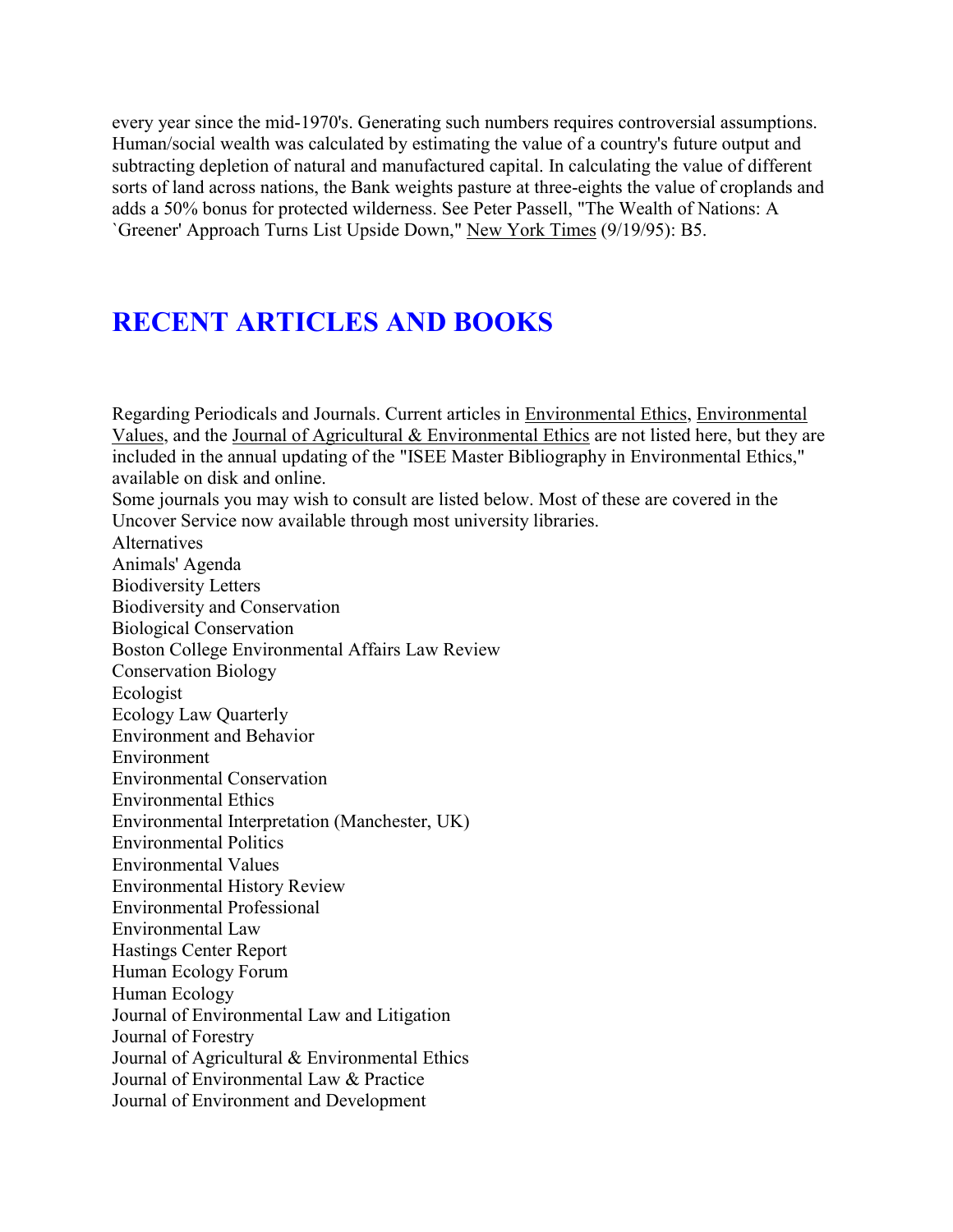Land Use Policy Landscape Landscape Ecology Natural Resources Journal Natural Resources & Environment New York University Environmental Law Journal Perspectives on Science and Christian Faith Progress in Human Geography Research in Philosophy & Technology Science, Technology, & Human Values Society & Natural Resources Tulane Environmental Law Journal Wild Earth World Policy Journal World Politics Zygon: Journal of Religion and Science Not listed in Uncover are: Georgetown International Environmental Law Review (Georgetown University) Environment and History (Whitehorse Press) Terra Nova (MIT Press) Ethics and Environment (University of Georgia) Trumpeter Between the Species

--Drengson, Alan and Yuichi Inoue, eds., The Deep Ecology Movement: An Introductory Anthology. Berkeley, CA: North Atlantic Books, 1995. 293 pages. \$ 14.95. Contributors include Arne Naess (multiple articles), George Sessions, Gary Snyder, Alan Drengson, Bill Devall, Freya Mathews, Warwick Fox, David Rothenberg, Michael E. Zimmerman, Patsy Hallen, Dolores LaChapelle, Pat Fleming, Joanna Macy, John Rodman, and Andrew McLaughlin. Drengson taught philosophy at the University of Victoria and edited The Trumpeter until his recent retirement. Inoue teaches environmental studies at Sangyo University, Nara, Japan, and is translating the anthology into Japanese.

--Drengson, Alan, The Practice of Technology: Exploring Technology, Ecophilosophy, and Spiritual Disciplines for Vital Links. Albany, NY: State University of New York Press, 1996. 232 pages. \$ 19.95 paper. Modern industrial technology has an underlying agenda: to redesign the human and natural worlds to confirm to the monoculture models of Western society. In contrast, ecological and social responsibility should be built into the design of new technology, based on ecosophy, which enables humans to harmonize with their specific places and ecological contexts. Our current problems, such as the environmental crisis, violence, social injustice, dehumanization, and alienation cannot be diagnosed, let alone cured, without understanding the role of technological forces and practices in contemporary civilization. Drengson taught philosophy at the University of Victoria and edited The Trumpeter until his recent retirement.

--Witoszek, Nina, ed., Rethinking Deep Ecology, Vol. 2 of the Nature and Humanities Series, Oslo: Centre for Development and the Environment, University of Oslo, 1996. The volume can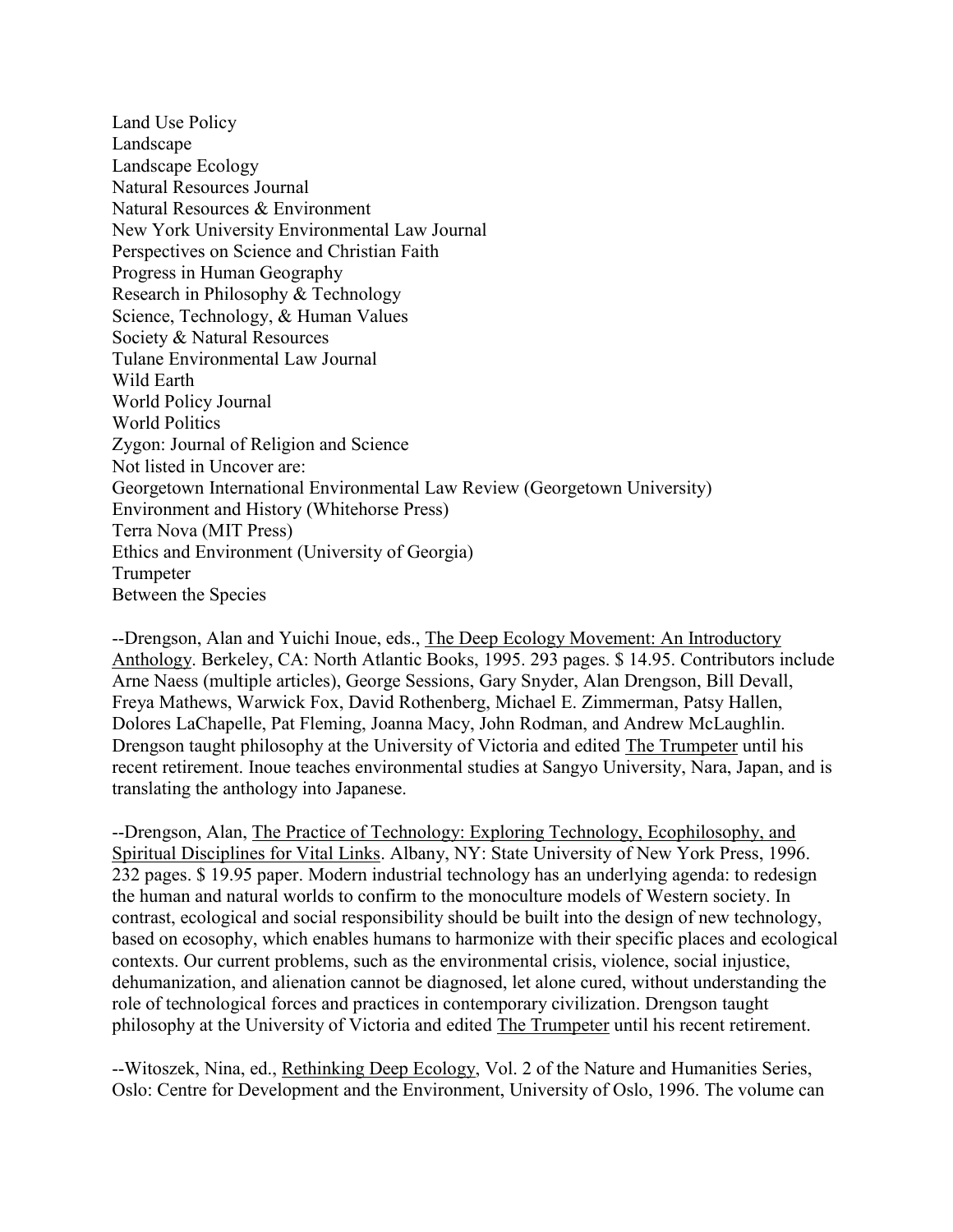be ordered from: Centre for Development and the Environment, University of Oslo, P.O. Box 1116 Blindern, 0317 Oslo, Norway, Fax: ++47 22 85 89 20. Further information on http://www.sum.uio.no. The project of rethinking Deep Ecology is twofold: to scrutinize a radical philosophy which has informed environmental thinking for the past twenty five years, and to look again at the facts and myths which have accumulated around it. The essays collected in the volume are based on a seminar organized by SUM at University of Oslo in September 1995. Contents: "Reconsidering Deep Ecology," by Andrew Brennan; "Does Deep Ecology Need Intrinsic Value?" by Bayard Catron; "From Scepticism to Dogmatism and Back: Remarks on the History of Deep Ecology," by Peder Anker; "Value in Nature: Intrinsic or Inherent?" by Jon Wetlesen; "Demystifying the Critiques of Deep Ecology," by Harold Glasser; "Response, or Deep Ecology in the Line of Fire,"by Arne Naess; "Afterword: River Thinking and Bottle Thinking in Philosophy," by Henning Breten.

--Wenz, Peter S., "Environmental Ethics," in Donald M. Borchert, ed., The Encyclopedia of Philosophy Supplement. New York: Macmillan Reference, Simon and Schuster and Prentice Hall International, 1996. A supplement to the 1967 four volume Encyclopedia of Philosophy, three decades later. Brief survey of environmental ethics and brief bibliography.

--Regan, Tom, "Animal Rights and Welfare," in Donald M. Borchert, ed., The Encyclopedia of Philosophy Supplement. New York: Macmillan Reference, Simon and Schuster and Prentice Hall International, 1996. Brief survey and brief bibliography.

--Frey, R. G., "Speciesism," in Donald M. Borchert, ed., The Encyclopedia of Philosophy Supplement. New York: Macmillan Reference, Simon and Schuster and Prentice Hall International, 1996. Brief introduction to "speciesism" (taking differences in species as a reason to draw moral differences between the way that members of that species are treated), with bibliography.

--Zabieglik, Stefan, "Filozofia ekologiczna (Ecological Philosophy)," Pismo PG (Newsletter of Gdansk Polytechnic (PG) University) No. 2/3 (22-23), February/March 1996, pages 64-68. In Polish. Introductions to Rolston, Environmental Ethics; Birch and Cobb, The Liberation of Life; Taylor, Respect for Life; Sepanmaa, The Beauty of Environment; Naess' deep ecology; Lovelock, Gaia; Skolimowski, and others for a Polish audience. Zabieglik is in the Department of Management and Economics, Polytechnic University of Gdansk, Poland (Narutowicza 11/12, 80-952 Gdansk, Poland).

--Gottlieb, Roger, "Spiritual Deep Ecology and the Left," Capitalism, Nature, and Society 6 (no. 3, 1995):1-20, 41-45. This essay attempts a reconciliation between spiritual deep ecology and neo-marxist political theory by exhibiting some of the social origins and political implications of each perspective for the other. The essay forms the basis for a symposium with responses by Robyn Eckersley, Andrew McLaughlin, John Barry, and David Pepper, and a rejoinder by Gottlieb.

--"Thingmount Working Paper Series on Philosophy and Conservation" is a series jointly sponsored by the British Association of Nature Conservation and the Department of Philosophy at Lancaster University. The title, "Thingmount" recalls a Viking term for a flat-topped mound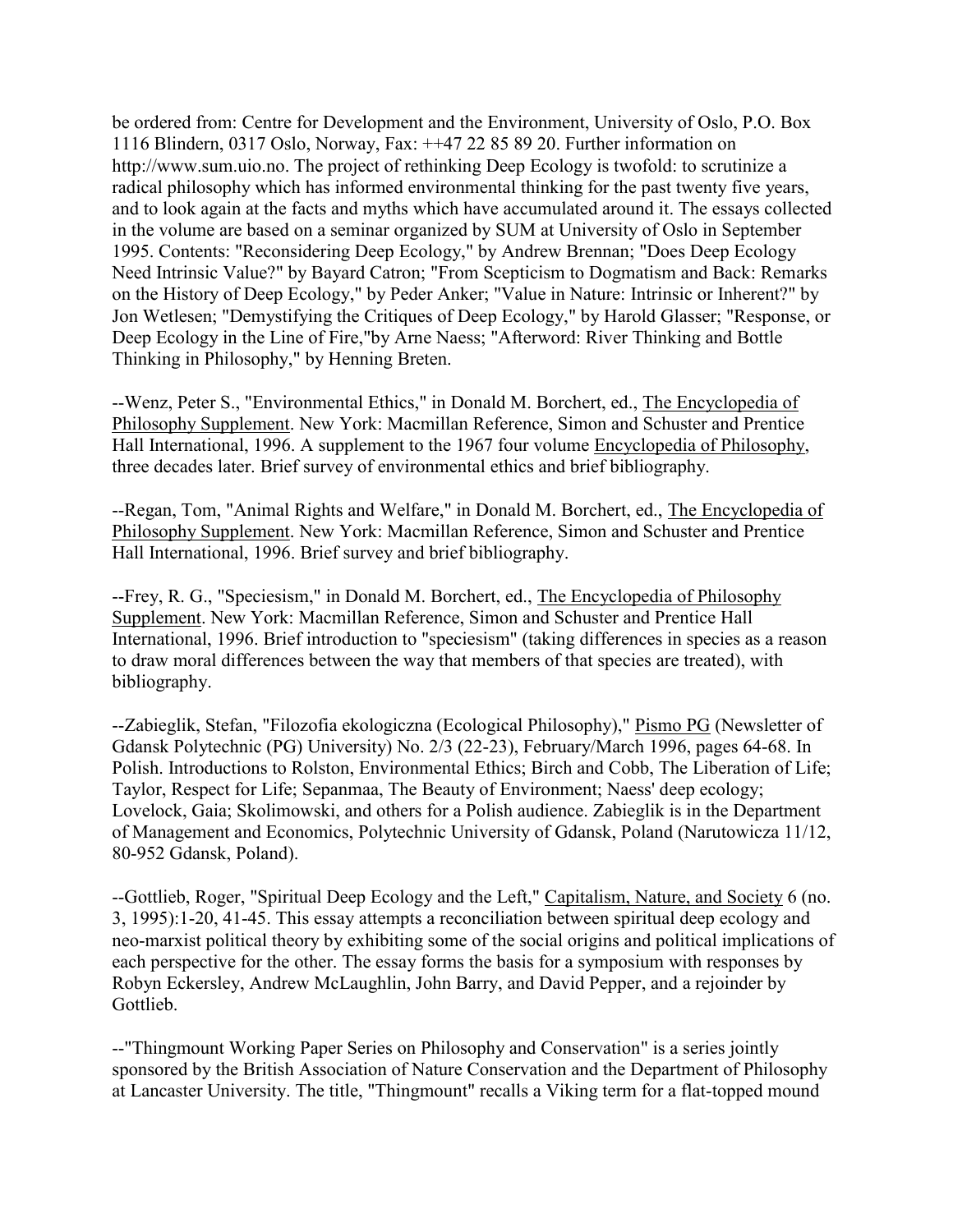used as a place of assembly, examples of which are found in the English Lake district. Some titles: Kate Rawles and Alan Holland, "The Ethics of Conservation"; Gill Aitken, "Extinction"; Gill Aitken, "Rarity"; Alan Holland and John O'Neill, "The Integrity of Nature over Time"; Jane Howarth, "In Praise of Backyards"; and others. Contact: The Secretary--Thingmount, Department of Philosophy, Furness College, Lancaster University, Lancaster, LA1 4YG, UK.

--Colborn, Theo, Dianne Dumanoski, and John Peterson Myers, Our Stolen Future. New York; Dutton, Penguin Books, 1996. Claims there is a large and growing body of scientific evidence linking synthetic chemicals in the environment to aberrant sexual development and behavioral and reproductive problems. Much of the evidence studies animals and ecological effects, but there are important implications for human health as well. Leading medical journals point ominously to hormone-disrupting chemicals' effect on human health and fertility. There are low sperm counts, infertility, genital deformities, hormonally triggered cancers of the breast and prostate gland, and neurological disorders in children, such as hyperactivity and deficits in attention, also developmental and reproductive problems in wildlife. The National Academy of Sciences has established an expert panel to assess the threats. With a forward by Vice-President Al Gore. Colborn is a scientist with the World Wildlife Fund; Dumanoski a journalist with the Boston Globe; Myers directs a foundation on global environmental protection and was formerly a zoologist with the National Audubon Society.

--Attfield, Robin, "Ethics and the Environment: A Global Perspective." In Brenda Almond, ed., Introducing Applied Ethics, pp. 331-42. Oxford, UK: Blackwell, 1995.

--Budiansky, Stephen, Nature's Keepers: The New Science of Nature Management. Free Press, 1995. Nature doesn't take care of itself, but needs some management. Wild nature is "a fake" not only now but has been a fake for centuries; there is nothing but human modified nature, "the work of civilized man" (p. 3) "Nature lovers ... have deceived themselves about the true character of their beloved" (p. 5). Even ecologists now realize that nature does not take care of itself well (pp. 6-7). "Perhaps the best model for us to follow is that of the gardener, who ... handles nature with respect but without self-abnegation. He brings the full scope of human aptitudes to bear on the landscape, aesthetic, scientific, utilitarian, even moral; he knows that what he is fashioning his creativity and wisdom; but he knows in the end that the effort is a joint one" (p. 250). Critics of Budiansky are complaining that he uses evidence selectively and often fails to give a balanced representation of those he cites, for example, using Donald Worster as an advocate of balance in nature (p. 17), when Worster in fact argues much the opposite. Budiansky is a senior writer at U.S. News and World Report.

--Rosenzweig, Michael L., Species Diversity in Space and Time. Cambridge: Cambridge University Press, 1995.

--Eckerberg, Katarina, Environmental Protection in Swedish Forestry. Aldershot, UK: Avebury, 1990. In English. Sweden has forests, more than before, but these are increasingly managed for silviculture and with reduced biodiversity in result, due to such practices as draining wetlands and to the use of herbicides and pesticides. The threat to biodiversity is surprisingly high: 20 percent of vascular plants, 20 percent of the land-living mollusks, 30 percent of mammals and birds, and 50 percent of the amphibians and reptiles. There is a political consensus in the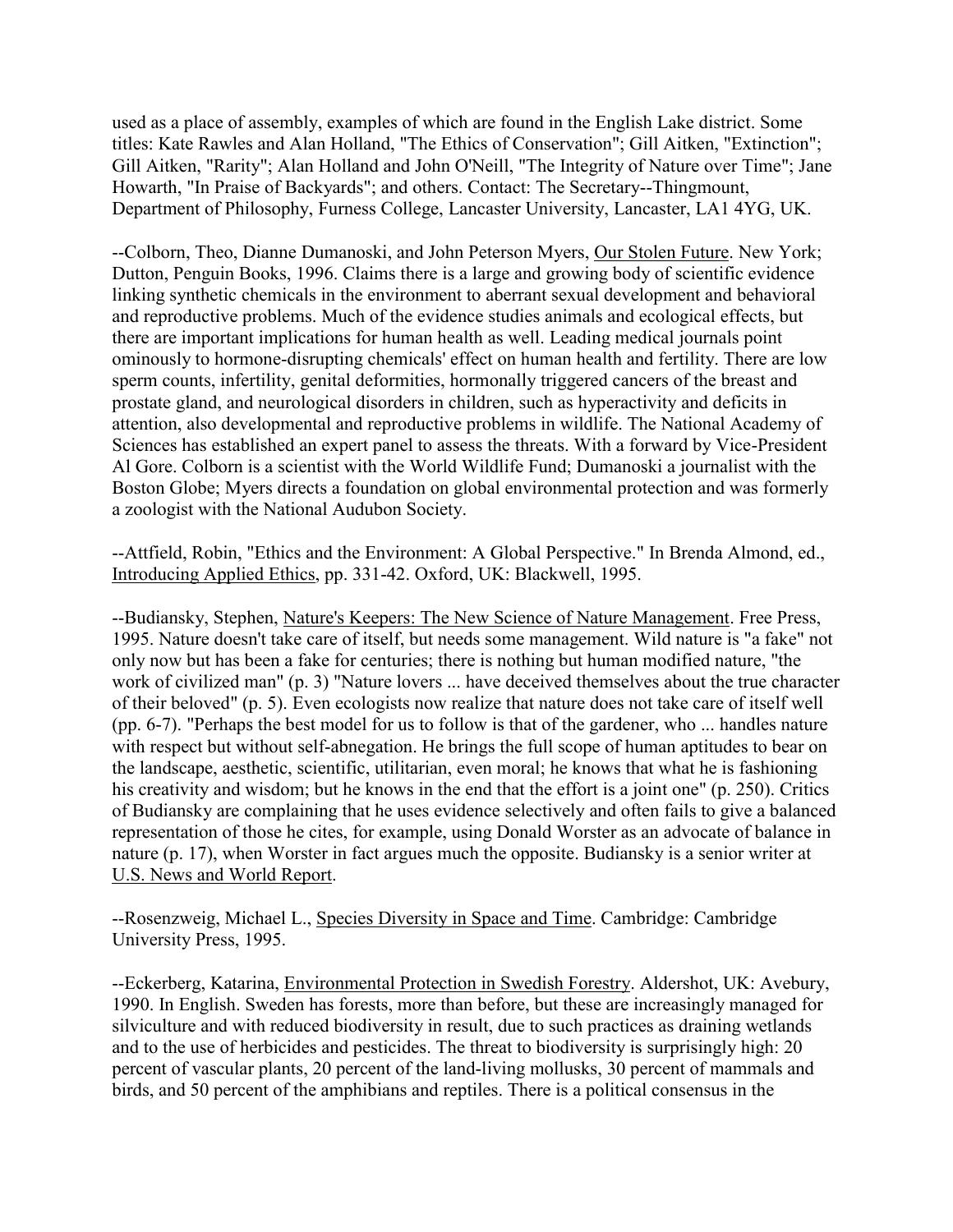Swedish Parliament to conserve this diversity, but can this be made effective? Eckerberg is in political science at the University of Umea, Sweden.

--Irland, Lloyd C., ed., Ethics in Forestry. Portland, OR: Timber Press, 1994. \$ 39.95. Section I: Codes of Ethics, foresters organizations. Section II. Professional Ethics, for foresters. Section III. Business Ethics. Section IV. Environmental Ethics (7 articles, including Leopold, "The Conservation Ethic", Sagoff, "Do We Need a Land Use Ethic?"). Section V: Government Service and Public Policy. Case Studies. Forty chapters by forty different authors. A thorough anthology. "Environmental ethics poses the single most difficult problem for forest managers. ... Environmental ethics represents an extension of ethics to broader realms beyond individual people. The concept of human responsibilities toward nature has raised religious and ethical discussion in all ages, but never more than today, as our ability to affect the very climate of the planet is becoming clear to all. The conflicts in land management have been deepened by our growing knowledge of the value of unmanaged ancient forests" (Editor's section introduction, p. 247). Irland is a forestry consultant, Winthrop, Maine.

--McKibben, Bill, "Creation Unplugged," Religion and Values in Public Life, vol. 4, no. 2/3, Winter/Spring 1996. The Center for the Study of Values in Public Life at Harvard Divinity School. A supplement to the Harvard Divinity Bulletin, vol 25, no. 2/3, 1996. "If we are not to wreck God's creation, then there are certain things we simply must not do--we simply must not continue consuming as we are now. And there are certain thing we must do--we must share our bounty with the rest of the world, finding somewhere a middle ground so they don't follow our path to consumer development" (p. 20). McKibben is the author of The End of Nature and Hope, Human and Wild: True Stories of Living Gently on the Earth; and lives in the Adirondacks.

--Ausubel, Jesse H., "Can Technology Spare the Earth?" American Scientist 84(1996):166-178. Evolving efficiencies in our use of resources suggest that technology can restore the environment even as population grows. Ausubel directs the Program for Human Environment at Rockefeller University.

--Nelson, Robert H., Public Lands and Private Rights: The Failure of Scientific Management. Lanham, MD: Rowman and Littlefield, 1995. \$ 27.95. Nelson proposes a new system of natural resource and land management based on a much greater decentralization of authority.

--Martin, Vance G., "Australia's Wilderness Movement--Gathering Momentum," International Journal of Wilderness 2, no. 1 (May 1996):10-14. Australia's wilderness movement emphasizes some uniquely Australian features, on a continent as large as the United States but with 10% of the U.S. population, largely semiarid or arid, but with rainforest as well and with an unusual fauna and flora. Designation is principally at the state level, and increasingly recognizes the histories of the aboriginal peoples. Good summary of political and philosophical issues, as well as of designated areas. Martin is with the International Center for Earth Concerns and the WILD foundation, Ojai, CA.

--Robertson, M., Vang, K., and A. J. Brown, "Wilderness in Australia: Issues and Options--A Discussion Paper," Canberra, ACT: Australian Heritage Commission, 1992.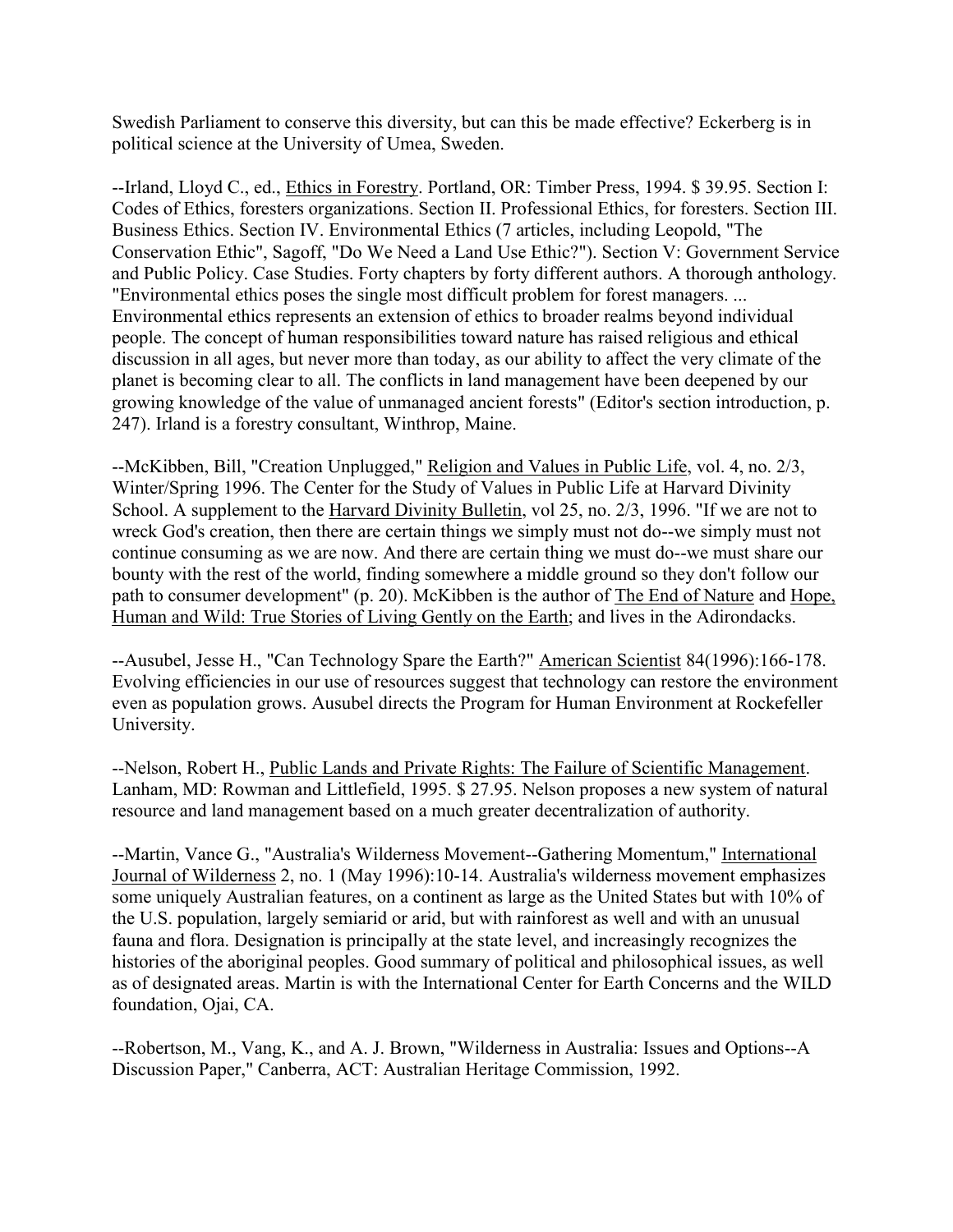--Cole, David N., "Ecological Manipulation in Wilderness--An Emerging Management Dilemma," International Journal of Wilderness 2, no. 1 (May 1996):15-18. As anthropogenic disturbance of wilderness intensifies, managers must increasingly face the dilemma of choosing between the goals of restoring pristine conditions and avoiding conscious manipulation of ecosystems. At the crux of this dilemma are questions about the value of wilderness as a reference area of baseline and what wilderness should provide a reference to. Cole is a research biologist with the Aldo Leopold Wilderness Research Institute, Missoula, MT.

--Greenway, Robert, "Wilderness Experience and Ecopsychology," International Journal of Wilderness 2(no. 1, May 1996):26-30. Wilderness participants often speak of a feeling of "expansion" or "reconnection" in wilderness which can be interpreted psychologically as an expansion of "self." Greenway teaches psychology at Sonoma State University, California.

--Carroll, Noël, "On Being Moved by Nature: Between Religion and Natural History," in Salim Kemal and Ivan Gaskell, eds. Landscape, Natural Beauty and the Arts (Cambridge: Cambridge University Press, 1993), pp. 244-266. Nature arouses us in ways that are neither religious nor scientific, and these are legitimate ways of appreciating nature aesthetically. "We may appreciate nature by opening ourselves to its stimulus, and to being put in a certain emotional state by attending to its aspects. Experiencing nature, in this mode, just is a manner of appreciating it. ... Such experiences have a genuine claim to be counted among the ways in which nature may be (legitimately) appreciated." This does not require knowledge of natural history. They are "of a less intellective, more visceral sort" (p. 245). Carroll is at the University of Wisconsin.

--Godlovitch, Stan, "Icebreakers: Environmentalism and Natural Aesthetics," Journal of Applied Philosophy 11(1994):15-30. "The only fitting regard for [nature] is a sense of mystery" and "the relevant special sense of mystery is ... a state of appreciative incomprehension, at best an acknowledgment of limits." But this need not involve a sense of awe or the sublime and natural science is irrelevant to nature appreciation. Godlovitch is in Parks, Recreation, and Tourism at Lincoln University, Canterbury, New Zealand.

--Carlson, Allen, "Nature, Aesthetic Appreciation, and Knowledge," Journal of Aesthetics and Art Criticism 53(1995):393-400. Critiquing the views of Carroll and Godlovitch, Carlson argues that appropriate aesthetic appreciation of nature does require knowledge, especially that of science and natural history. Carlson is in philosophy at the University of Alberta.

--Diffey, T. J., "Natural Beauty without Metaphysics," in Salim Kemal and Ivan Gaskell, eds. Landscape, Natural Beauty and the Arts (Cambridge: Cambridge University Press, 1993), pp. 43- 64. Diffey is at the University of Sussex, U.K.

--Grande, John K., Balance: Art and Nature. Montreal/New York: Black Rose Books, 1994. Art and the environment, art as a new way of looking at humanity and nature. Artistic expression can and does play and important role in changing the way we perceive our relation to the world we live in. One chapter title: "Nature is the art of which we are a part."

--Minai, Asghar Talaye, Aesthetics, Mind, and Nature: A Communication Approach to the Unity of Matter and Consciousness. Westport, CT: Praeger, 1993. "The totality of cosmic order bears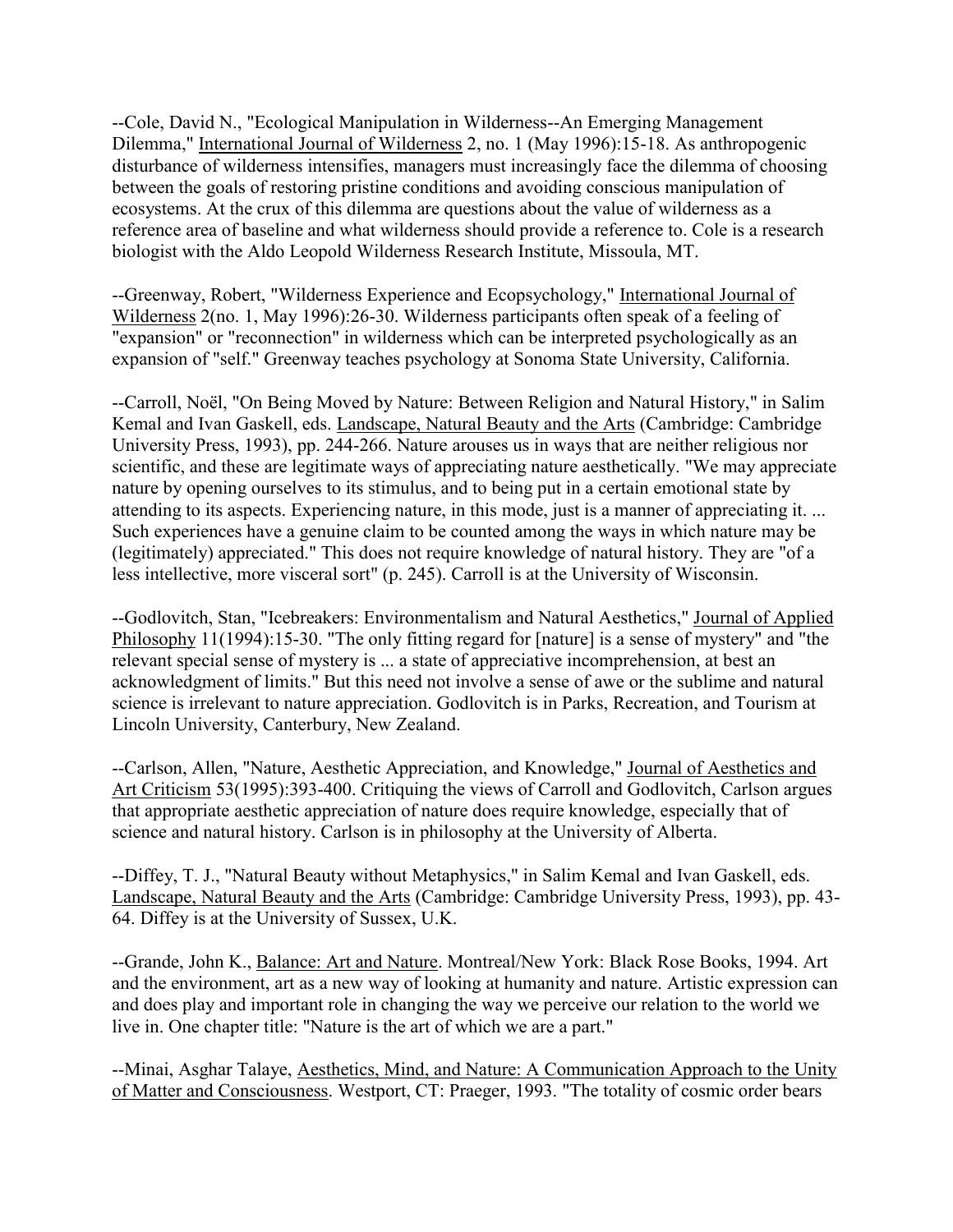messages of meaning and is `beautiful'. The properties of this system may fall in either rational or random order, the former promoting well-ordered, rule-generated, sociobiological conditions, but the latter providing the necessary complexity and variety that transforms the mundane into the beautiful. ... This book aims to satisfy the urge for better understanding of the underlying principle of beauty and the nature of what is beautiful (p. xvi).

--Miroiu, Adrian, Etica Aplicata (Applied Ethics). Bucharest, Romania: Editura Alternative, 1995. ISBN: 973-96996-6-9. Translations into Romanian of selected articles from the West on applied ethics. In addition to sections on abortion, the right to die, and euthanasia, it contains a section on nature, with translations from Peter Singer on "Animal Liberation," Tom Regan on "The Rights of Animals," and Elliot Sober's "Philosophical Problems for Environmentalism." Miroiu teaches philosophy at the University of Bucharest and is in the ministry of higher education for Romania.

--Pimentel, David and Marcia Pimentel, eds., Food, Energy, and Society, rev. ed. Niwot, CO: University Press of Colorado, 1996. \$ 39.95. 392 pages. In the fifteen years since the first edition of this book was published, world energy supplies, especially fossil fuels, have dwindled as their use has escalated. Availability of the other major resources required for human life also has come under growing pressure. These include fertile land, water, and biological diversity. The very integrity of these resources is threatened. David Pimentel is professor of insect ecology, Marcia Pimentel teaches nutritional science in the College of Human Ecology, Cornell University.

--Gever, John, Robert Kaufmann, David Skole, and Charles Vorosmarty, Beyond Oil: The Threat to Food and Fuel in the Coming Decades. Niwot, CO: University Press of Colorado, 1991. \$ 19.95.

--Edwards, Denis, Jesus the Wisdom of God: An Ecological Theology. Maryknoll, NY: Orbis, 1995. \$ 16.95. Edwards is eloquent about Jesus the Sophia of God, a more feminine metaphor that crosschecks Jesus' masculinity and the overly patriarchal tradition, allows more openness to other religious traditions, and, above all, enjoins a more ecological theology--less human dominance and more caring for creation. He waxes eloquent over every Biblical opportunity to interpret Jesus as Sophia, personifying this where he can. Also, this improves the doctrine of the Trinity. God is a sort of community-in-unity, allowing autonomy in the creatures, a more ecological account than the patriarchal monarch. Interesting argument, but not always convincing. Edwards is a Roman Catholic priest from Adelaide, Australia.

--Parini, Jay, "The Greening of the Humanities," New York Times Magazine, October 29, 1995, pages 52-53.

--Buhl, Lawrence, Environmental Imagination, 1995.

--Naess, Arne, "The Third World, Wilderness, and Deep Ecology," in George Sessions, ed., Deep Ecology for the 21st Century (Boston: Shambahala Publications, 1994). Answers Ramachandra Guha's critique of wilderness as a first world luxury.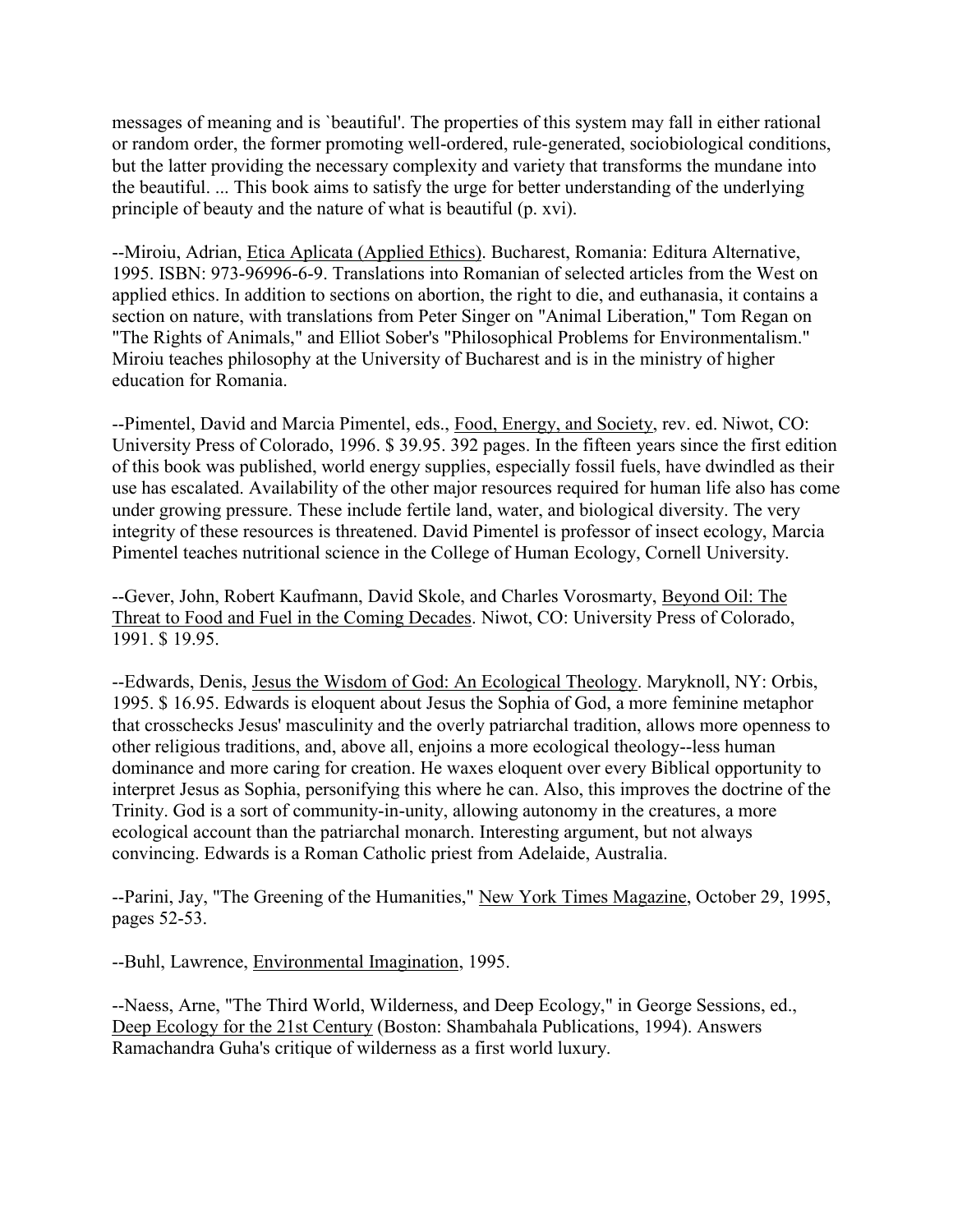--Andersen, Svend, "Global Ethics and Salvation," in Brümmer, Vincent and Marcel Sarot, eds., A Dialogue of Social Science and Religion (Kampen, The Netherlands: Kok Pharos Publishing House), pp. 133-143. "It is not legitimate to make direct links between the global problems and Biblical concepts like salvation" (p. 138). "The concept of salvation is not a part of global ethics: salvation is not a state on this earth which human beings can bring about. But the language of salvation is connected with Christian ethics and accordingly can have bearings on the efforts of solving the global problems. ... It is part of Christian ethics that all human beings should be treated as equals, so that justice is a universal idea. ... It is part of Christian ethics that we are responsible for nonhuman nature which is delivered into our hands" (pp. 142-143). Andersen teaches in the theology faculty at the University of Aarhus, Denmark.

--Edwards, V. M., Dealing in Diversity: America's Market for Nature Conservation. Cambridge: Cambridge University Press, 1995. Can market-based approaches be used successfully to conserve biodiversity? Should environmentalists eschew government regulation of private landowners and the public purchase of conservation lands and instead strengthen private activities that further conservation. Edwards answers yes to both these questions. Edwards teaches land management at the University of Portsmouth, England.

--Bernson, Vibeke, The Framework Convention on Climate Change: Analyzing the Role of Epistemic Communities and of Problem Uncertainty in the Outcome of the Negotiations. Lund, Sweden: Lunds Universitet, Statsvetenkapliga Institutionen. A master's degree in International Corporation and Administration on Negotiation. In English. 57 pages. Contact Kemikalieinspektionen, Box 1384, 171 27 Solna, Sweden. Phone 08/730 57 00. The Framework Convention on Climate Change, at the Earth Summit at Rio in 1992, is ineffectual. This results from the negotiation process by which it was prepared, and this is analyzed, using regime theory and the roles of the epistemic communities involved, such as natural scientists, their scientific organizations, economists, and national governments, all of which can have different belief systems and behave differently in the face of uncertainties.

--National Parks and Protected Landscape Areas of Slovakia. Ekologia Bratislava, Ekologia Publishing House, 1992. ISBN 80-85559-08-0. 71 pages. Description of conservation areas, brief history, what is conserved, landscapes, endangered species. Color pictures and text.

--Sandoe, Peter, Roger Crisp, Nils Holtug, "Animal Ethics," Copenhagen, Denmark: University of Copenhagen, Department of Education, Philosophy, and Rhetorics, 1996. Also forthcoming in Mike Appleby and Barry Hughes, eds., Animal Welfare (Wallingford, Oxfordshire, U.K: C.A.B. International). Views concerning how humans ought to treat animals. The view that animals do not have moral standing is examined, and four different views of the ways that animals may have moral standing: utilitarianism, the animal rights view, the species-integrity view, and the agentcentered view. Sandhoe and Holtug are with the Bioethical Research Group, University of Copenhagen. Crisp is at St. Anne's College, Oxford University. Copies from: Bioethical Research Group, University of Copenhagen, Department of Education, Philosophy, and Rhetorics, Njalsgate 80, DK-2300, Copenhagen S., Denmark. Fax 45 5370 3573.

--Mortensen, Viggo, ed., Concern for Creation: Voices on the Theology of Creation. Special issue of Tro & Tanke: Svenska Kyrkans Forskningsrad, 1995, no. 5. Fifteen articles, all in English, from authors in various nations, under the sponsorship of the Lutheran World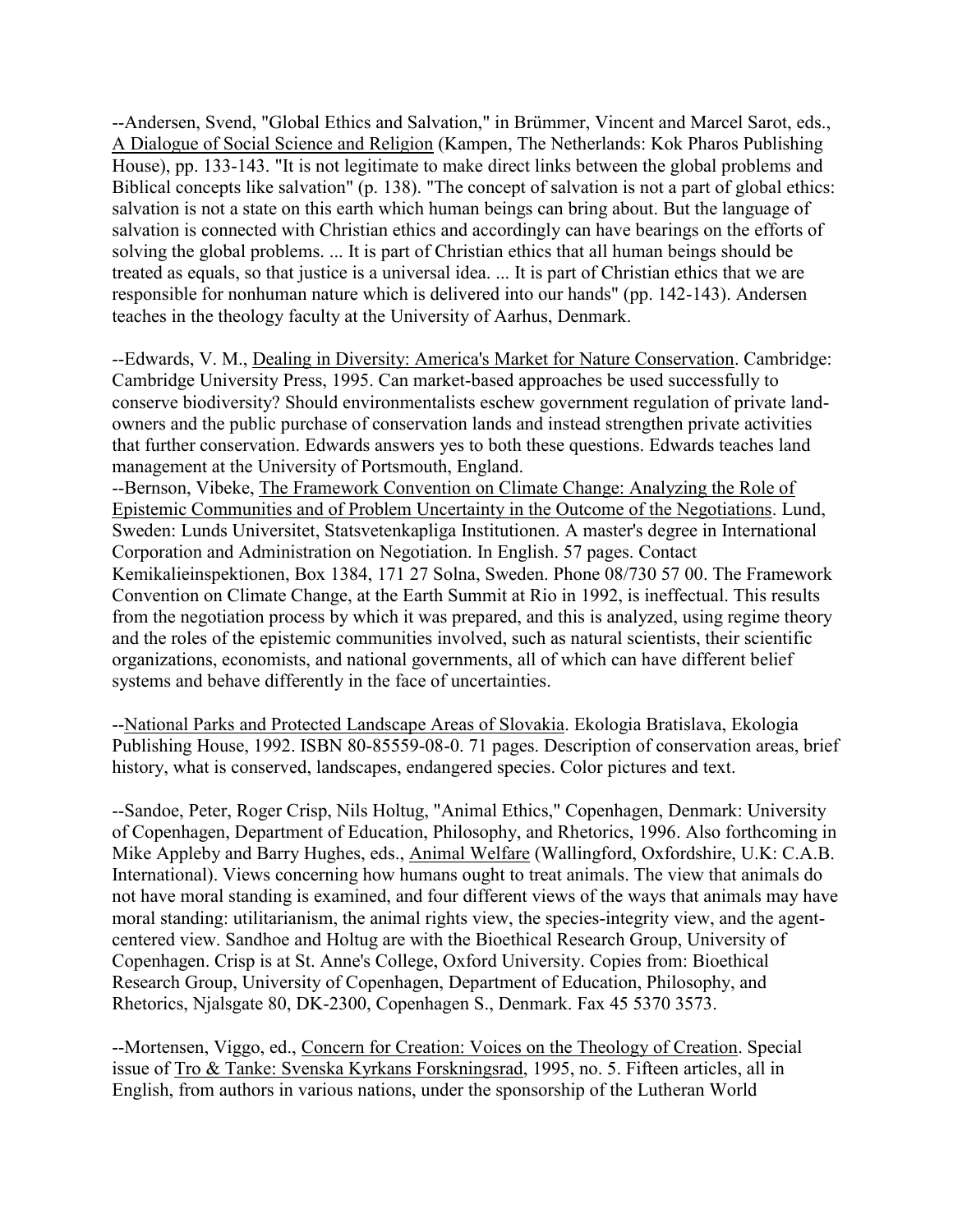Federation. Samples: Per Lonning (Norway), "Creation--How It Became an Ecumenical Challenge"; Bernard Przewpzny (Italy), "The Catholic Church and Ecological Concern"; Grace N. Ndyabahika (Uganda), "The Earth Belongs to God: Women's Place in Creation." Tro & Tanke, Svenska krykan, 751 70 Uppsala. Phone: 018/16 96 67 Mortensen is with the Lutheran World Federation, Geneva, Switzerland.

--Mejia, Alfonso Alonso, Leeanne Tennant de Alonso, Lincoln Brower, and Dennis Murphy, "Maintaining Migratory Phenomena: The Mexican Monarch Butterfly Challenge," Society for Conservation Biology Newsletter 3 (special issue, May 1996):1, 17. The Monarchs winter in selected forests of Oyamel fir in Mexico, clustering in large groups in some eight or so areas. They need the protection of the forests to survive winter freezing, but forest destruction threatens their survival. Mexico has set aside a Monarch Butterfly Special Biosphere Reserve by presidential decree, though much of the reserve is private land, and only a portion of the reserve is fully protected. Logging is still permitted on much of it. Ways to combine butterfly protection and the economic needs of local peoples are reviewed. The authors, zoologists from the University of Florida, Harvard, and Stanford, have been involved in intensive study of the problem.

--Latour, Bruno, We Have Never Been Modern. Cambridge: Harvard University Press, 1993. 157 pages. paper. Only the modern West has conceptually separated culture from nature; no other cultures have ever done so. That is, in fact, the defining characteristic of modernity: "it believes in the total separation of humans and nonhumans" (p. 37). "Our own mythology consists in imagining ourselves as radically different" (p. 114). At the same time we in the West construct massive "hybrids" of culture and nature--the ozone hole, global warming, deforestation--and are unable to recognize the root of the problem because our ideology, driving science, technology, and politics, separates humans from nature when in fact they must and do entwine. In achieving this separation, "no one has ever been modern. Modernity has never begun. There has never been a modern world" (p. 47) "It behooves us to ... become once more what we have never ceased to be: amoderns" (p. 90). The answer is not in being postmodern, but in being amodern (p. 131). This will retain "the premoderns' inability to differentiate durably between the networks and the pure poles of Nature and Society" (p. 133). Pure culture does not exist, nor does pure nature, nor is anything singular. "There are only natures-cultures" (p. 104). Latour is a sociologist at Ecole Nationale Supérieure des Mines, Paris, and at the University of California, San Diego.

--Young, Crawford, The African Colonial State in Comparative Perspective. New Haven: Yale University Press, 1994. \$ 45. This is the kind of book that those who hope for environmental conservation, environmental justice, and sustainable development in Africa hate to read. Even a cursory glance at postcolonial Africa suggests disaster. Abject poverty, widespread suffering, health crisis, civil wars, displaced populations, murderous and corrupt dictatorships, the collapse of basic infrastructures, and environmental degradation mark much of the region. Young finds colonialism still the culprit. But postcolonial states in Isia, Oceania, and the Americas have fared, on the whole quite differently. Seven distinctive characteristics of the African colonial state account for its virulent legacy: the speed of colonial occupation, the ruthless drive to extract resources from the subjugated societies in order to finance their conquest, the forcing of rural Africans into labor service, a welfare ideology that crippled independence of spirit, a thoroughgoing domination aided by new technologies, a racist ideology that permeated dealings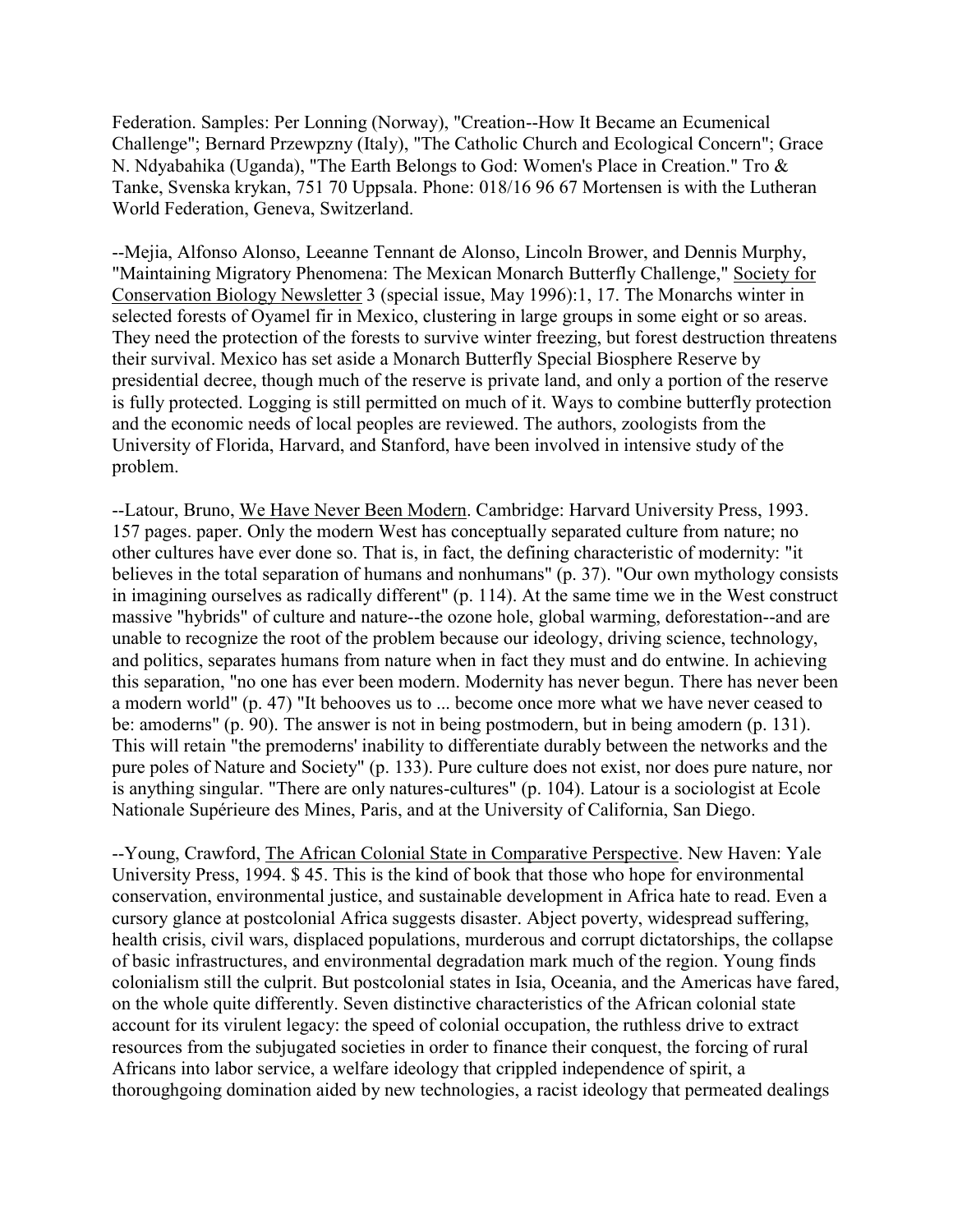with Africa and denigrated the value of African culture, and--outside Islamic areas--the lack of a religious system that could counter the West's monopolization of the production of meaning and thus the construction of culture. Postcolonial politics inherited the practices and norms of the old, and added destructive and exploitative elements of their own. "The new state was but a derelict reproduction of the old one, unable to perform its functions with the same competence." Can a new state be invented that sheds the debilitating traditions of the past? The outlook is bleak for Africans. And equally bleak for the wildlife.

--Human Dimensions of Wildlife has published its first issue, Spring 1996. Vol. 1, no. 1, contains articles such as: Alan D. Bright and Michael J. Manfredo, "A Conceptual Model of Attitudes toward Natural Resource Issues: A Case Study of Wolf Reintroduction"; Bonita L. MacFarlane, "Socialization Influences of Specialization Among Birdwatchers"; Daniel J. Decker et al., "From Clients to Stakeholders: A Philosophical Shift for Fish and Wildlife Management"; Thomas A. Heberlein and Elizabeth Thomson, "Changes in U.S. Hunting Participation, 1980- 1990." Papers and subscriptions are invited. The editors are Michael J. Manfredo and Jerry J. Vaske, both of Colorado State University. Address: Human Dimensions in Natural Resources Unit, Department of Natural Resource Recreation and Tourism, Colorado State University, Fort Collins, CO 80523. Phone 970/491-2077. Fax 970/491-3394.

--Mainstreaming the Environment: The World Bank Group and the Environment Since the Rio Earth Summit. Fiscal 1995. Summary. Washington, DC: The World Bank, 1995. 59 pages. How the World Bank has sought to be an active partner in implementing the Rio imperatives. The Bank has a growing loan portfolio of environmental projects, now \$ 10 billion for 137 projects in 62 countries. Obtainable from: The World Bank, 1818 H Street, N. W., Washington, DC 20433. E-mail: boons@worldbank.org

--Business Ethics Quarterly, vol. 5, no. 4, October 1995 is a theme issue on business and the environment. Contains:

--Westra, Laura, "The Corporation and the Environment," Business Ethics Quarterly 5(1995):661-673.

--Brenkert, George G., "The Environment, The Moralist, the Corporation and Its Culture," Business Ethics Quarterly 5(1995):675-697. Business has its own special "ethics," which relates not simply to the internal nature of the corporation but also to the corporate (free market) system. Given this special ethics, business cannot in general be environmentally responsible in the manner that classical moralists demand. More far-reaching changes are needed.

--Frederick, Robert E., and W. Michael Hoffman, "Environmental Risk Problems and the Language of Ethics," Business Ethics Quarterly 5(1995):699-711. Six criteria for assessing proposed solutions to environmental risk problems. But before these criteria can be used business persons must be willing to discuss the problem in ethical terms, and they are often reluctant to do so.

--Halme, Minna, "Environmental Issues in Product Development Process," Business Ethics Quarterly 5(1995):713-733. Studies a shift of a managerial paradigm in a business organization from "traditional management thinking" to "environment-related management." --Rolston, Holmes, III, "Environmental Protection and an Equitable International Order: Ethics

after the Earth Summit," Business Ethics Quarterly 5(1995):735-752. The UNCED Summit established two new principles of international justice: an equitable international order and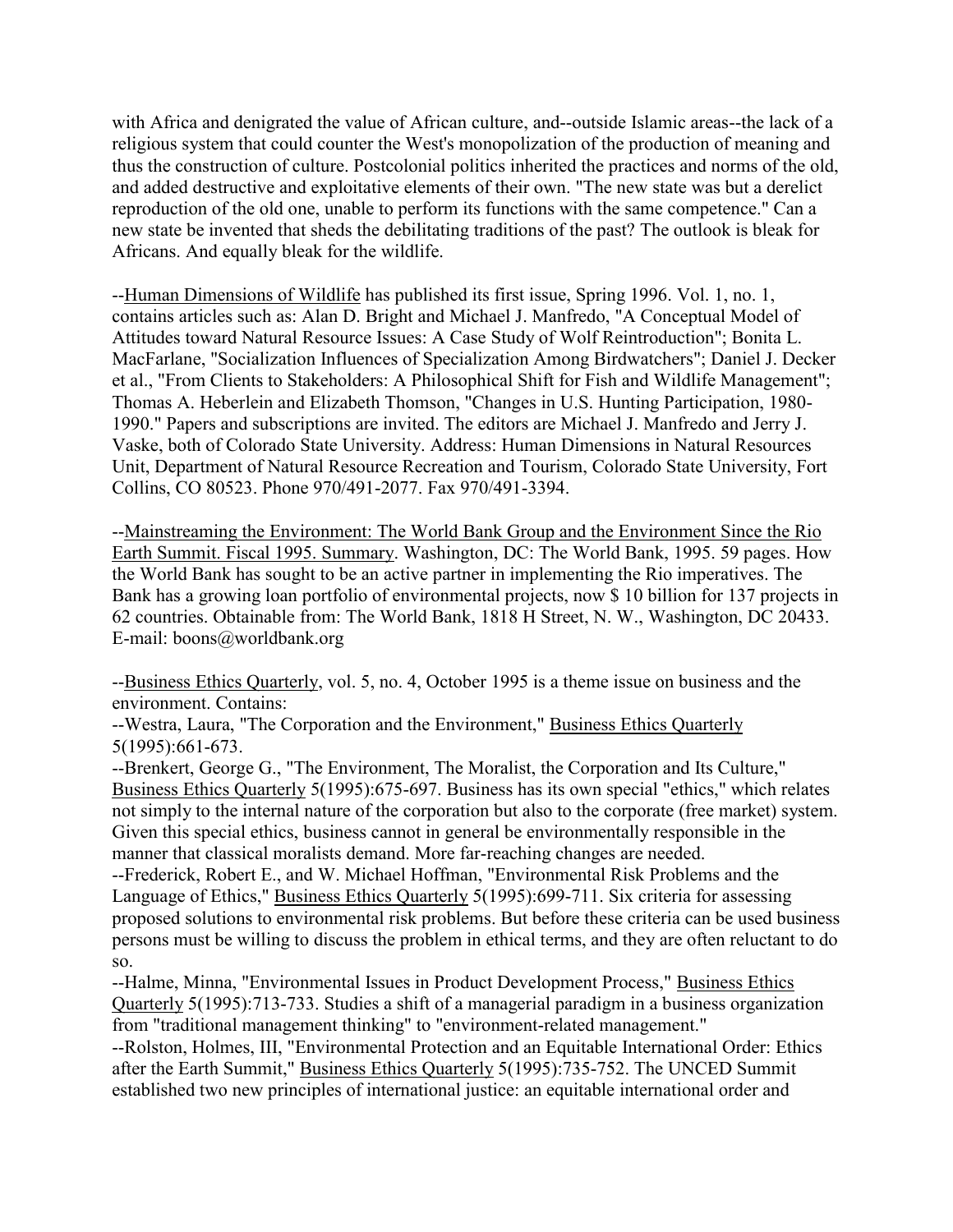protection of the environment. Wealth is asymmetrically distributed; approximately one-fifth of the world produces and consumes approximately four-fifths of goods and services. This difference can be interpreted as both an earnings differential and as exploitation; responses may require justice or charity, producing and sharing.

--Shrader-Frechette, Kristin S., "Environmental Risk and the Iron Triangle," Business Ethics Quarterly 5(1995):753-777. There appears to be an iron triangle of industry, government, and consultant/contractors promoting the siting of the first permanent geological repository of highlevel nuclear waste and spent fuel proposed for Yucca Mountain, Nevada. The iron triangle has ignored important epistemological and ethical difficulties with the proposed facility.

--Orts, Eric W., "A Reflexive Model of Environmental Regulation," Business Ethics Quarterly 5(1995):779-794. We should begin to consider a new model of reflexive environmental law. This regulatory strategy aims to provide more reflective as well as more efficient environmental regulation.

--Reichart, Joel E., "A New Environmental Ethic" (Critical Review of Laura Westra, A Proposal for Environmental Ethics), Business Ethics Quarterly 5(1995):795-804.

--Lucas, Oliver W. R., The Design of Forest Landscapes. Oxford: Oxford University Press, 1991. Lucas is with the U.K. Forestry Commission.

--Osmo Kontturi, "Ympäristön Tutkimus- Ja Suunnitteu-ongelmien Sekä Ympäristöpolitiikan Ja -Filosofian Suhteista (Environmental Research and Planning in Relation to Environmental Politics and Philosophy" in Ale Fennica: Journal of the Finnish Association for Landscape Ecology, vol. 7-8(1992-1993):4-19. In Finnish with English summary. Kontturi is a docent, University of Joensuu and with the Finnish Association for Landscape Ecology.

--Murphy, Raymond, Rationality and Nature: A Sociological Inquiry. Boulder, CO: Westview Press, 1994. 295 pages. In contemporary society, the belief that reason, a distinctive characteristic of humans, enables them to reshape and master nature is contested by an alternative belief that nature is not so plastic, hence humans must adapt to nature and render development sustainable, or even limit growth. Social ecology claims that environmental problems result from institutional hierarchies and suggests decentralized institutions and egalitarian ethics. Deep ecologists stress the intrinsic value of nature and feminists postulate that women are inherently closer to nature than men. Murphy assesses these theories and goes on to propose a theory of environmental debt as a source of capital accumulation. He develops a model of "environmental classes" to understand the political and economic bases of conflict over the environment. Murphy teaches sociology at the University of Ottawa.

--Wallace, Mart I., Fragments of the Spirit: Nature, Violence, and the Renewal of Creation. New York: Continuum, 1996. 237 pages. \$ 29.95.

--Sutherland, D. Dixon, "The Space of Creation: Theology's Search for an Ecological Ethic," Communio Viatorum 1 XXXVI 1994, pages 46-60. Communio Viatorum is published by the Protestant Theological Faculty of Charles University, Prague. The historic cords that bind the ecological crisis and Christian theology together run deeper than expected. Modern theology and the ecological crisis cannot be separated. The roots of both are historically and substantively entangled. In a profound sense, the ecological crisis of the twentieth century has propelled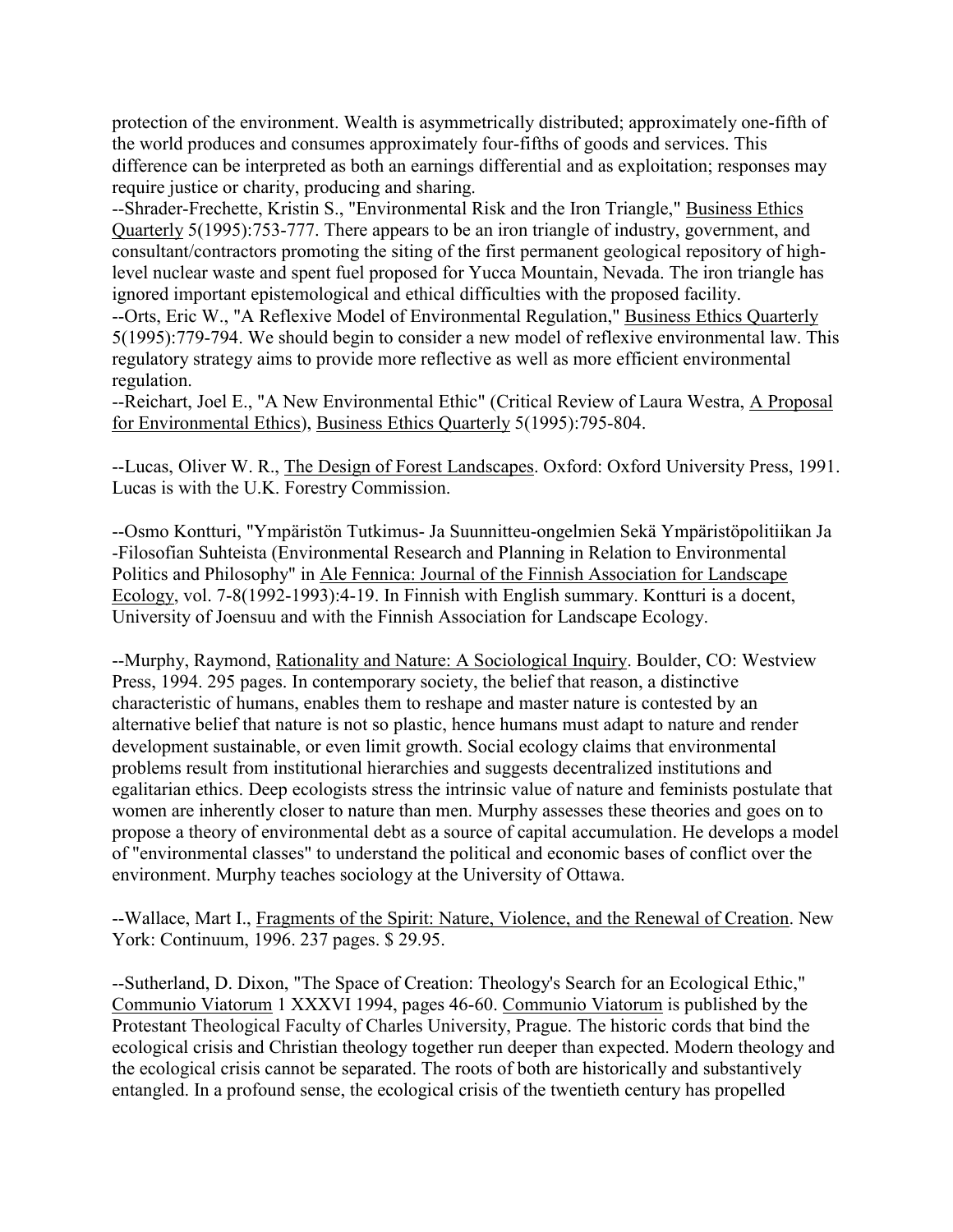theology into its own severe crisis. Dixon teaches Christian ethics at Stetson University, DeLand, Florida.

--Thompson, Gary L, Fred M. Shelley, and Chand Wije, eds., Geography, Environment, and American Law. Niwot, CO: University Press of Colorado, 1996. 216 pages. Cloth, \$ 39.95. The interface between geography and the American legal system. The interpretive and analytical skills of professional geographers applied to environmental issues as these complement the analyses of legal scholars in resolving problems associated with land use, water resources, mineral development, and related issues. Thompson is in geography at the University of Oklahoma, Shelley in geography at Southwest Texas State University in San Marcos. Wije is a dean for research at Austin Community College, Austin, Texas.

--Freyfogle, Eric T., "The Construction of Ownership," University of Illinois Law Review, vol. 1996, no. 1, pages 173-187. Modern culture increasingly relies on patchwork remedies for societal problems. Freyfogle calls instead for a fundamental change in land-ownership jurisprudence. Current property law does little to discourage a landowner from acting in selfserving ways to accommodate immediate needs--a shortcoming that necessarily sacrifices the land's long-term health. We need to readjust our vision of our country's land-ownership norms to help nourish the land's health and reinvigorate our faded senses of local community. Freyfogle teaches law at the University of Illinois.

--Freyfogle, Eric T., "Local Value," Terra Nova 1(no. 2, 1996):29-39. Parcel of land are small pieces in a potent, market-based economy that has come to define the modern age, a system that operates on cash and values all things in terms of their cash equivalencies. Land is considered a commodity, and must look appealing to people who have cash to spend. In this competition local lands have not fared well. Only nature continues to embrace these lots and to sense their worth, with lush weeds and sprouting trees covering more or less every unpaved spot. Living responsibly in a place means gaining an awareness of the local natural setting and trying to use that setting as a guide for the types of activities that are suitable for the land. It means mimicking nature, whenever possible, in deference to the more lasting wisdom that lies embedded within the land. Land is being mined by rich people who live elsewhere; while in fact the local people and these lands possess much intrinsic value. Freyfogle teaches law at the University of Illinois.

--Emmenegger, Susan and Axel Tschentscher, "Taking Nature's Rights Seriously: The Long Way to Biocentrism in Environmental Law," Georgetown International Environmental Law Review 6(1994):545- .

--Anderson, Jerry L., "Takings and Expectations: Toward a `Broader Vision' of Property Rights," Kansas Law Review 37(1989):529- .

--Humbach, John A., "Law and a New Land Ethic," Minnesota Law Review 74(1989):339- .

--Anderson, E. N., Ecologies of the Heart: Emotion, Belief, and the Environment. New York: Oxford University Press, 1996. 256 pages. \$ 25.00. Diverse but in many ways analogous approaches of a wide range of traditionally based societies in their approaches to their home environments.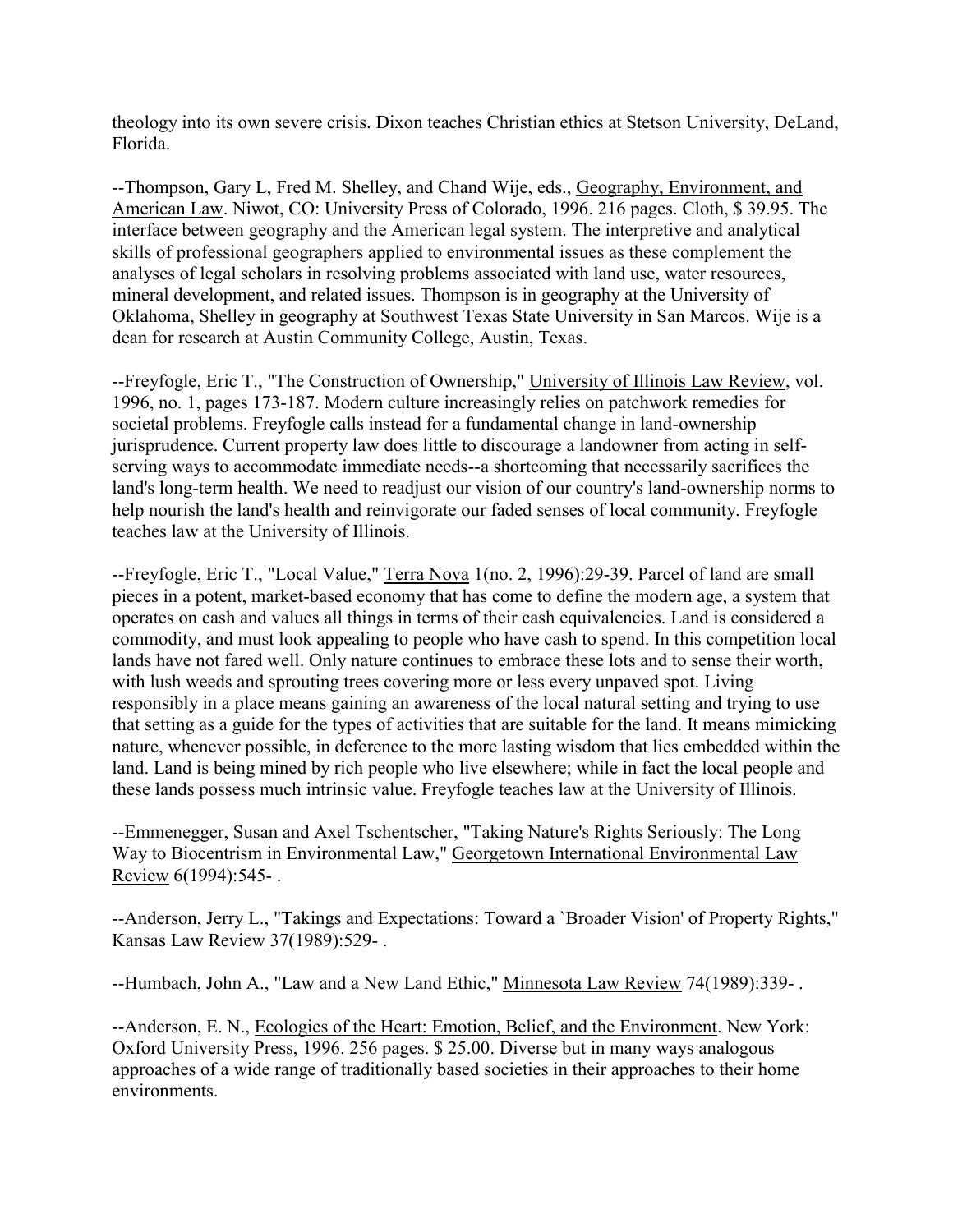--Simon, Noel, Nature in Danger: Threatened Habitats and Species. New York: Oxford University Press, 1996. Written in association with the World Conservation Monitoring Center. 240 pages. \$ 35.00 A detailed picture of the many threatened habitats--rain forests, wetlands, grasslands, mountain ranges, reefs and islands, deserts, Antarctica.

--Pulido, Laura, Environmentalism and Economic Justice: Two Chicano Struggles in the Southwest. Tucson, AZ: University of Arizona Press, 1996. 320 pages. \$ 17.95 paper. The United Farm Workers 1965-71 pesticide campaign and a grazing conflict between a Hispano cooperative and mainstream environmentalist in New Mexico. Pulido argues for developing an inclusive environmental ethic that is at once economically empowering and respectful of ethnic and cultural diversity.

--Collins, N. M. and J. A. Thomas, The Conservation of Insects and Their Habitat. London: Academic Press, 1991.

--Cook, Cheryl, Enid M. Gorman and Lorette Picciano-Hanson, eds., Directory of Environmental Activities and Resources in the N.A. Religious Community. New York: Joint Appeal by Religion and Science for the Environment, 1992. 172 pages, paper. A directory by religious leaders of all major faiths and many scientists to develop initiatives for protecting and restoring the environment at the national, regional and congregational levels. A resource guide is included.

--Knitter, Paul F., One Earth: Many Religions: Multifaith Dialogue and Global Responsibility. Maryknoll, NY: Orbis, 1995. 218 pages. Paper. \$ 17. Nothing less than enlisting the world's religions is likely to save the earth. Practical actions and projects that can be undertaken to stem the tide of environmental degradation and human suffering.

--Quinn, Frederick, To Heal the Earth: A Theology of Ecology. Nashville, TN: Upper Room, 1994. 159 pages. paper. Environmental reflection and ecological concern set in the context of biblical scholarship, drawing from both the Old and New Testaments and the works of the early church fathers.

--Ward, Bruce K., "Christianity and the Modern Eclipse of Nature: Two Perspectives," Journal of the American Academy of Religion 63(1995):823-843. Fyodor Dostoevsky is compared with Albert Camus. Both have a shared affirmation of the spiritual significance of nature, but there are revealing differences. Dostoevsky affirms nature's sanctity and presents it as compatible with Christianity and inseparable from it. Camus claims that Christianity, far from containing within itself a possible corrective to the modern denaturation of the world, has contributed to it. There is a tension between love of beauty in nature and love of neighbor. Ward teaches religious studies at Thorneloe College, Laurentian University, Sudbury, Ontario.

--Angermeier, Paul L., "Does Biodiversity Include Artificial Diversity?" Conservation Biology 8(1994):600-602.

--Brooks, Richard O., "A New Agenda for Modern Environmental Law," Journal of Environmental Law and Litigation 6(1991):1-38.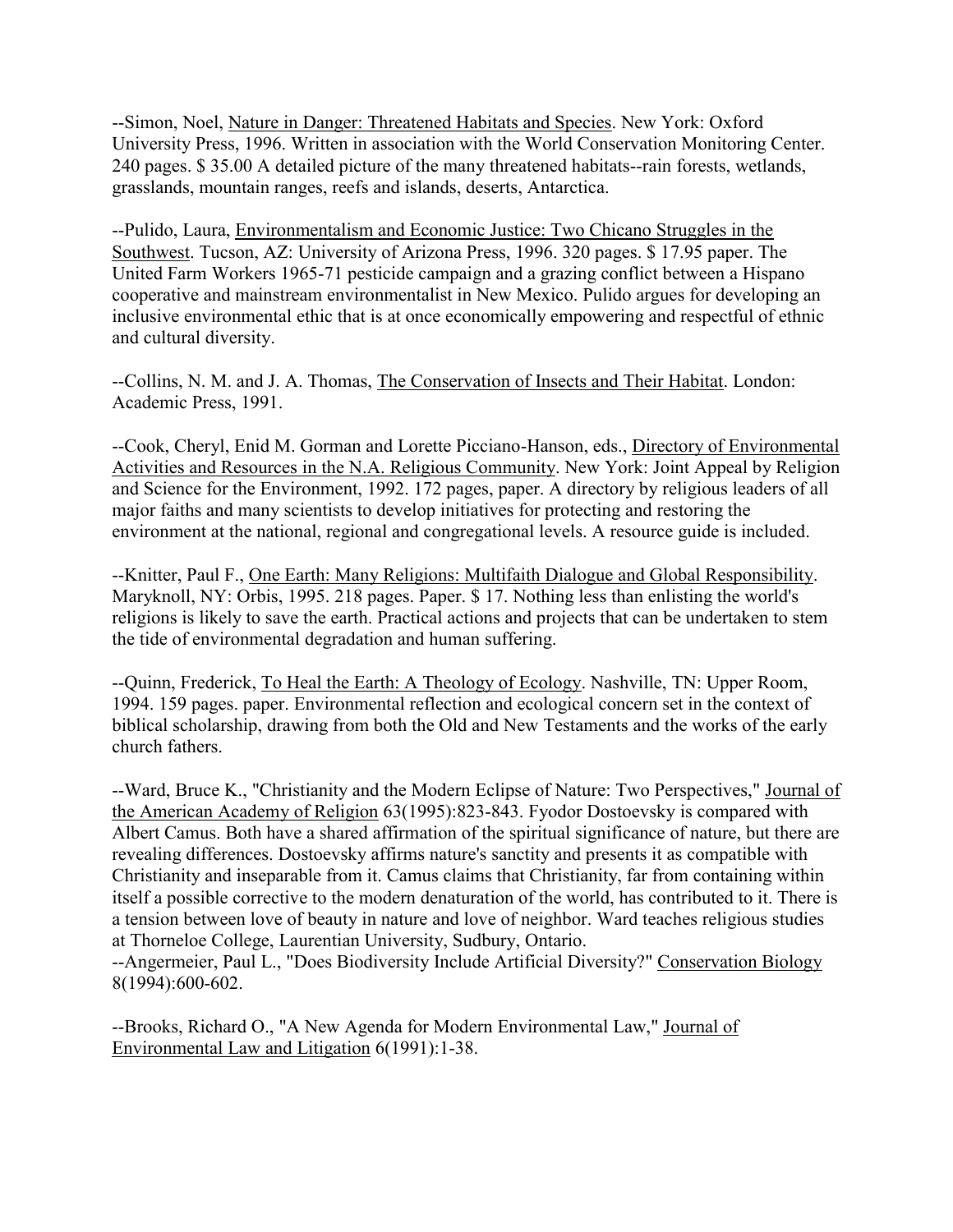--Kingsland, Sharon E., Modeling Nature: Episodes in the History of Population Ecology. 2nd ed. Chicago: University of Chicago Press, 1995.

--Linder, Douglas O., "New Directions for Preservation Law: Creating an Environment Worth Experiencing," Environmental Law 20(1990):49-81.

--Pimm, Stuart L., The Balance of Nature? Ecological Issues in the Conservation of Species and Communities. Chicago: University of Chicago Press, 1991.

--Rosenzweig, Michael L., Species Diversity in Space and Time. Cambridge: Cambridge University Press, 1995.

--Wiens, John A., "What is Landscape Ecology, Really?" Landscape Ecology 7(1992):149-150.

--Turner, Monica G., William H. Romme, Robert H. Gardner, Robert V. O'Neill, and Timothy K. Kratz, "A Revised Concept of Landscape Equilibrium: Disturbance and Stability on Scaled Landscapes," Landscape Ecology 8(1993):213-277.

--Church and Society, July/August 1996, is a theme issue: "For the Beauty of the Earth: Restoring Creation for Ecology and Justice." Articles by a dozen contributors. Samples: William E. Gibson, "Eco-Justice and the Beauty of God"; Dieter T. Hessel, "Spirited Earth Ethics: Cosmological and Covenantal Roots"; Holmes Rolston, III, "Environmental Ethics: Some Challenges for Christians"; Bruce Babbitt, "Leading America Closer to the Promise of God's Covenant"; Peggy Curlin, "Women, Poverty, and Population: A Call to Engagement for People of Faith." And more.

--Flesher, Gail A., Bryk, Dale S. "How to Incur Liability Without Really Trying: The Perils of Parenthood Under CERCLA." Journal of Environmental Law & Practice 3(Mar.1996):4. Developing case law describes the responsibility of parent companies for environmental liabilities of subsidiaries.

--Caretsky, Steven D. "Turning Brownfields Into Homes: A Case Study." Journal of Environmental Law & Practice 3(Mar.1996):42. The pitfalls and solutions to Brownfields projects.

--Scheuplein, Robert J. "Dioxin: How Much Risk?" Journal of Environmental Law & Practice 3(Mar.1996):48.

--Floyd, Donald W., Germain, Rene H., ter Horst, Kate. "A Model for Assessing Negotiations and Mediation in Forest Resource Conflicts." Journal of Forestry 94(May 1996):26.

--"Death On The Range: The Slaughter of the Yellowstone Bison," The Animals' Agenda 16(Mar.1996):24. American bison, symbols of the West, being gunned down with the consent of the same government entrusted with their protection, just yards from the refuge of Yellowstone National Park? Once again, livestock industry interests take priority over wildlife protection.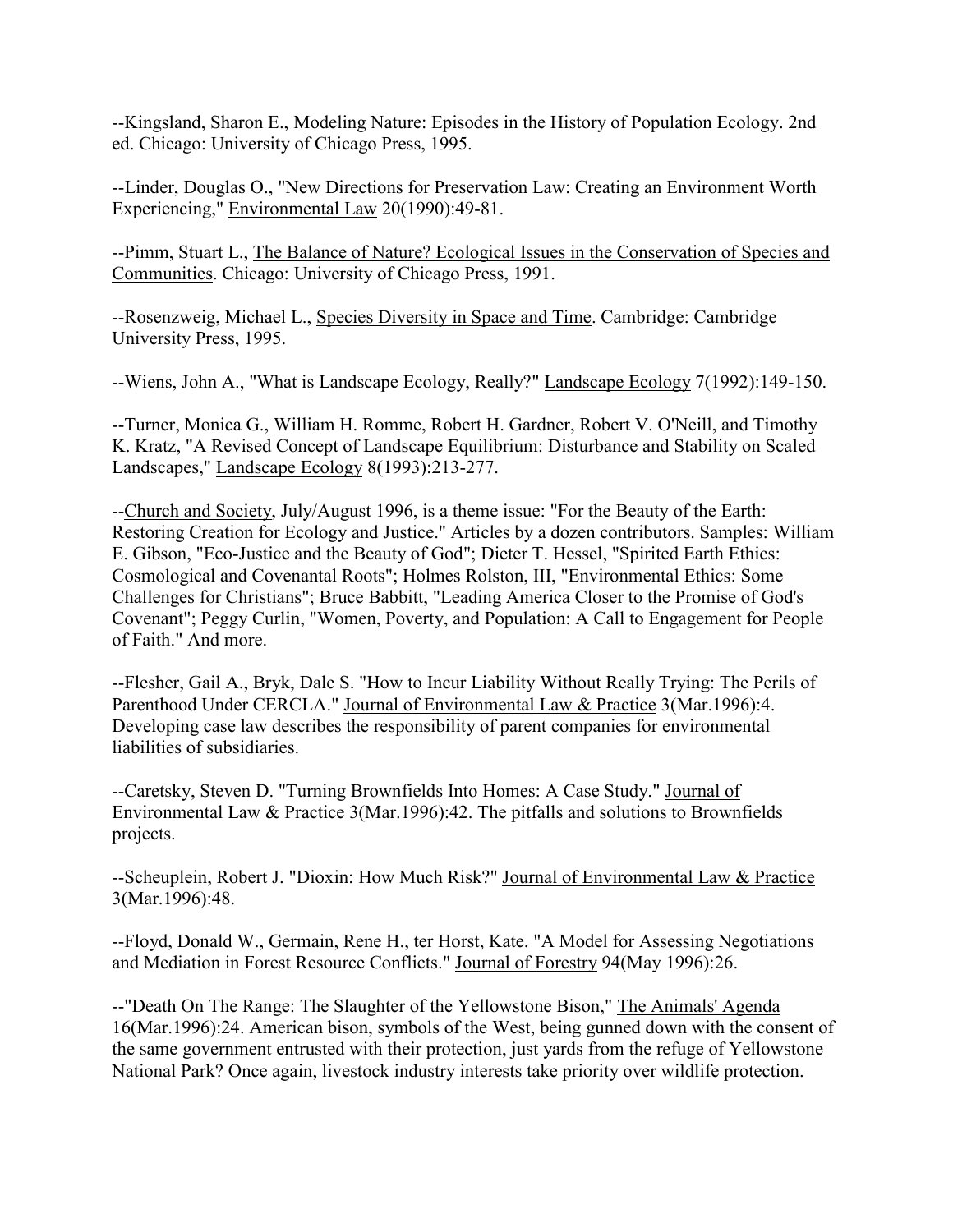--"The Fleecing of Sheep." The Animals' Agenda 16(Mar.1996):30. To think that wool is a painlessly derived product is to pull the wool over your eyes. The truth is that the production of wool involves suffering and death for sheep, and is intimately linked with the meat industry and lethal "predator control" programs.

--MacDonald, Mia, "Toward Kinship `From Protest To Policy." The Animals' Agenda 16(Mar.1996):40. When will animal activists be able to retire the lobster and carrot costumes to the closet and start wielding real policy-making power instead? Author Mia MacDonald suggests strategies for advancing meaningful change in the political arena, while still "keeping the placards aloft and the lobster suits nearby."

Riebsame, William E. "Ending the Range Wars?" Environment 38(May 1996):4. Innovative approaches to land management may help bring to a close the long-standing battle between ranchers and environmentalists over the use of the western range.

--Olson, Molly Harriss. "Charting a Course for Sustainability." Environment 38(May 1996):10. This overview of the President's Council on Sustainable Development's recently released report highlights its major policy recommendations and spells out the future directions of U.S. sustainable development policy.

--Raustiala, Kal., Victor, David G. "Biodiversity Since Rio: The Future of the Convention on Biological Diversity." Environment 38(May 1996):16. The Convention on Biological Diversity has serious conceptual and practical shortcomings, and it will take a special effort to make it an effective instrument for preserving biodiversity.

--Hughes, Joanna, Wood, Christopher. "Formal and Informal Environmental Assessment Reports: Their Role in UK Planning Decisions." Land Use Policy 13(Apr.1996):101.

--Mattingly, Michael. "Private Development and Public Management of Urban Land: a Case Study of Nepal." Land Use Policy 13(Apr.1996):115.

--Firbank, Les. "Environmental Change and UK Land Use." Land Use Policy 13(Apr.1996):153.

--Moody, Roger. "Mining the World: The Global Reach of Rio Tinto Zinc." The Ecologist 26(Mar. 1996):46. Over the past few years, a spate of mergers and takeovers among mining multinationals has enabled them to take maximum advantage of national mining assets being privatized worldwide. British company Rio Tinto Zinc is foremost among these global giants, its position resulting in large part from its self-serving, global political infrastructure.

--Richter, Judith. "'Vaccination' Against Pregnancy: The Politics of Contraceptive Research." The Ecologist (1979)26(Mar.1996):53. For the past 25 years, scientists have been researching a new birth control method--an immuno-contraceptive--which aims to turn the body's immune system against the reproductive system. Some researchers doubt whether the method will actually prevent pregnancy without severe health risks. Analysis of the method suggests that research has been motivated by the goal of developing an easy means of "population control."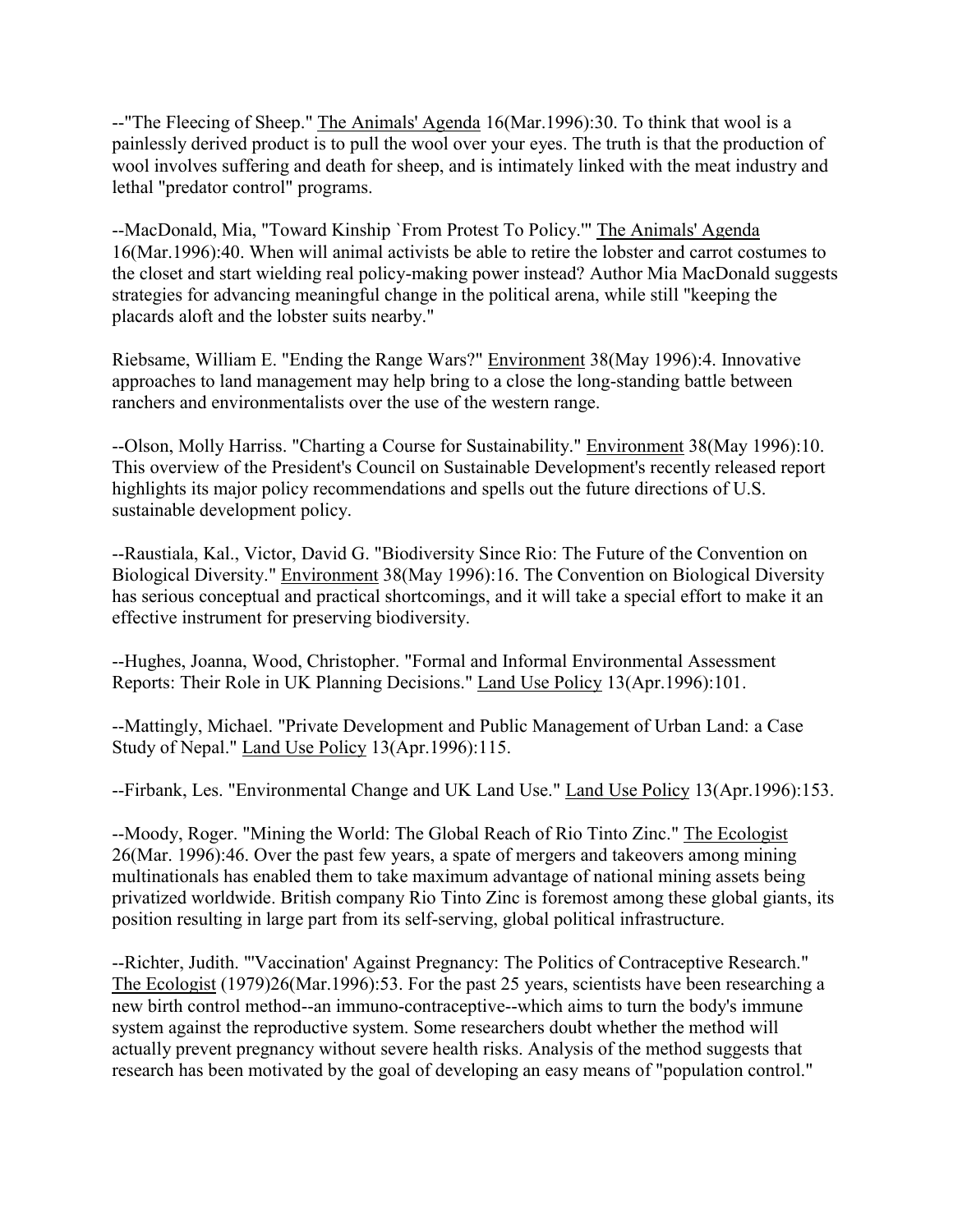Kloppenbug Jr., Jack, Burrows, Beth. "Biotechnology to the Rescue? Twelve Reasons Why Biotechnology Is Incompatible with Sustainable Agriculture." The Ecologist 26(Mar.1996):61. Proponents of biotechnology claim that genetic engineering is the only way to achieve sustainable agriculture and feed the world's poor and hungry. In fact, genetic engineering will exacerbate many existing problems in agriculture and introduce new ones. The main beneficiaries will be its corporate backers.

--Newell, Josh, Wilson, Emma. "The Russian Far East: Foreign Direct Investment and Environmental Destruction." The Ecologist 26(Mar.1996):68. Powerful multinational and national interests are turning Russia's Far East into a "resource colony" for the Pacific Rim economies. In a mad dash for cash, the region's timber, gold, coal, oil and gas are being exploited, causing widespread environmental destruction and a few local benefits.

--Massinga, Antonio. "Development Dilemmas in Mozambique." The Ecologist 26(Mar.1996):73. After three decades of warfare, Mozambique is being developed as a tourist destination. While the economic returns for local people are slim, the ecological damage is often considerable. But tourism is not the only destructive industry making land grabs on Mozambique. Trapped by the current development model, many environmentalists feel forced to make invidious choices.

--Downs, Thomas M., Morrison, Alexia. "Responding to Search Warrants and Grand Jury Subpoenas in Environmental Criminal Cases." Journal of Environmental Law & Practice 3(May 1996):4. The potential dangers associated with grand jury subpoenas and search warrants and advice on how best to prepare for and respond to them.

--Wilson, Albert R. "Defining the `Environmentally Impaired Market Value' of Real Property." Journal of Environmental Law & Practice 3(May 1996):10. The author defines "environmentally impaired market value," discusses each of the elements of the definition, and specifically argues against use of the term "stigma."

--Edwards, Amy L. "Restoring Private Property Values in the World of CERCLA's Emerging Alternatives." Journal of Environmental Law & Practice 3(May 1996):17. The benefits of voluntary cleanup programs as a response to CERCLA, and an analysis of four such statesponsored programs.

--Bierlein, Lawrence W. "Transportation Regulations Applicable to Environmentally Hazardous Substances." Journal of Environmental Law & Practice 3(May 1996):30. The U.S. Department of Transportation's program to ensure safety in the transportation of hazardous substances is summarized and analyzed.

--Horta, Korinna. "Environmental Policies of the World Bank." Journal of Environmental Law & Practice 3(May 1996):36. The role of the environment in the activities of the World Bank.

--Mathews, Freya. "Introduction: Ecology and Democracy." Environmental Politics 4(Winter 1995):1.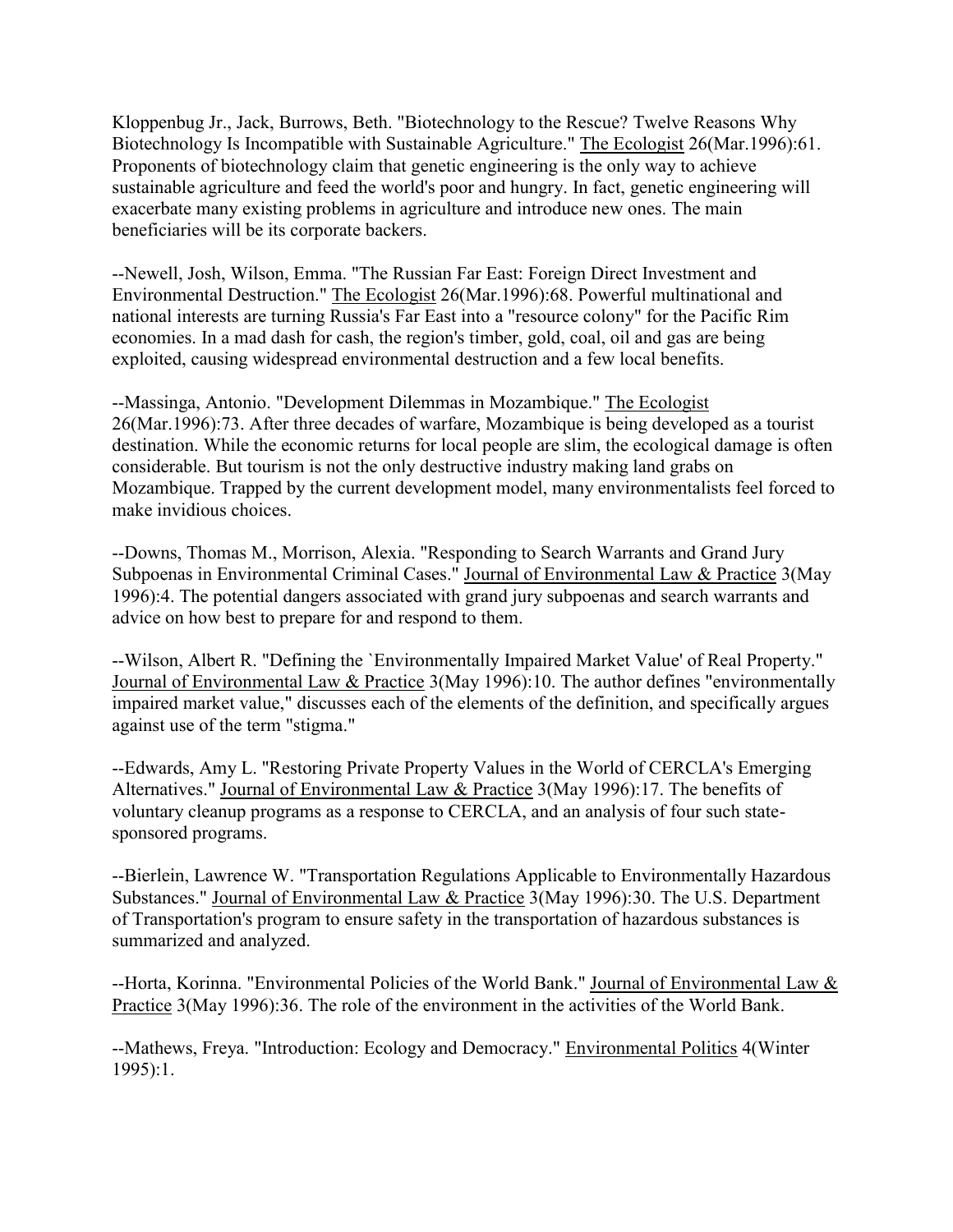--Dryzek, John S. "Political and Ecological Communication." Environmental Politics 4(Winter 1995):13.

--Thompson, Janna. "Towards a Green World Order: Environment and World Politics." Environmental Politics 4(Winter 1995):31

--Burnheim, John. "Power-Trading and the Environment." Environmental Politics 4(Winter 1995):49.

--Mathews, Freya. "Community and the Ecological Self." Environmental Politics 4(Winter 1995):66.

--Barns, Ian. "Environment, Democracy and Community." Environmental Politics 4(Winter 1995):101.

--Plumwood, Val. "Has Democracy Failed Ecology? An Ecofeminist Perspective." Environmental Politics 4(Winter 1995):134.

--Eckersley, Robyn. "Liberal Democracy and the Rights of Nature: The Struggle for Inclusion." Environmental Politics 4(Winter 1995):169.

--Young, Robert. "`Monkeywrenching' and the Processing of Democracy." Environmental Politics 4(Winter 1995):199.

--Hayward, Bronwyn M. "The Greening of Participatory Democracy: Reconsideration of Theory." Environmental Politics 4(Winter 1995):215.

--O'Riordan, T., Jordan, A. "British Environmental Politics in the 1990s." Environmental Politics 4(Winter 1995):237.

--Roberts, Geoffrey K. "Developments in the German Green Party: 1992-95." Environmental Politics 4(Winter 1995):247.

--Hooghe, Marc. "The Greens in the Belgian Elections of 21 May 1995: Growing Doubts." Environmental Politics 4(Winter 1995):247.

--McCarthy, Elaine, Yearley, Steven. "The Irish Environmental Protection Agency: The Early Years." Environmental Politics 4(Winter 1995):257.

--Grove-White, Robin. "Environment and Society: Some Reflections." Environmental Politics 4(Winter 1995):265.

--Newell, Peter. "Politics in a Warming World." Environmental Politics 4(Winter 1995):276.

--Collier, Ute. "Towards a Sustainable Energy Future?" Environmental Politics 4(Winter 1995):280.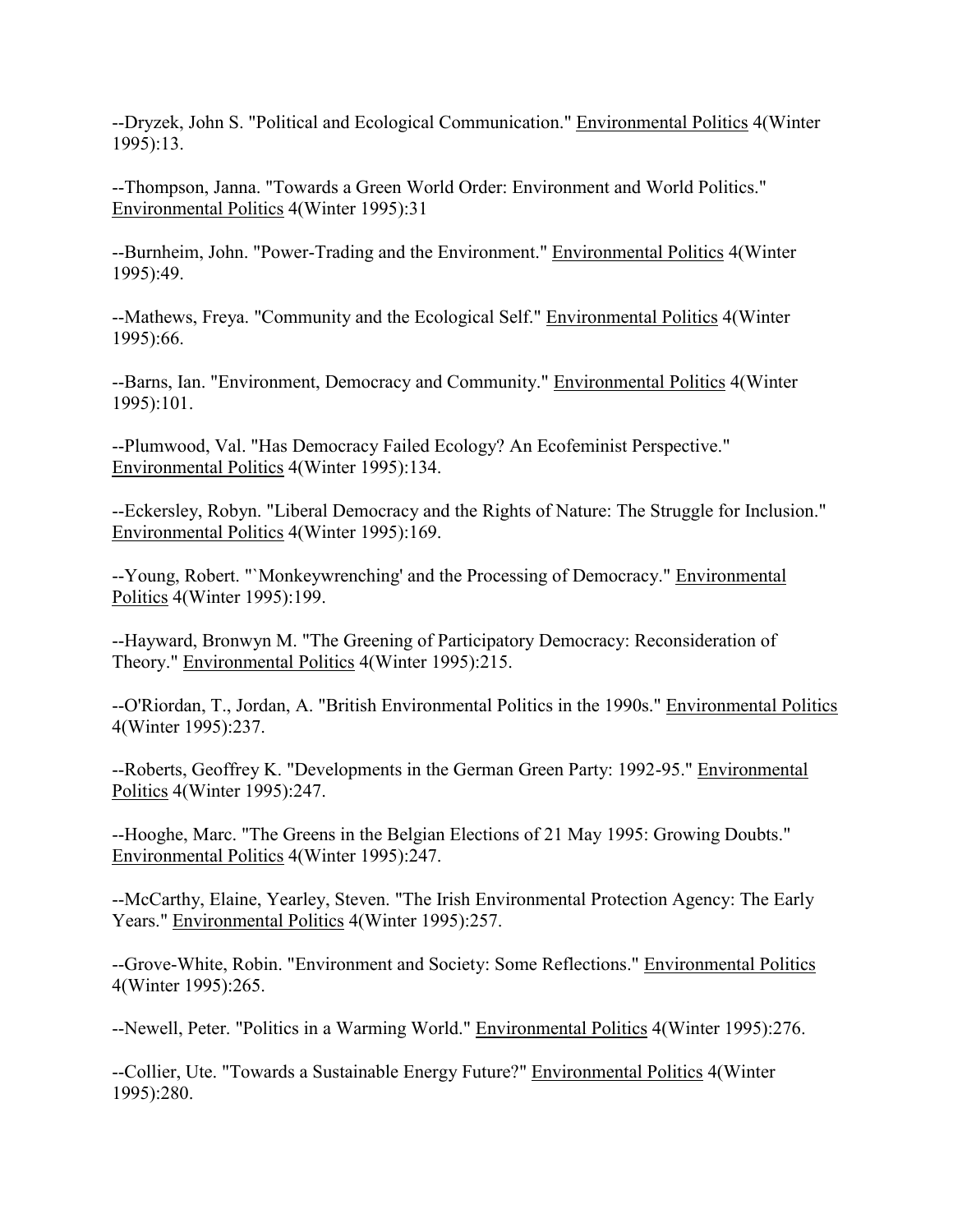--Shindler, Bruce, Steel, Brent, List, Peter. "Public Judgments of Adaptive Management: A Response from Forest Communities." Journal of Forestry 94(Jun.1996):4.

--Brunson, Mark W., Yarrow, Deborah T., Kuhns, Michael R. "Nonindustrial Private Forest Owners and Ecosystem Management: Can They Work Together?" Journal of Forestry 94(Jun. 1996):14.

--Cruz, Wilfirdo, Munasinghe, Mohan, Warford, Jeremy. "Greening Development: Environmental Implications of Economic Policies." Environment 38(Jun. 1996):6. Policies to promote economic development can have a profound impact on the environment--including the resource base on which development may depend.

--Connolly, Barbara, Keohane, Robert O. "Institutions for Environmental Aid: Politics, Lessons, and Opportunities." Environment 38(Jun. 1996):12. The success of environmental aid programs depends on defining the problem correctly, getting resources into the right hands, and establishing effective oversight.

--Hornig, James F. "Training the Next Generation." Environment 38(Jun. 1996):28. Interdisciplinary environmental studies programs may be most valuable as part of a liberal arts education, according to this review of a study by the Environmental Careers Organization.

--Singer, Peter. "The Great Ape Project." The Animals' Agenda 16(Jul. 1996):12.

--Markarian, Michael. "Sport Hunting: The Mayhem in Our Woods." The Animals' Agenda 16(Jul.1996):14.

--Derby, Pat. "The Abuse of Animal `Actors'." The Animals' Agenda 16(Jul. 1996):16.

--Swart, Betsy. "The Fight Against Fur." The Animals' Agenda 16(Jul. 1996):18.

--Barnes, Don. "Vivisection: A Window to the Dark Ages of Science." The Animals' Agenda 16(Jul. 1996):20.

--Balcombe, Jonathan. "Dissection and Dissent." The Animals' Agenda 16(Jul. 1996):23.

--Mason, Jim. "A Lion in Every Back Yard: The Mass Marketing of Exotic Animals." The Animals' Agenda 16(Jul. 1996):26.

--Rose, Naomi. "Marine Mammals in Captivity." The Animals' Agenda 16(Jul. 1996):31.

--Bauston, Lorri. "Seven Billion Reasons to Go Vegetarian." The Animals' Agenda 16(Jul. 1996):35.

--Davis, Karen. "The Plight of Poultry." The Animals' Agenda 16(Jul. 1996):38.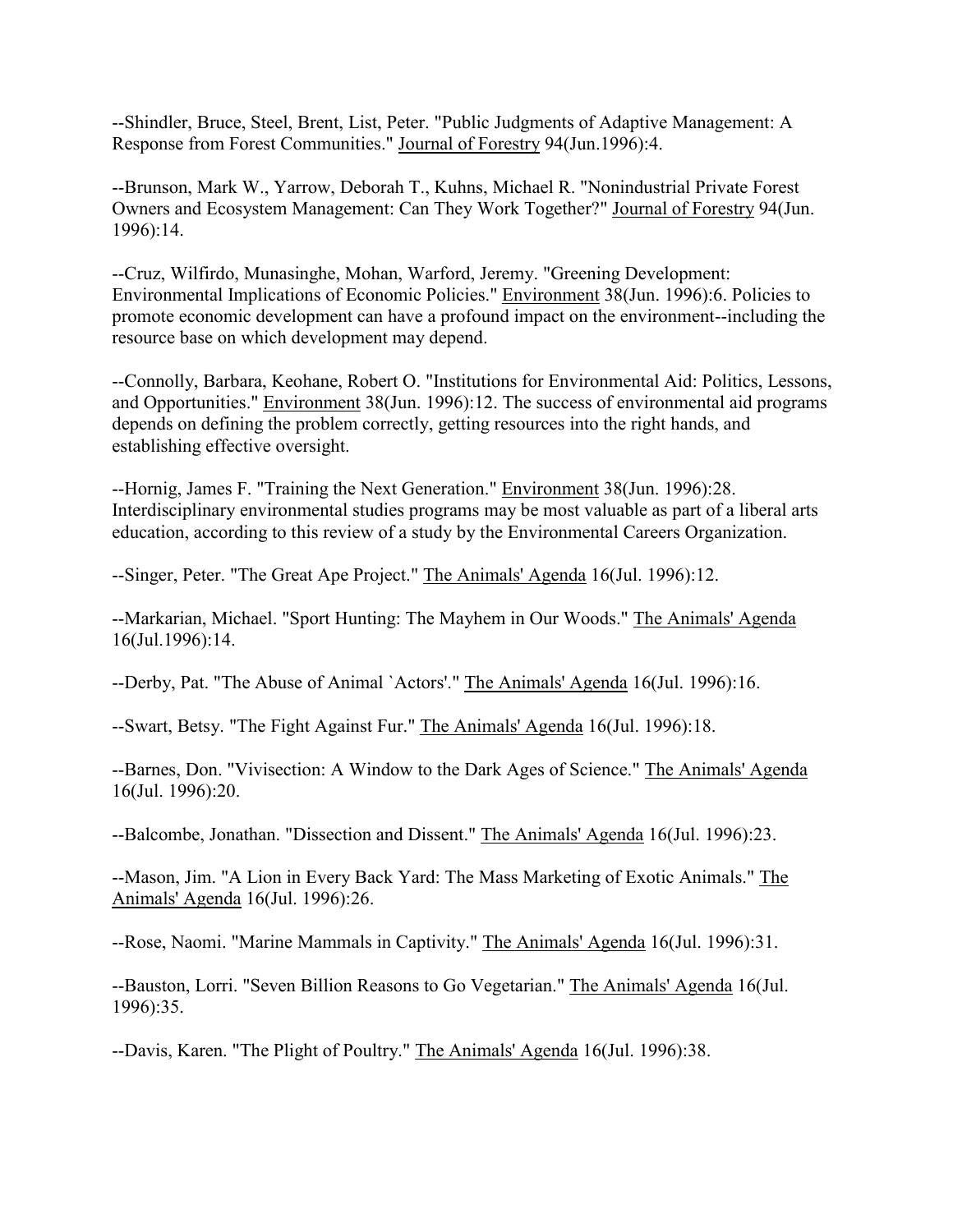--Buchanan, Allen. "Judging the Past: The Case of the Human Radiation Experiments." The Hastings Center Report 26(May 1996):25. Our reluctance to measure the morality of past practices is more than a nagging problem for moral theorists. The legitimacy of retrospective moral judgment has fundamental implications for how practices and institutions should be viewed, and judged, now.

--Curry, John. "Gender and Livestock in African Production Systems: An Introduction." Human Ecology 24(Jun. 1996):149.

--Roberts, Bruce D. "Livestock Production, Age, and Gender Among the Keiyo of Kenya." Human Ecology 24(Jun. 1996):215.

--Mullins, G., Wahome, L., Maarse, L. "Impacts of Intensive Dairy Production of Smallholder Farm Women in Coastal Kenya." Human Ecology 24(Jun. 1996):231.

--Oboler, Regina Smith. "Whose Cows Are They, Anyway?: Ideology and Behavior in Nandi Cattle `Ownership' and Control." Human Ecology 24(Jun. 1996):255.

--MacDonald, Doug. "Beer Cans, Gas Guzzlers and Green Taxes: How Using Tax Instead of Law May Affect Environmental Policy." Alternatives 22(Jul. 1996):12. Why was the Ontario government willing to impose a green tax on beer cans, but not on gasoline?

--Fisher, Andy. "Toward a More Radical Ecopsychology: Therapy for a Dysfunctional Society." Alternatives 22(Jul. 1996):20. If ecopsychology is to help reconcile humanity with nature, it must become more critically-oriented.

--Fisher, Andy. "What is Ecopsychology?" Alternatives 22(Jul. 1996):20.

--Fisher, Andy. "Ecopsychology Resources." Alternatives 22(Jul. 1996):25.

--Guiste, Averil. "Ontario's Environmental Bill of Rights Weakened But Still Viable." Alternatives 22(Jul. 1996):9.

--Lin, Albert C. "Participants' Experiences with Habitat Conservation Plans and Suggestions for Streamlining the Process." Ecology Law Quarterly 23(1996).

--Fiorino, Daniel J. "Toward a New System of Environmental Regulation: The Case for an Industry Sector Approach." Ecology Law Quarterly 23(1996):457. Fiorino is the Director of the Industry Strategies Division of the U.S. Environmental Protection Agency Office of Policy Development. He examines the current federal regulatory scheme for controlling industrial pollution and identifies structural flaws that are impeding further progress. Fiorino advances alternative approaches based on performance across industry sectors or facilities. Recent EPA initiatives and other models illustrate how a more flexible and integrated system of environmental regulation may be developed.

--Gorton, Slade, Kays, Juli. "Legislative History of the Timber and Salvage Amendments Enacted in the 104th Congress: A Small Victory for Timber Communities in the Pacific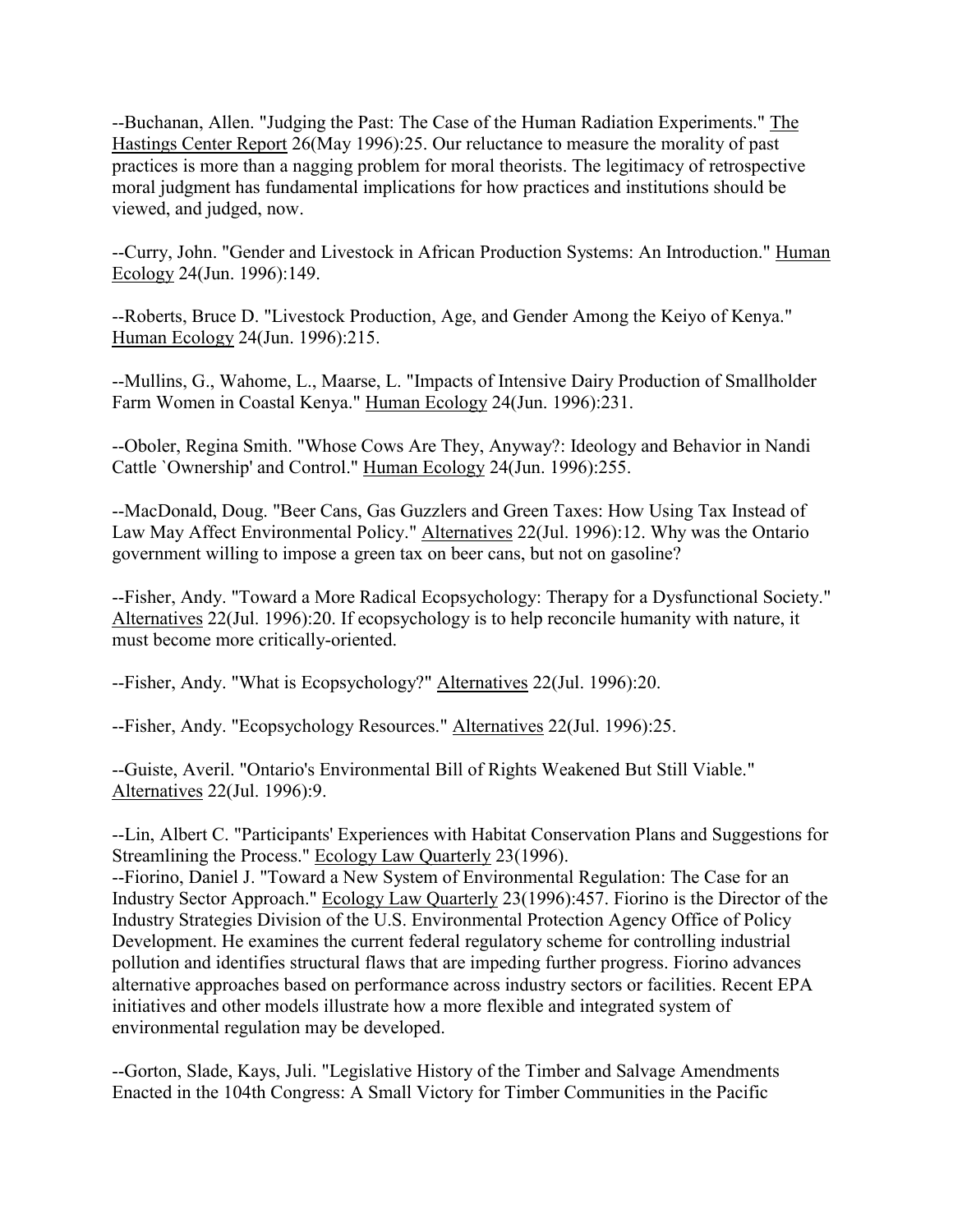Northwest." Environmental Law 26(1996):641. U.S. Senator Slade Gorton and his natural resources legislative assistant Juli Kays, discuss the purpose and scope of the salvage logging rider. Responding to Professor Axline's criticisms of the salvage logging rider, they explain that its purposes are to restore forest health and jobs in timber communities.

--Serageldin, Ismail and Andrew Steer, eds., Making Development Sustainable: From Concepts to Action. 1994, 1995. 39 pages. A paper of the World Bank, how it is increasingly supporting sustainable and environmentally sensitive development. With a selected bibliography on environmentally sustainable development projects. 1818 H Street, Washington, DC 20433.

--Cooper, Nigel S., "Wildlife Conservation in Churchyards: A Case-Study in Ethical Judgments," Biodiversity and Conservation 4(1995):916-928. Groups promoting wildlife in churchyards, or other sites, discover that they face normative questions that have no scientific answers. The language of management is used for handling these questions, but this metaphor has unhelpful associations with predetermined goals, a culture of control and self-centeredness. Using a case-study approach, conflicts between conserving natural entities or natural processes (e.g. transplanting scarce plants); between caring for the individual organism or for the system (e.g. felling trees); and between conserving the natural or the cultural heritage (e.g. repointing walls) are examined. These case of conflicts of duty illustrate the value of attention to circumstances, proportionality, and compromise. The social mechanisms of moral debate include legal protection and the power of stories to give meaning and vision. Ethics is a communal activity. By listening to others and attending to nature our sensibilities will become more refined and our ethical judgments will develop. Cooper is a pastor in Rivenhall, Witham, Essex, UK.

--Cooper, Nigel S., Wildlife in Church and Churchyard: Plants, Animals and Their Management. London: Church Publishing House (Church House, Great Smith Street, London SW1P 3NZ), 1005. About 65 pages. Chapters on how to manage the churchyard, grassland, stonework habitats, wanted and unwanted wildlife, disturbed ground, trees, hedges, and woodland. Suggestions for action.

--Cooper, Nigel S., and R.C.J. Carling, eds., Ecologists and Ethical Judgments. London: Chapman and Hall, 1996. 176 pages. £ 20. Papers growing out of the Sixth International Congress of Ecology (INTECOL) in Manchester, England, in 1994. Contains: Jane M. Howarth, "Ecology: Modern Hero or Post-modern Villain?"; Andrew Brennan, "Ethics, Ecology and Economics"; Gary L. Comstock, "An Extentionist Environment Ethic"; Alan Holland, "The Use and Abuse of Ecological Concepts in Environmental Ethics"; Calvin B. De Witt, "Ecology and Ethics"; Brent Waters, "Christian Theological Resources for Environmental Ethics"; John P. Barkham, "Environmental Needs and Social Justice"; Susan Power Bratton, "Christianity and Human Demographic Change"; David R. Given, "Forging a Biodiversity Ethic in a Multicultural Context (New Zealand)"; Darrell A. Posey, Graham Dutfield and Kristina Plenderith, "Collaborative Research and Intellectual Property Rights (of Indigenous Peoples)"; Rory J. Putman, "Ethical Considerations and Animal Welfare in Ecological Field Studies"; Nigel S. Cooper, "Wildlife Conservation in Churchyards"; Eddie T. Idle, "Conflicting Priorities in Site Management in England." Also published as a special issue of Biodiversity and Conservation, vol. 4, November 1995.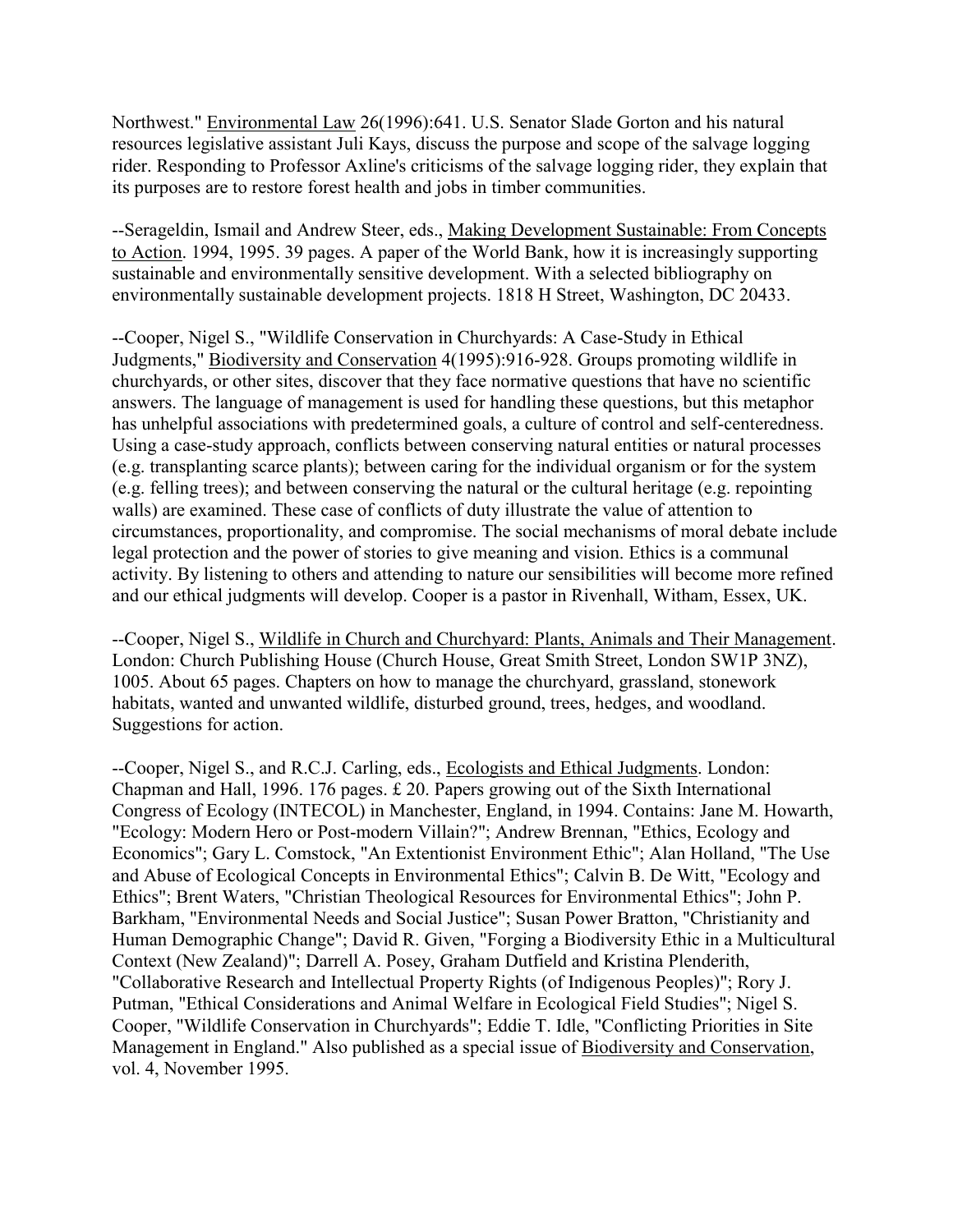--Farnsworth, E. J., "Oikos and Ethos: Setting our House in Order," Trends in Ecology and Evolution 10(1995):56-57.

--Farnsworth, E. J. and Rosovsky, J., "The Ethics of Ecological Field Experimentation," Conservation Biology 7 (1993): 463-72.

--DuPuis, E. Melanie and Peter Vandergeest, eds., Creating the Countryside: The Politics of Rural and Environmental Discourse. Philadelphia: Temple University Press, 1995. 346 pages. What does it mean to save nature and rural life? Do people know what they are trying to save and what they mean by "save"? As the answers to these questions become more and more unclear, so, too, do the concepts of "environment," "wilderness," and "country." Ten contributors on people in and out of nature, constructing rurality, why people make artificial distinctions between nature and culture, and generally complaints about dualistic categories that limit our ability to think about environmental and rural problems and hamper our ability to formulate practical, realistic, and just solutions. DuPuis is an analyst of environmental policy with the New York State Department of Economic Development. Vandergeest is on the faculty of environmental studies at York University.

--Shutte, Augustine, Philosophy for Africa. Milwaukee, WI: Marquette University Press, 1996. 184 pages. \$ 20. Published by arrangement with the University of Cape Town Press. Has philosophy anything of value to offer contemporary Africa? Has Africa anything of value to offer contemporary philosophy? The answer is yes, to both questions. Human freedom, liberation, the struggle to overcome the predicament that European colonialism and apartheid has left. Traditional African thought contains insights into the nature of persons and community that scientific and technological culture has lost, but which could be of the utmost importance in dealing with these issues. Shutte is in philosophy at the University of Cape Town.

--Gottlieb, Robert, "Beyond NEPA and Earth Day: Reconstructing the Past and Envisioning a Future for Environmentalism," Environmental History Review 19 (no. 4, 1995):1-14. Environmentalism, developing out of the past, needs to be reconstructed to see how it is embedded in the social, or the urban and industrial sphere, connecting natural environments, human environments, and daily life. U. S. environmentalism, in its more than 100 year history, needs to be seen as a response to and indeed an extension of the changes to landscape and society wrought by urban and industrial forces. Environmentalism has been powerfully influenced and ultimately framed by these urban and industrial forces. There are today essential two broad categories of environmental activity, a mainstream and an alternative environmentalism. Mainstream environmentalism remains focused on policy and power, on accomplishing change by helping construct, influence, and watchdog the environmental policy system. Alternative environmentalists focus on people and on place. They accomplish change by being ornery, argumentative, mistrustful, and by mobilizing their base, often against one or another dimension of that same environmental policy system. Gottlieb is at the University of California, Los Angeles.

--Hartel, Peter G., Horace D. Skipper, Thomas A. Ruehr, eds., Agricultural Ethics: Issues for the 21st Century. Madison, WI: Soil Science Society of America, American Society of Agronomy, Crop Science Society of America, 1994. ASA Special Publication No. 57. Six contributors: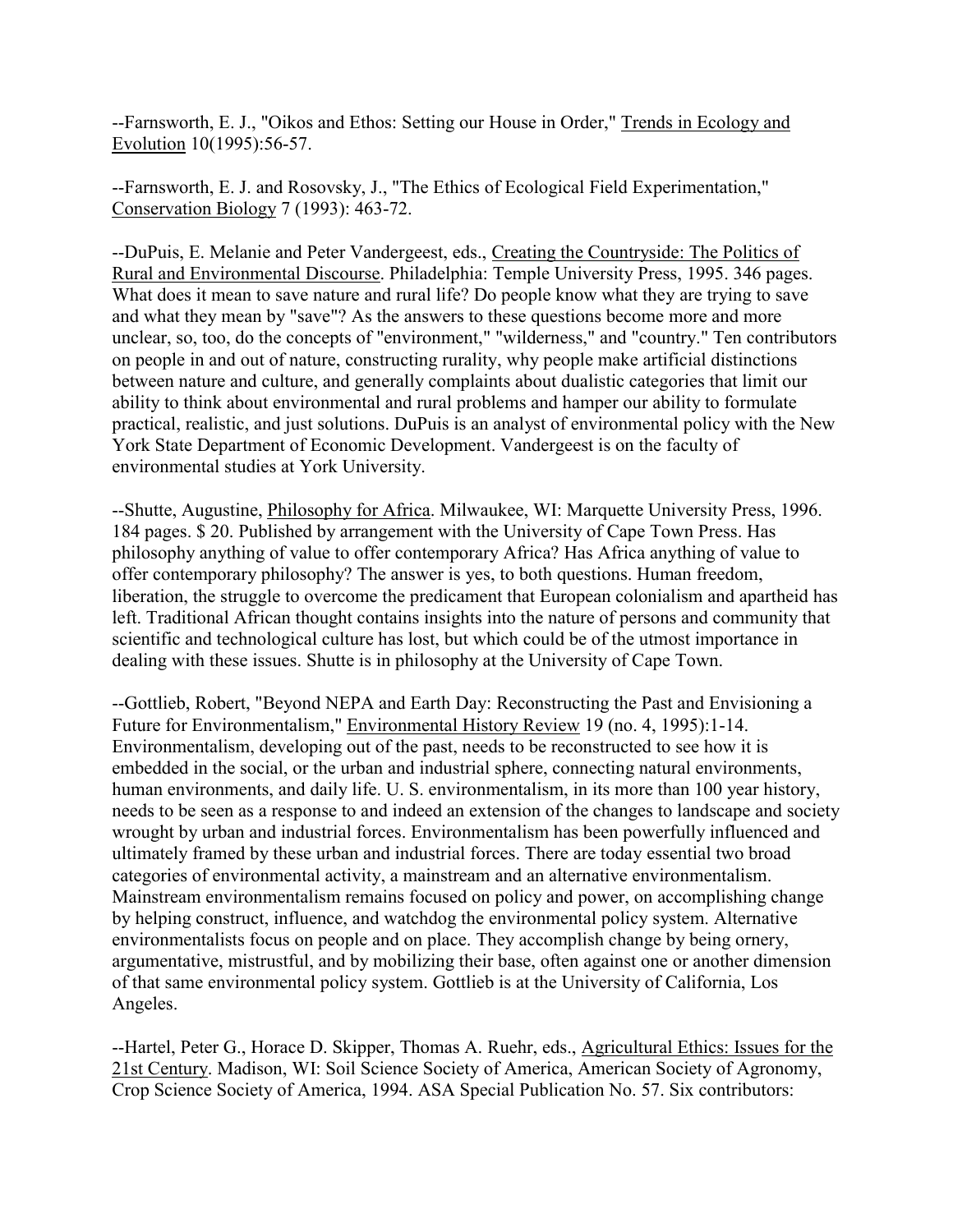Frederick Ferré, "No Hiding Place: The Inescapability of Agricultural Ethics"; Stanley E. Curtis, "Farm Animal Welfare: Obligations, Realities, and Compromises"; Gary Comstock, "Some Virtues and Vices of Agricultural Technology"; Charles V. Blatz, "Coming Full Circle: Ethical Issues in Traditional and Industrialized Agriculture"; C. Dean Freudenberger, "What Is Good Agriculture?"; Thomas A. Ruehr, "Teaching Agricultural Ethics."

--Randolph, Richard O., "The Importance of a Health Public Discourse on the Environment," CTNS (Center for Theology and the Natural Sciences, Berkeley) Bulletin 16 (no. 1, Winter 1996):1-6. With reflections on how Albert Gore's Earth in the Balance has done and can do this. Randolph is a Ph.D. candidate at the Graduate Theological Union, Berkeley.

--Nash, James A., "The Politician's Moral Dilemma: The Moral Possibilities and Limits of Political Leadership in Confronting the Ecological Crisis," CTNS (Center for Theology and the Natural Sciences, Berkeley) Bulletin 16 (no. 1, Winter 1996):7-15. Albert Gore's Earth in the Balance reveals the moral dilemma of the politician, a prime example of both exemplary political courage and prudent political caution. Nash is director of the Churches' Center for Theology and Public Policy, Washington, DC.

--Peepre, Juri and Jickling, Bob, eds. Northern Protected Areas and Wilderness. Whitehorse, Yukon, Canada: Canadian Parks and Wilderness Society, and Yukon Conservation Society, 1994. 379pp. \$20 softcover. The book is a lightly edited compilation of the presentations made at an international conference, November 1993 in the Yukon Territory, by a host of native people, resource professionals, educators, and activists--nearly all of them from the grassroots of the Arctic and sub-Arctic regions of North America. The examination of the North by northerners provided the unique nature of the conference and gives value to this publication.

--Roth, Dennis M. The Wilderness Movement and the National Forests, 2nd ed., rev. College Station, Texas: Intaglio Press, 1995. 105 pp. \$14.95 paperback. As chief historian for the U.S. Forest Service from 1979 to 1989, the author was witness to some of the important conflicts over protection of this land. More importantly he had ready access to the records and many of the people involved in the struggle that has stretched from the 1920s to the present. Interviews with the combatants and selections from their letters and internal memorandums provide detailed insights that make this book what Roderick Nash has called "a model of careful and original research."

--Watkins, T. H. The World of Wilderness: Essays on the Power and Purpose of Wild Country. Niwot, Colorado: Roberts Rinehart Publishers, 1995. 284pp. \$14.95 paperback, \$24.95 hardcover. A collection of 16 essays that were published in Wilderness, the magazine of The Wilderness Society, over the past 13 years. There is a complex mix of science, politics, and economics that now characterizes the conservation movement (and its opposition).

--Tchudi, Stephen, ed., Change in the American West: Exploring the Human Dimension. Reno, NV: University of Nevada Press, 1996. 276 pages. \$ 14.95. How the humanities can help to survive the changes in the American West. Published by the Nevada Humanities Committee through a grant from the National Endowment for the Humanities.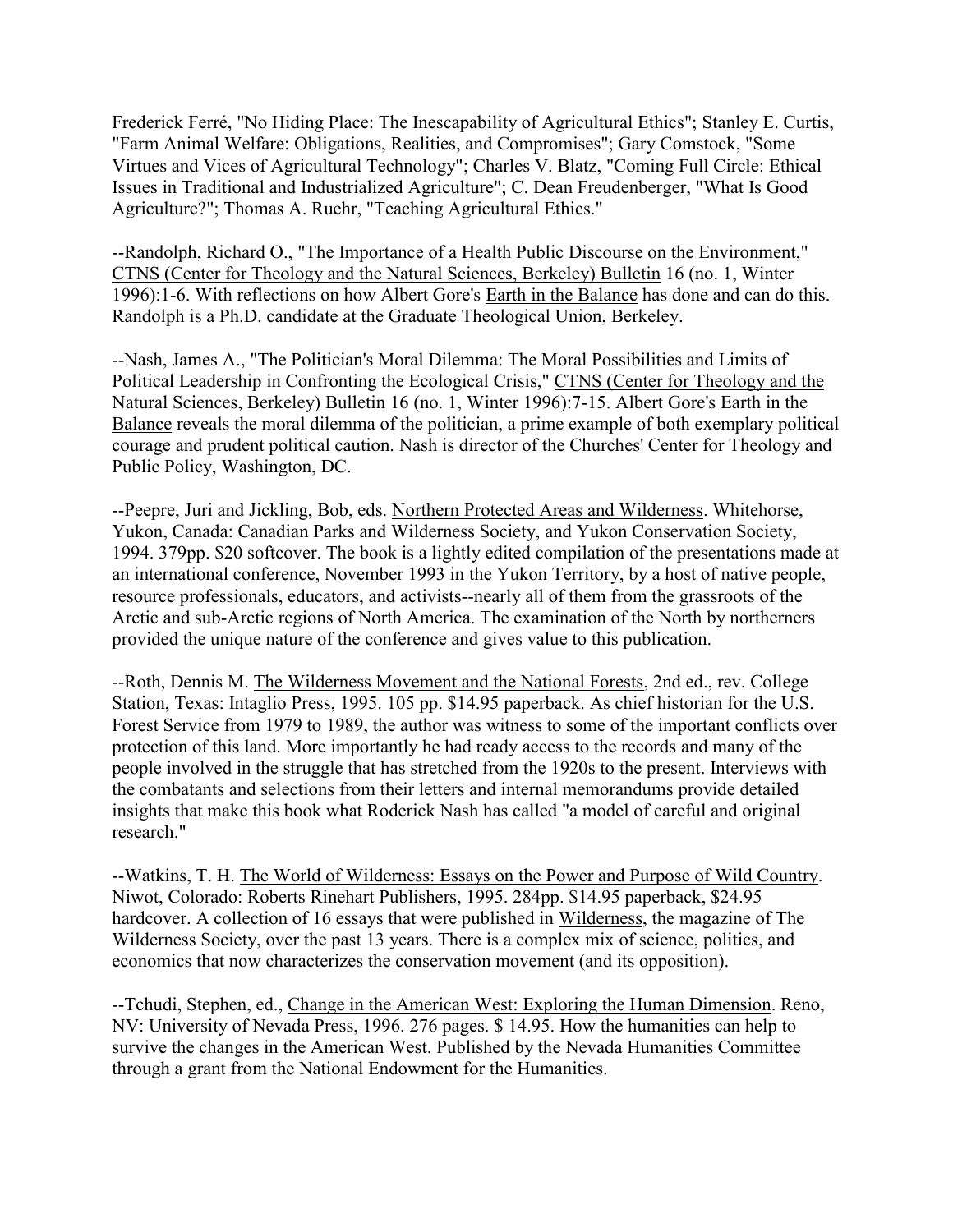--Smith, V. Kerry, Estimating Economic Values for Nature: Methods for Non-Market Valuation. Brookfield, VT: Edward Elgar Publishing Co., 1996. 640 pages. \$ 98.00! A collection of Smith's papers over 25 years. Indirect methods as detective work. Travel cost recreational demand models. Hedonic models--property and labor markets. Household production models. Contingent valuation methods.

--Swanson, Timothy, ed., The Economics of Environmental Degradation: Tragedy for the Commons? Brookfield, VT: Edward Elgar Publishing Co., 1996. 240 pages. \$64.00. Swanson is at the University of Cambridge and University College, London.

--Kirkpatrick, Colin, and John Weiss, Cost Benefit Analysis and Project Appraisal in Developing Countries. Brookfield, VT: Edward Elgar Publishing Co., 1996. 336 pages. \$ 80.00!!! Kirkpatrick and Weiss are at the University of Bradford, UK.

--Jakobsson, Kristin, and Andrew K. Dragun, Contingent Valuation and Endangered Species. Brookfield, VT: Edward Elgar Publishing Co., 1996. 304 pages. \$70.00. Jakobsson is at the Swedish University of Agricultural Sciences. Dragun is at La Trobe University, Australia.

--Lyons, Graham, Evonne Moore and Joseph Wayne Smith, Is the End Nigh? Internationalism, Global Chaos and the Destruction of the Earth. Aldershot, Hampshire, UK: Avebury. Brookfield, VT: Ashgate Publishing Co., 1995. 283 pages. \$ 69.00. A critique of ideologies that dominate the power centers of the industrialized world and are accelerating the destruction of natural capital and the environment. The authors are at the University of Adelaide, Australia.

--Küng, Hans, ed., Yes to a Global Ethic: Voices from Religion and Politics. New York: Continuum, 1996. 320 pages. \$16.95. Leading world figures in politics, culture, and religion urging a new global awareness and a new ethical consensus.

--Westling, Louise H., The Green Breast of the New World: Landscape, Gender, and American Fiction. Athens: University of Georgia Press, 1996. 232 pages. \$ 29.95. An examination of American literary tradition in terms of gender and ecology. Westling teaches English at the University of Oregon.

--Elder, John, Imagining the Earth: Poetry and the Vision of Nature, 2nd ed. Athens: University of Georgia Press, 1996. 256 pages. \$ 19.95. Poetry as a window into our environmental consciousness. Elder teaches English and environmental studies at Middlebury College.

--Milbrath, Lester, W., Learning to Think Environmentally, While There Is Still Time. Albany, NY: State University of New York Press, 1996. The survival of planet Earth's nourishing life systems ultimately depends on how we humans think about them. Unfortunately, our culture's assumptions about the way the world works ignore recent scientific understanding of life systems. A new way of thinking in public discourse is needed that understands the interdependency and delicate balance of biological, geological, and chemical systems as environmental scientists now understand them. Milbrath directs the Research Program in Environment and Society, State University of New York, Buffalo.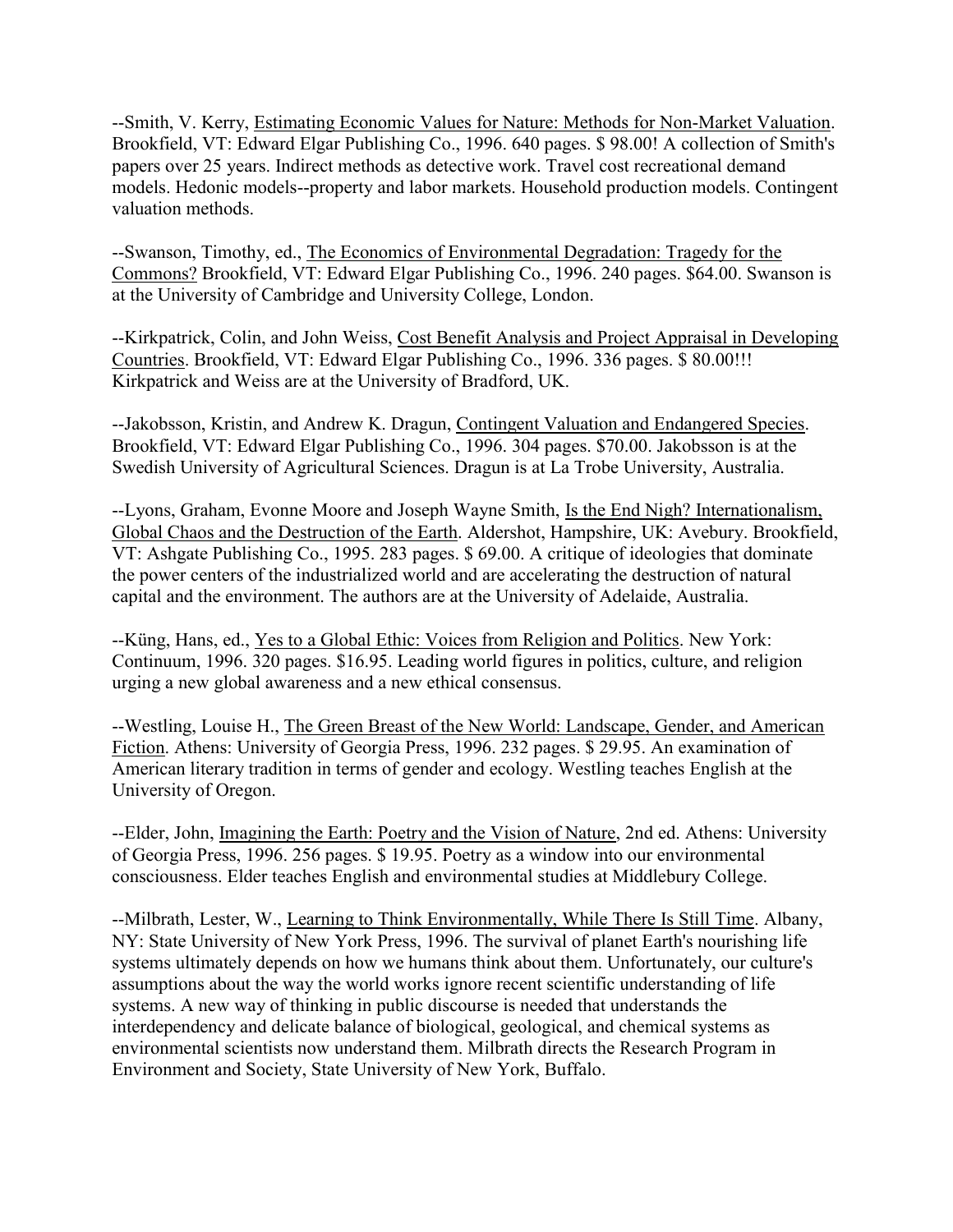--Willis, K. G., and J. T. Corkindale, eds., Environmental Valuation: New Perspectives. Wallingford, Oxfordshire, U.K: C.A.B. International, 1995. Distributed in U.S. by University of Arizona Press. 249 pages. \$ 82.50!!! Cost-benefit analysis, the contrasting approaches of economists and ecologists, the pros and cons of alternative valuation methods, contingent valuation, the transferability of environmental benefit estimates, and the establishment of research priorities. Willis is in town and country planning, University of Newcastle upon Tyne, UK, and Corkindale is with the Environmental Protection Economics Division, Department of the Environment, UK.

--Istock, Conrad A., and Robert S. Hoffmann, eds., Storm Over a Mountain Island: Conservation Biology and the Mt. Graham Affair. Tucson: University of Arizona Press, 1996. \$ 20 paper. 288 pages. The opposition to the Mt. Graham International Observatory on a fragile mountain ecosystem in Arizona, also sacred land to the Apaches. But the Mt. Graham controversy was far more than a local issue, and this will not be the last time that the interests of science and the desire for enduring preservation collide. Istock teaches biology at the University of Arizona, Hoffmann is the provost at the Smithsonian Institution.

--Trzyna, Thaddeus C., Elizabeth Margold, and Julia K. Osborn, World Directory of Environmental Organizations, 5th ed. Sacramento, CA: California Institute of Public Affairs (P. O. Box 189040, Sacramento, CA 95818), 1996. 232 pages. \$50.00 Published in cooperation with IUCN, the Sierra Club, and Earthscan. 2,600 organizations in over 200 countries (--so it is claimed, but are there 200 countries?).

# **VIDEOTAPES AND MULTIMEDIA**

"Animal Rights." Tom Regan interviewed by Joram Graf Haber. Distributed by Jones and Bartlett, 40 Tall Pine Drive, Sudbury, MA 01776. 28 minutes, 1996. \$ 49.95. In an Ethics in the 90's series produced by Joram Graf Haber, Bergen Community College, New Jersey, for Cable Television Network of New Jersey. Regan teaches philosophy at North Carolina State University. Animals suffer, much of this invisible behind the scenes in the production of commercial products, in medical research, and in food production. Animal rights advocates attempt to make this suffering visible. The animal rights view compared to sexism and racism. Speciesism. Animal rights advocates sometimes must use methods that get media attention, but much of the bad image of animal rights advocates is crafted by powerful interest groups such as the American Medical Association who have a lot at stake and profit by distorting animal rights advocates as crazies. One hears about blood thrown on fur coats but there are no such cases recorded in New York City. Humans are rational and autonomous; doesn't this make the quality of their experience of more worth? Student questions. Alternatives to the use of animals in medical research? Doesn't Regan manipulate audiences? No, and moral philosophers should be advocates. The most important practical step? Stop eating meat. The tape is all talking heads (except for a short film clip), and more of an informal interview than a polished video production, but a reasonable and brief introduction to animal rights and Tom Regan's defense of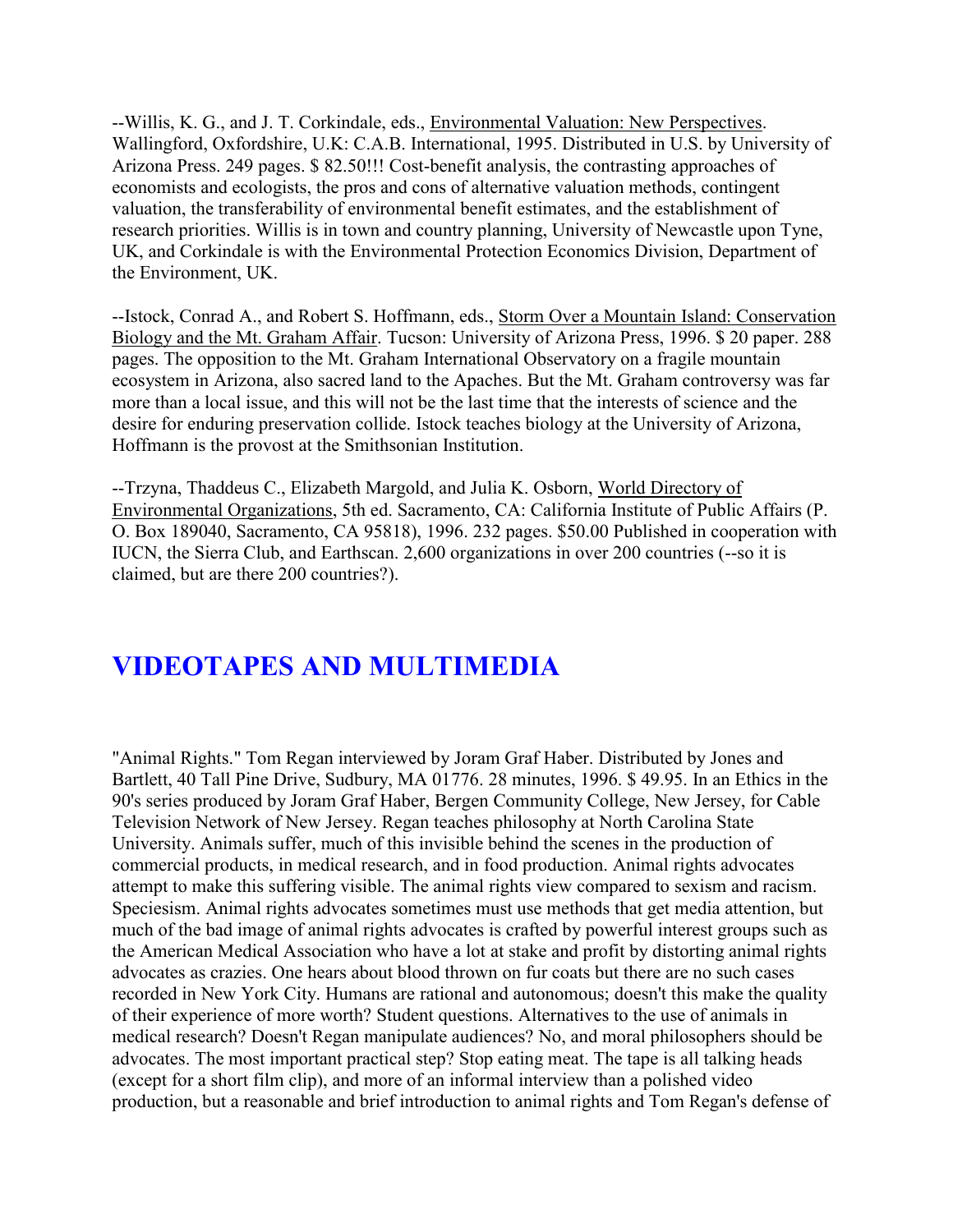this position. See also the tape in this series on Environmental Ethics, interviewing Eric Katz, described in the ISEE Newsletter, 7, 1, Spring 1996.

"Hollufgaard and the Cultivation of Nature." 16 mins. 1995. Available in both PAL (British and Continental) and NTSC (US and Canada) format. In English. Hollufgaard is an old major house and grounds outside Odense, Denmark. The area was farmed for over 500 years, and recently taken over by the city of Odense as a recreational and educational, historic and natural area. Among other activities, it houses the Man and Nature, Humanities Research Center, of the University of Odense. Hollufgaard contains, along with a golf course, reconstructed virtual primitive nature, such as a wild area and a recreated prehistoric brook, also reconstructed huts from the past. Today, there is no uncultivated nature, really no pristine nature, though we may reconstruct it virtually for recreational and educational purposes. "The area of Hollufgaard shows us that there is no way back to a primeval nature, but only new ways ahead in the everlasting embrace of nature. Nature is something we produce." But this is really quite a challenging opportunity. Excellent tape to stimulate discussion on the reconstruction of nature, faking nature, cultivated nature, and to compare the human-nature relationships on long-inhabited lands, such as Denmark, with conservation opportunities on perhaps more original pristine wilderness, such as in the U.S. West or in Canada. Contact: Dr. Henrik Juel, Research Secretary, Man and Nature Center, University of Odense, Hollufgaard, Hestehaven 201, DK-5220, Odense SO, Denmark. Phone 45 (country code) 65-95-94-93. Fax: 45 65-95-77-66. E-mail henrik.juel@humcenter.ou.dk

"Ecofeminism Now!" is a grassroots video on ecofeminism. The video gives an introduction to the branches of ecofeminist theory in the U.S., as well as some of the people creating the theory and involved in direct action. Included are interviews with Margo Adair, Carol Adams, Judi Bari, Josephine Donovan, Lori Gruen, Chaia Heller, Marti Kheel, Charlene Spretnak, Vandana Shiva, Karen Warren, and others. The video project is an activist project, and is neither sponsored nor controlled by any business or university. In VHS format, about 37 minutes. Cost: U.S. \$15 plus postage (\$2 for book/video rate, \$3 for 2-day mail). To request the video, send a check payable to Greta Gaard, to:

Dr. Greta Gaard

420 Humanities Bldg.

University of Minnesota

Duluth, MN 55812.

Send payment in U.S. funds only via personal, cashier's check, or university check. Prof. Gaard is not able to handle foreign currency, notes drawn on banks outside of the U.S., credit card orders, C.O.D. orders, or purchase orders. What she can do, for international people, is find out the exact mailing costs to various countries. In such cases, please contact Prof. Gaard for more information. Prof. Gaard can be reached via Email at ggaard@d.umn.edu.

Logs, Lies & Videotape. Green Fire Productions. 12 minutes. Powerful visual documentation, opposing the "salvage" logging underway on the U.S. National Forests. Protestors, including Brock Evans of National Audubon Society, being carried off by authorities. Interviews with scientists and others who know these forests and challenge the claim that the forests are in crisis from pest and wildfires. Good, short, current film. If this doesn't start a useful and provocative discussion, nothing will. Available for \$ 5.00 from National Wildlife Foundation's Western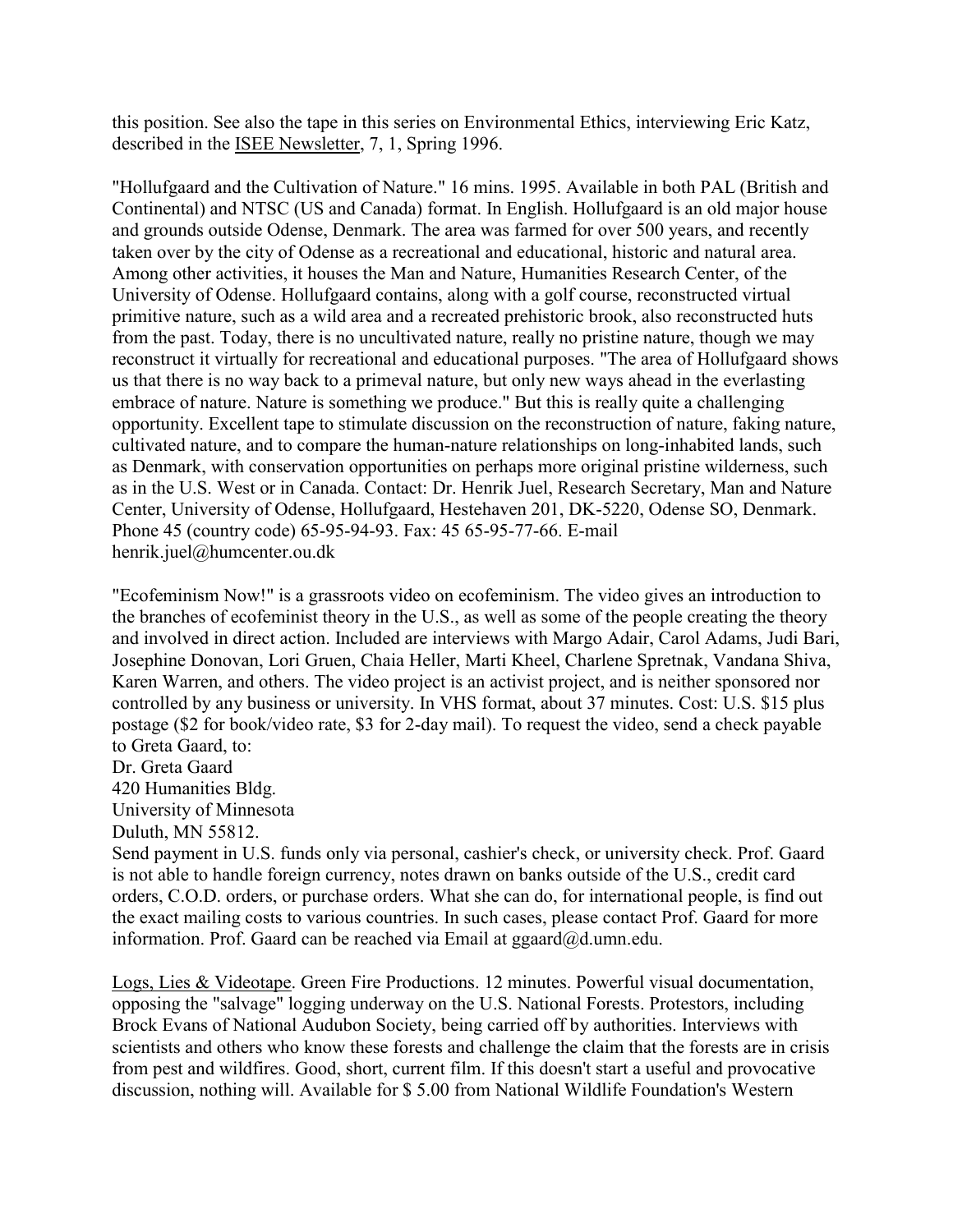Natural Resources Center, 921 SW Morrison, Suite 512, Portland, OR 97205. 503/222-1429. Fax 503/222-3203. Also: Green Fire Productions, P. O. Box 11216, Eugene, OR 97440. Phone and fax 541/486-4070. Another phone and fax: 503/274-6234

# **EVENTS**

1996

--July 27-August 1, 1996. Gender and Ecopsychology Healing Between Women, Men, and the Earth. Shenoa Retreat Center, California. \$ 550. Contact Integral Sustainability Associates, 4800 Baseline road, E104-284, Boulder, CO 80303.

--Aug. 5-10, 1996. Kuching, Sarawak, Malaysia. International Conference on the Island of Borneo. Education and the Environment: Towards Equitable and Sustainable Development. Sponsored by the World Education Fellowship (WEF) in association with the University of Malaysia in Sarawak (UNIMAS). The important role educators at all levels can play in enhancing environmental responsibility and protection. Issues of equity and sustainability will be crucial elements. The conference is located in one of the world's environmental hot-spots, the equatorial rain forests of Borneo. A keynote speaker is David Suzuki, Professor of Genetics, University of British Columbia, and an internationally recognized environmental scientist and author, producer of nature and educational programs with Canadian Broadcasting Corporation. Call for papers: Christopher Strong, Conference Programme Co-ordinator, P.O. Box 205, Lilydale, Tasmania 7268, Australia. Phone/Fax +61 03 951 350. Also contact: The Secretariat, 39th WEF Conference on Education and the Environment, Faculty of Resource Science and Technology, Universiti Malaysia, Sarawak, 94300 Kota Samarahan, Sarawak, Malaysia. Fax  $++60$  82 672275 e-mail: azib $@$ frst.unimas.my.

--Aug. 10, 1996. Society for Business Ethics Annual Meeting, Quebec City, PQ. ISEE session speakers, Mark Sagoff and Eric Freyfogle; comments by Laura Westra.

--Aug. 20-25, 1996. ECOSUMMIT '96, Copenhagen, Denmark. Sponsored by the International Society of Ecological Modelling, International Ecological Engineering Society, International Society of Ecosystem Health, International Society of Ecological Economics, Elsevier Science B.V., SAS-Institute Denmark, and International Lake Environmental Committee. Topics include ecological modelling, ecosystem health, and others. Contact person is David Rapport, Tri-Council Eco-Rresearch Chair in Ecosystem Health, Blackwood Hall, University of Guelph, Guelph, ON N1G 2W1, CANADA. Tel. (519) 824-4120 (ext. 8476). Queries and abstracts can be sent to: Ecological Summit '96, Conference Secretariat, Elsevier Science Ltd., The Boulevard, Langford Lane, Kidlington, Oxford, OX5 1GB, England, UK. Tel. +44 (0) 1865 843643. Fax  $+44$  (0) 1864 8465. Email g.spear@elsevier.co.uk.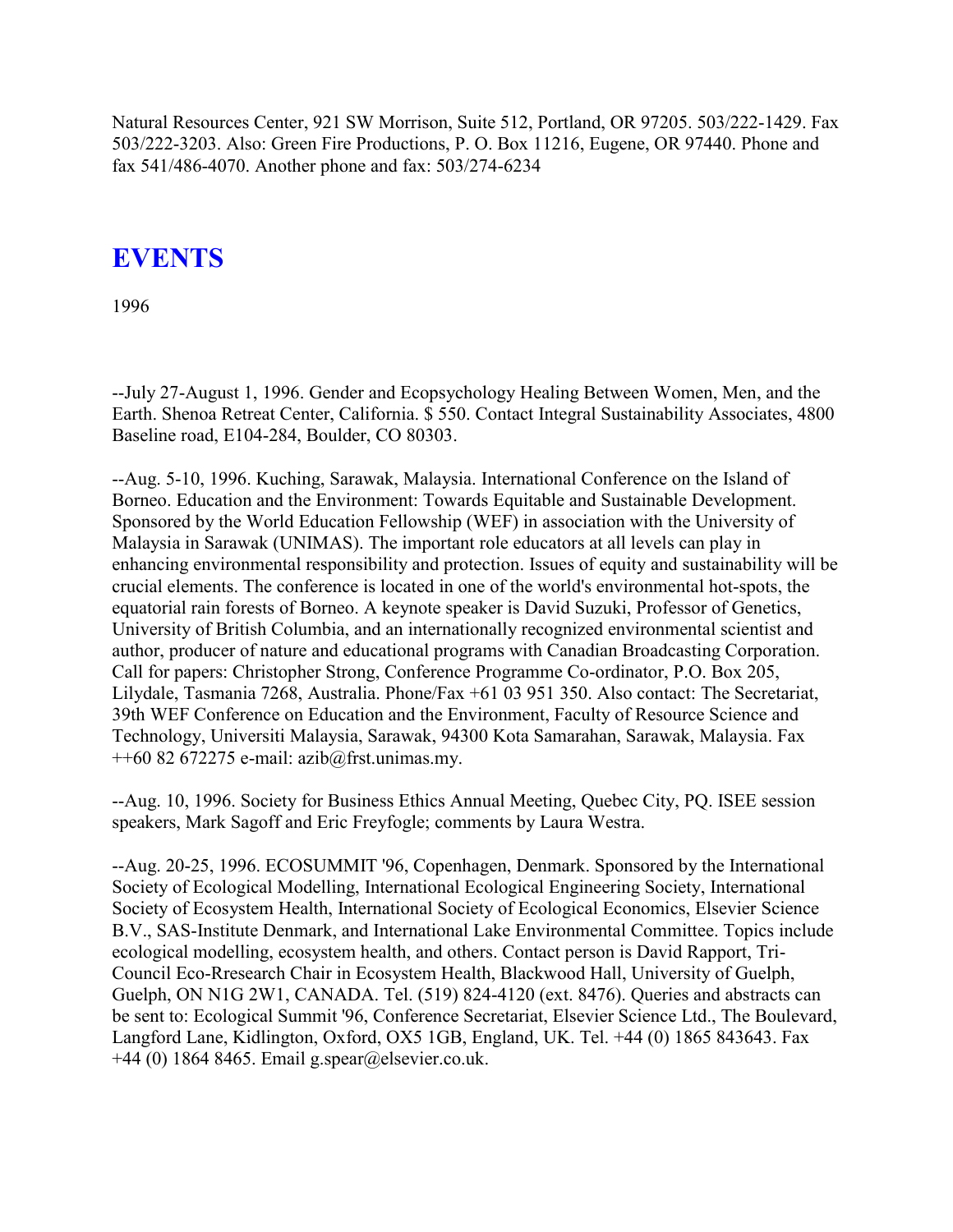--Aug. 22-25, 1996. International Congress of Engineers and Scientists, Amsterdam, Holland. See announcement above.

--Sept. 2-6, 1996. World Heritage Tropical Forests Conference, Cairns, Australia. The call for papers includes papers in policy, conservation, and ethics. Contact: Conference Secretariat, World Heritage Tropical Forests Conference, Milton, Qld 4064, Australia. Phone 617 3369- 0477. FAX 617 3369-1512.

--Sept. 9-11, 1996. Contours of Ecology: Religious Faith and Issues in Ecology Today. Sponsored by the Science and Religion Forum and the British Ecological Society. High Leigh Conference Centre, Hoddesdon, Herts. With papers by Sam Berry, Genetics, University of London, British Ecological Society; Jack Cohen (Ecosystems Analysis, University of Wawrick, "Is Nature Balanced?"); Robin Attfield (Philosophy, University of Wales, "Ecophilosophy, Theodicy and Axiology)" and others. Contact: Ursula Shone, Diocesan Science Advisor, 25 Pinfold Lane, Ainsdale, Southport PR8 3QH. Phone 01704 576098. (Announcement above.)

--Sept. 9-13, 1996. Sustaining Ecosystems and People in Temperate and Boreal Forests. Victoria, British Columbia, Canada. An international conference on integrating conservation of biological diversity with social and economic goals. Management of the world's forests to sustain diversity, productivity, and renewability is essential. Forests support much of the world's terrestrial biological diversity, contribute to economic activity in many nations, and provide crucial ecological services. This conference will focus on pro-active solutions to the integration of biological, social, and economic goals. Conference Secretariat: Connections Victoria Ltd., P.O. Box 40046, Victoria, BC, Canada V8W 3N3. Phone 604-382-0332. FAX 604-382-2076.

--Sept. 22-28, 1996. Perth, Australia. Wetlands for the Future, the fifth International Association of Ecology (INTECOL) International Wetlands Conference. Contact: Jenny Davis, School of Biological and Environmental Sciences, Murdoch University, Murdoch, Western Australia 6150. Phone 61-9-360-2939. FAX 61-9-310-4997.

--Sept. 26-28, 1996. Third International Conference on Ethics and Environmental Policies: NEW EUROPE: Transformation and Environmental Issues, Bratislava, Slovakia. The venue is the Kyev Hotel Seeking an integrated approach towards safety, environmental and development issues. Organized in collaboration between Fondazione Lanza, Academia Istropolitana, and Zentrum fur Umweltforschung, this is an occasion for developing a common strategy with an equal cooperation among Central, Eastern, and Western countries. In addition to plenary speakers, there are sections on: 1. Environmental Ethics and Policies, 2. Environmental Ethics and Economy, 3. Environmental Ethics and Socio-Cultural Aspects. There is a call for papers, sent to the Scientific Secretariat of the Conference not later than April 30, 1996. Relevant papers from Eastern Europe are welcome. Registration fee is U.S. \$50. The official languages are English, Italian, and Slovak. Simultaneous translation services are provided only during the plenary sessions. Scientific Secretariat, Dr. Matteo Mascia, Fondazione Lanza, via Dante, 55, 35139 Padova, Italy. Phone: ++39+49 875 67 88. FAX: ++39+49 875 67 88. E-mail: lanza@ipdunidx.unipd.it. Organizing Secretariat, Dr. Martina Vagacova, Academia Istropolitana, Hanulova 5/B, P.O.Box 92, 840 02 Bratislava 42, Slovakia. Phone: ++42+7 78 56 71. FAX: ++42+7 78 53 41. E-mail: envir@acadistr.sk. A U.S. contact is Frederick Ferré,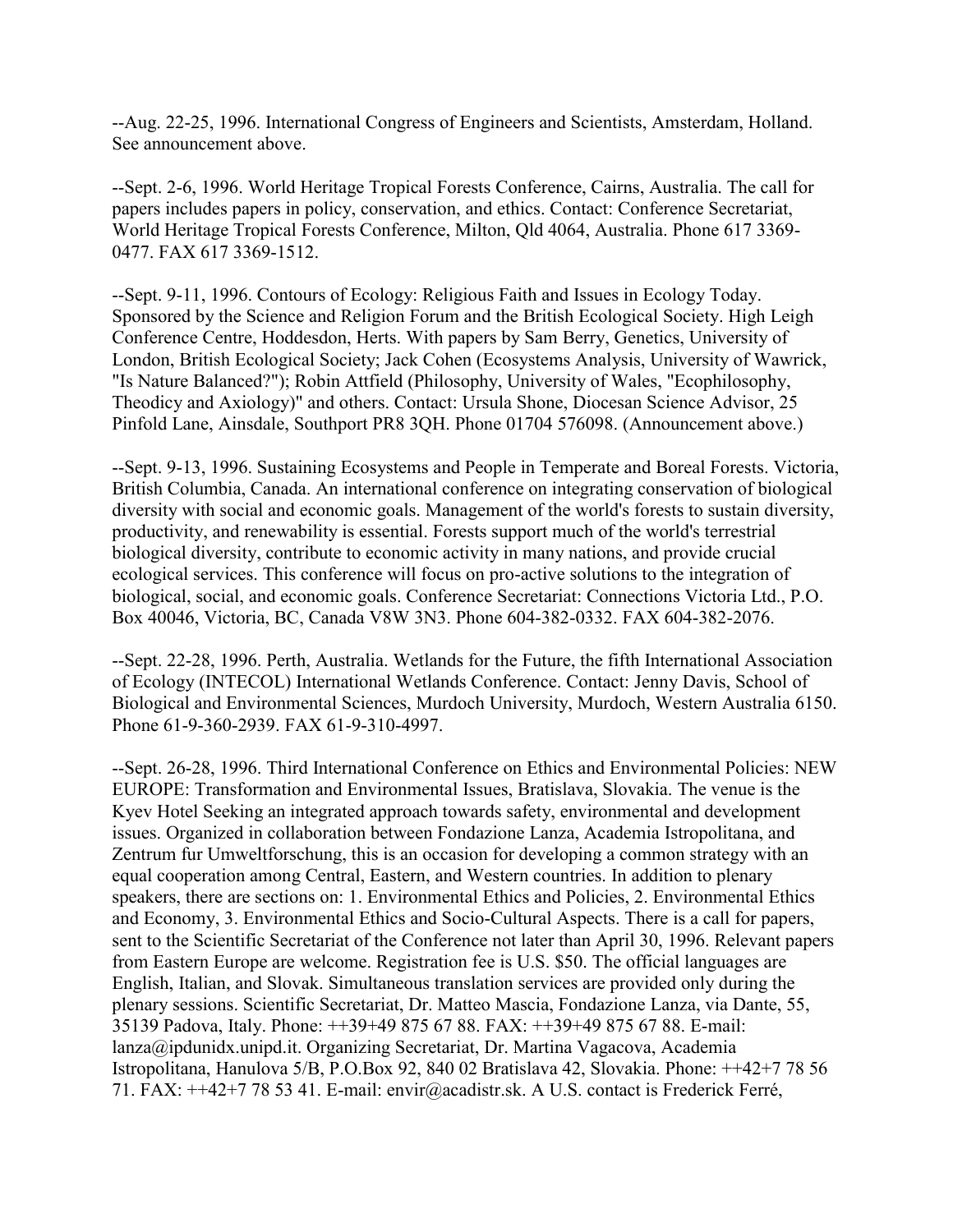Department of Philosophy, University of Georgia. An Eastern Europe contact is Zdzislawa Piatek, Instytut Filozofii, Jagiellonian University, 31-041 Kraków, Grodzka 52, Poland.

--Oct. 1-2, 1996. Apes at the End of an Age: Primate Language and Behavior in the 90's. Nobel Conference XXXII, Gustavus Adolphus College, St. Peter, MN. With Frans B. M. de Waal, Yerkes Primate Research Center, Emory University, and others.

--Oct. 30-Nov. 1, 1996. Puebla, Mexico. Technology, Economic Development, and Sustainability. Ninth international conference of the Society for Philosophy and Technology. An analysis of the proposals, parochial definitions, and problems related to "sustainable development," both theoretical and practical. Spanish, English, and simultaneous translation. Speakers include: Stanley Carpenter, Fernando Cesarman, Paul Durbin, Carl Mitcham, Manuel Molina, Emilio Munoz, Rocco Petrella, and Jose Sanmartin. A selection of the papers and presentations will be published in a special number of Ludus Vitalis, the Mexican journal devoted to the philosophy of the life sciences. Sessions on environmental ethics, women and development, biomedical technologies and the environment. Conference e-mail: filtec@xanum.uam.mx. Contacts: Jose Sanmartin: fax: (Spain) 34-6-386-4437; e-mail: sanmarti@vm.ci.uv.es; Raul Gutierrez Lombardo: fax: (Mexico) 52-5-661-1787; Paul Durbin, Department of Philosophy, University of Delaware, fax: 302-831-6321, e-mail: 18512@strauss.udel.edu.

--Nov. 22-24, 1996. The International Association of Bioethics, Parc 55 Hotel in San Francisco. Session on Health and Environment. See announcement above.

--Dec. 27-30, 1996. American Philosophical Association, Atlanta, GA. See announcement above.

### 1997

--Feb. 13-18,1997. AAAS, Seattle, WA. ISEE session entitled "Ecological Integrity and Societal Well-Being." Speakers: James Karr, Laura Westra, Reed Noss, William Reese, Orie Loucks, Caroline Madden.

--Feb. 25-Mar. 1, 1997. International Symposium on Human Dimensions of Natural Resource Management in the Americas, Belize City, Belize. Held in Central America, this conference is hosted by the Colorado State University Human Dimensions in Natural Resources Unit of the College of Natural Resources, and also by the Ministry of Natural Resources and the University College of Belize. This conference is at the peak of the tourist season and you will have to plan early to attend. Contact: Jennifer Pate, Symposium Coordinator, Human Dimensions in Natural Resources Unit, College of Natural Resources, Colorado State University, Fort Collins, CO 80523. Phone 970/491-7729. FAX: 970/491-2255.

--Oct. 2-4, 1997. Environmental Justice: Global Ethics for the XXI Century. An international academic conference at the University of Melbourne. Papers invited. Contact Nicholas Low, Faculty of Architecture, Building and Planning, The University of Melbourne, Parkville 3052, Victoria, Australia. Phone: (3) 9344 6429. Fax (3) 9344 7458. E-mail nick\_low@muwayf.unimelb.edu.au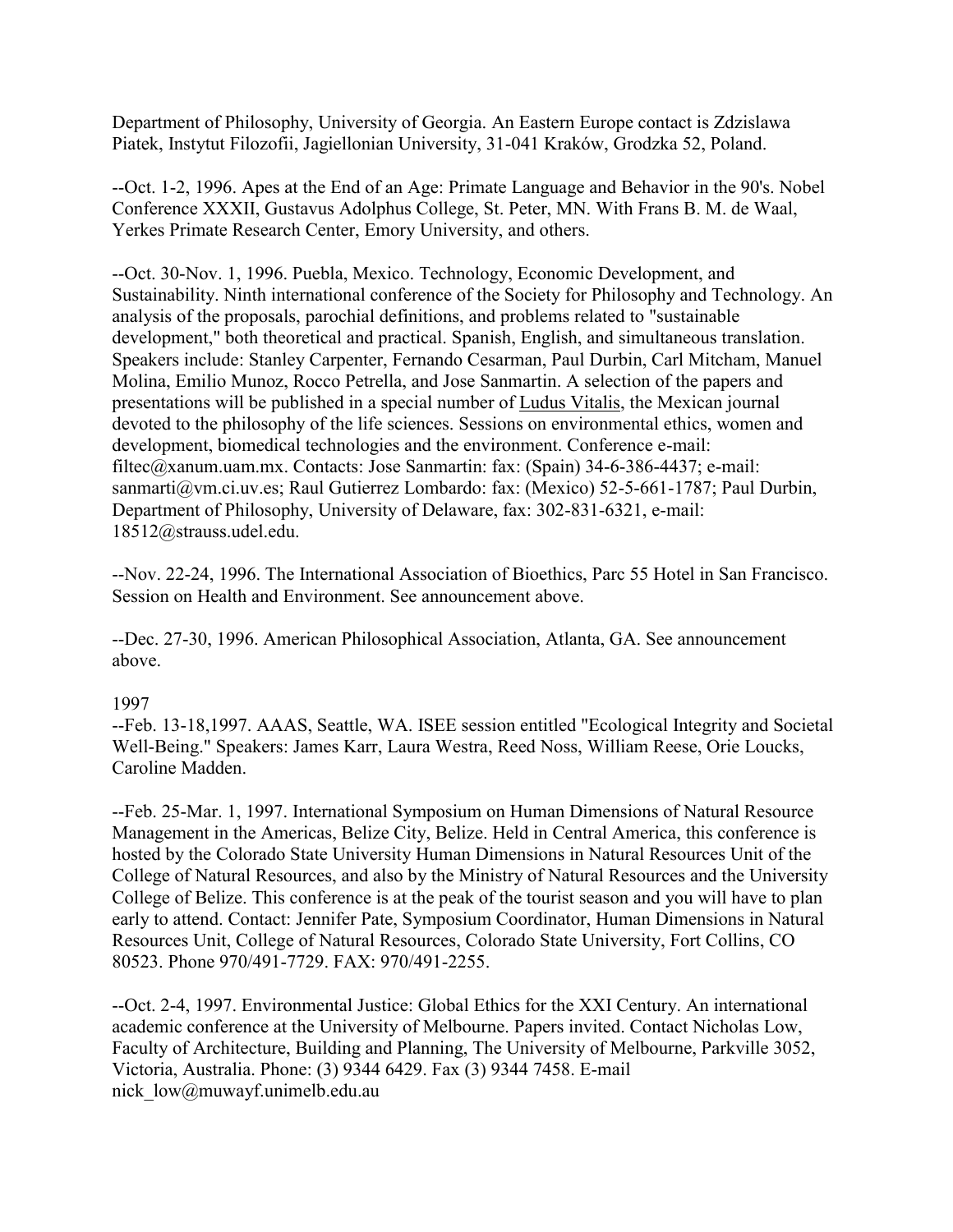### **INTERNET ACCESS TO BACK ISSUES OF THE ISEE Newsletter**

Back issues of the ISEE Newsletter are available, 24 hours a day, from anywhere in the world via Gopher and World Wide Webb. The addresses are: gopher.morehead-st.edu http://www.cep.unt.edu/ISEE.html

Instructions for access via gopher:

At your local prompt, type and enter:

gopher.morehead-st.edu

(Note: If your local computer system does not have Gopher access, you'll need to hunt around on Internet to find another server that provides free access to Gopher. Alternatively, your local system may be able to access the files via the WWW address.) Via Gopher, you will get the local menu (list of computer files) for Morehead State University (MSU). The basic plan now is to use the "Search," command to find the ISEE Newsletter files. Select:

Search MSU Gopher Server

You will get a window screen asking for "words to search for." Type and enter something resembling the following:

International Society for Environmental Ethics

Follow the prompts (they should be obvious) until you get the following screen:

- 1. About the ISEE Newsletter
- 2. 1990 Issues/
- 3. 1991 Issues/
- 4. 1992 Issues/
- 5. 1993 Issues/
- 6. 1994 Issues/

[etc.]

Select the number of the issues that you want and enter. The issues of the Newsletter will appear on the screen. You may then either read on your screen, or, better, at any point after the file has been retrieved, E-mail it to yourself (again, follow the prompts on the screen, entering your Email address). To quit, you will need to enter "q" for Quit. When you take q to Quit, you will be given a menu opportunity to mail the entire file (these particular issues of the Newsletter) to your E-mail address. The mailing only takes seconds. From your local electronic mailbox, you can then download the Newsletter file to your computer's internal memory or to a disk. Likely you'll get the file as a text-only (ASCII) file, which can then be retrieved into WordPerfect, Microsoft Word, or whatever word processing program you use.

#### **Master Bibliography**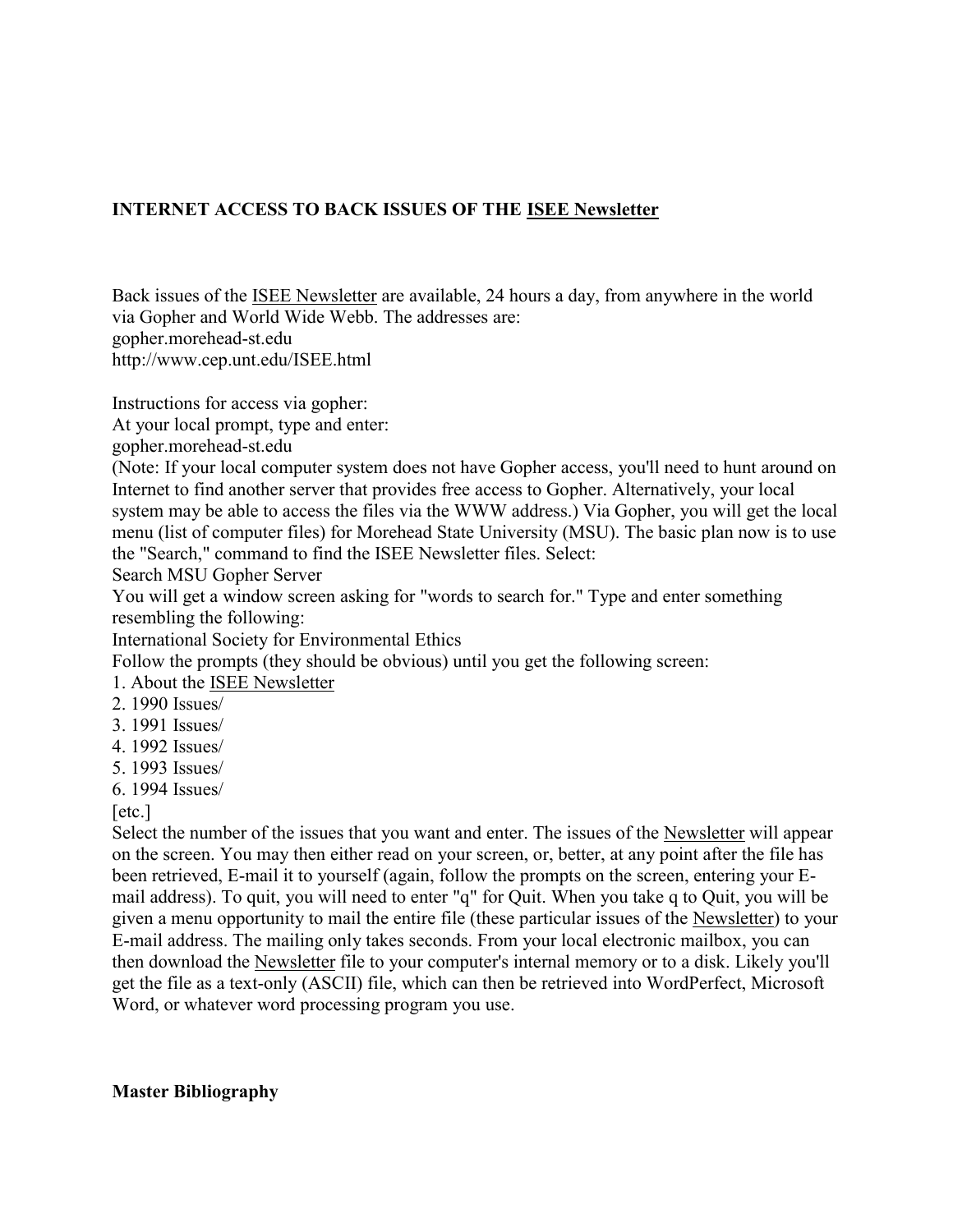The Master Bibliography in Environmental Ethics, compiled by Holmes Rolston, III, including 1995 update, will be ready in late February. This will cumulate the existing bibliography with all of the 1995 entries in the ISEE Newsletters. It is available in either WordPerfect 5.1 (DOS format) or in Macintosh format (also WordPerfect). If you don't use WordPerfect, you can easily translate the files into your local word processing program. The bibliography is in two halves, A-L and M-Z. The bibliography can be searched for key words. Copies of these disks are available from any of the ISEE contact persons throughout the world (see their names and addresses below) and at selected other locations. Disks are also available from the compiler of the bibliography: Holmes Rolston, III, Department of Philosophy, Colorado State University, Fort Collins, CO 80523, USA. PH 970-491-6315 (office); FAX 970-491-4900; E-mail rolston@lamar.colostate.edu. Send \$5 to Rolston, stating whether you want the WordPerfect or the Macintosh disks.

Access via World Wide Web: The Master Bibliography can be accessed from the ISEE World Wide Web Site at:

http://www.cep.unt.edu/ISEE.html

There is a search engine to search out entries by name and keyword, and these results can be Emailed to your local computer.

### **ISEE BUSINESS AND ANNOUNCEMENTS**

### **Thanks to everyone who paid their dues.** Special thanks go to:

--Prof. Strachan Donnely, Director of Education, The Hastings Center, New York, for \$250, permitting the implementation of a billing system.

--Prof. Konrad Ott, University of Tubingen, Germany, donation of \$50.

--Prof. Paul Neibanck, Portland State University, Oregon, donation of \$50.

The results of the survey are still coming in. A report will be in the next Newsletter.

Current Officers of ISEE

President: Professor Mark Sagoff, Institute for Philosophy and Public Policy, University of Maryland, College Park, MD 20742-5141 USA, Email: msagoff@puafmail.umd.edu; term to expire end of academic year 1996-97.

Vice-President and President-elect: Professor J. Baird Callicott, Dept. of Philosophy, University of North Texas, Denton, TX 76203 USA, Email: callicot@terrill.unt.edu; term to expire end of academic year 1996-97, when he becomes President.

Secretary: Professor Laura Westra, Dept. of Philosophy, University of Windsor, Windsor, Ontario N9B 3P4 CANADA; Email: westra@uwindsor.ca;term to expire end of academic year 1997-98.

Treasurer: Professor Ernest Partridge, Dept. of Philosophy and Religion, Northland College,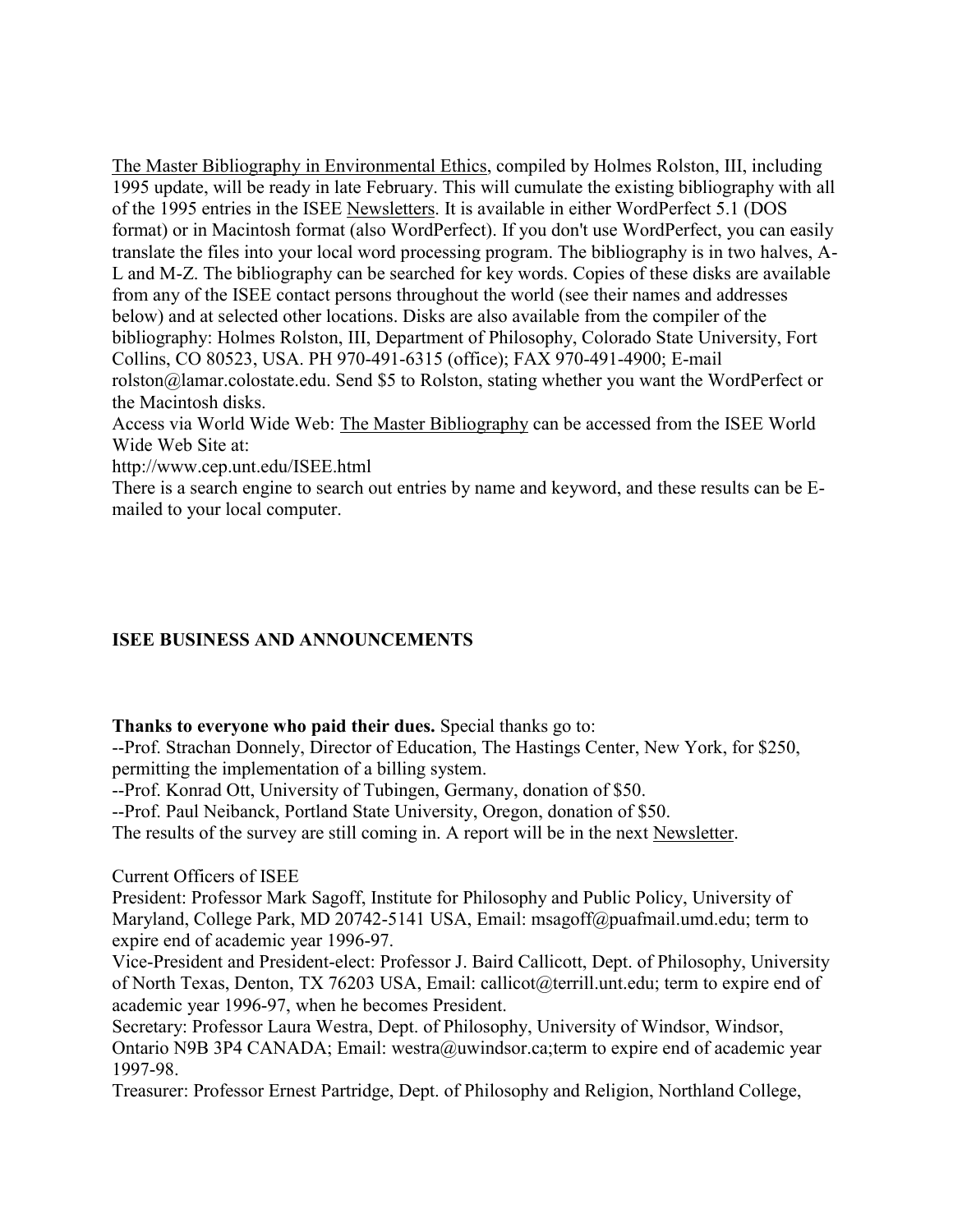Ashland, WI, 54806, USA; Email: gadfly@igc.apc.org; term to expire end of academic year 1998-99.

### **ISEE Newsletter PUBLICATION AND SUBSCRIPTION INFORMATION**

### **TO SUBMIT ITEMS FOR PUBLICATION:**

Prof. Jack Weir is Editor and Prof. Holmes Rolston, III, Co-editor of the ISEE Newsletter. Items should preferentially be sent to Prof. Weir. Please send information for the Newsletter electronically, either on a disk (3 1/2 inch) or via Email (preferred), since this saves re-typing and avoids errors:

j.weir@morehead-st.edu

To send items via parcel post, the address is: Jack Weir, Philosophy Faculty, UPO 662, 103 Combs Bldg., Morehead State University, Morehead, Kentucky 40351-1689 USA. PH 606-784- 0046 (Home Office, Voice Mail); 606-783-2785 (Campus Office, Voice Mail); 606-783-2185 (Secretary, Dept. of English, Foreign Languages and Philosophy); FAX 606-783-2678 (include Weir's name on the FAX). Scholarly articles are not published. Brief reports of research and publications will be considered for publication. Due to the large number of submissions, receipt of items cannot be acknowledged and publication cannot be guaranteed. Submissions will be edited.

#### SOCIETY DUES, SUBSCRIPTIONS, AND ADDRESS CHANGES:

U.S.: Send dues, subscriptions, and address changes to: Professor Ernest Partridge, ISEE Treasurer, Dept. of Philosophy and Religion, Northland College, Ashland, WI, 54806, USA; Email: gadfly@igc.apc.org.

Canada: Send dues, subscriptions, and address changes to: Professor Laura Westra, Dept. of Philosophy, University of Windsor, Windsor, Ontario N9B 3P4 CANADA; Email: westra@uwindsor.ca

Outside the U.S. and Canada: Send dues, subscriptions, and address changes to the regional contact person named below. (The Newsletter is duplicated and mailed by the regional contact person. Dues, subscriptions, and addresses changes should be sent to these regional contact persons.)

If you are uncertain where to send dues, subscriptions, or address changes, send them to Prof. Partridge (address above and below).

#### CONTACT PERSONS AND CORRESPONDENTS:

#### U.S. and Canada

Ned Hettinger, Philosophy Dept., College of Charleston, Charleston, SC 29424 USA. PH 803- 953-5786 office, 803-883-9201-home. FAX 803-953-6388. Email: HettingerN@CofC.edu. Peter List, Philosophy Dept., Oregon State University, Corvallis, OR 97332 USA. Email: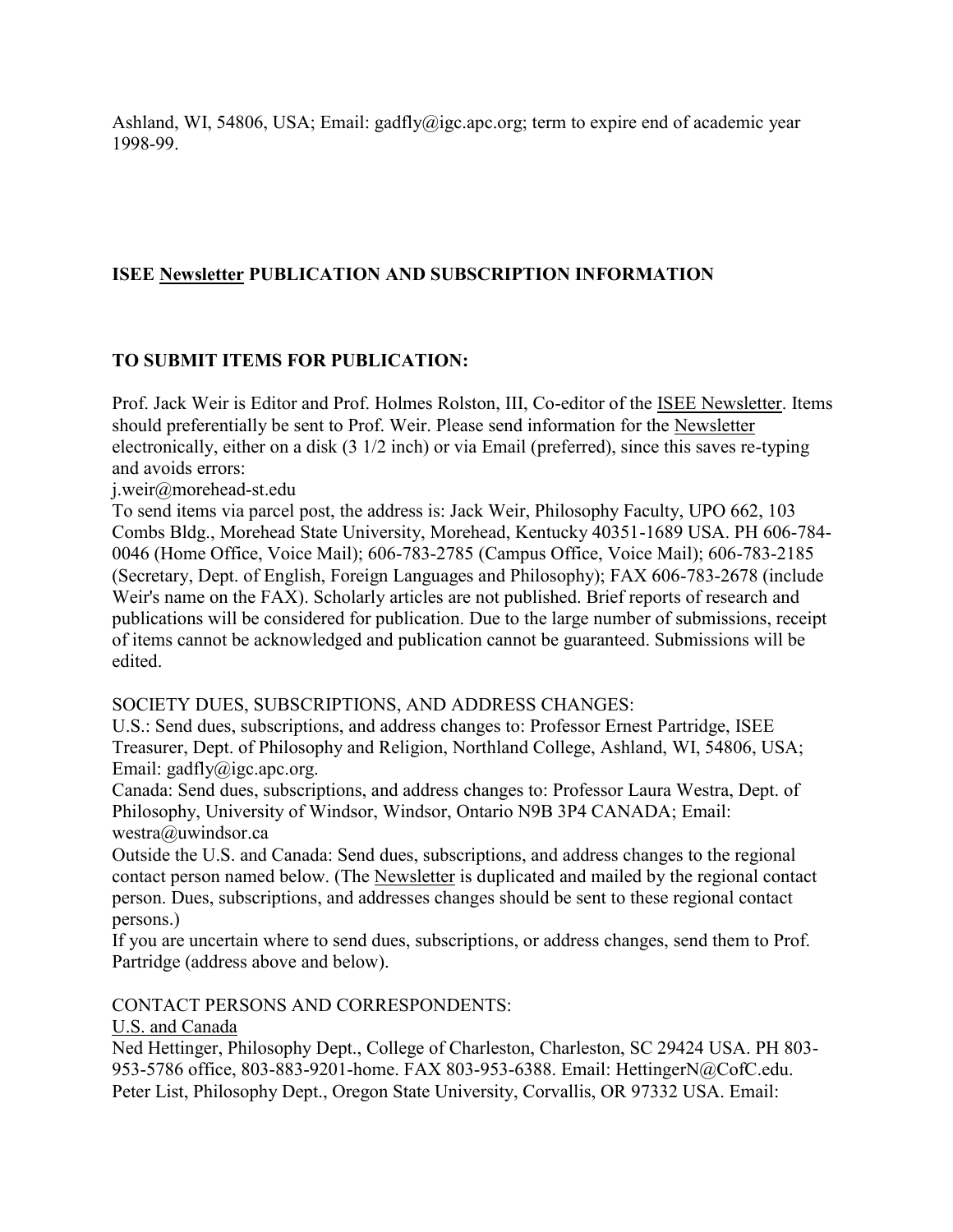listp@cla.orst.edu.

Holmes Rolston, III, Dept. of Philosophy, Colorado State University, Fort Collins, CO 80523; Email: rolston@lamar.rolostate.edu; PH 970-491-6315 (Office); FAX 970-491-4900. Jack Weir, Philosophy Faculty, Morehead State University, UPO 662, Morehead, KY 40351 USA; Email: j.weir@morehead-st.edu; PH 606-784-0046 (Home Office); FAX 606-783-2678. Laura Westra, Dept. of Philosophy, University of Windsor, Windsor, Ontario N9B 3P4 CANADA; Email: westra@uwindsor.ca; FAX 519-973-7050.

Australia and New Zealand

The contact person is Robert Elliot. Send membership forms and dues in amount \$15.00 Australian (\$10.00 for students) to him. Address: Department of Philosophy, University of New England, Armidale, NSW, 2351, Australia. Phone: 61 (country code) (0)67-732657 (direct line). (0)67-732896 (Dept. office). FAX 61 (country code) (0)67-733317. E-mail: relliot@metz.une.edu.au

Western Europe (Including U.K. and the Mediterranean)

The contact person is Wouter Achterberg. Send the equivalent of \$15 U.S. to Prof. Achterberg. Address: Faculty of Philosophy, University of Amsterdam, Nieuwe Doelenstraat 15, 1012 CP Amsterdam, Netherlands. He reports that it is difficult to cash checks in this amount without losing a substantial part of the value of the check and encourages sending bank notes and cash directly to him, as it is reasonably safe. Contact him if in doubt regarding what currencies he can accept. FAX: 31 (country code) 20 (city code) 5254503. Phone: 31-20-5254530. Eastern Europe (Including the Former Soviet Union)

The contact person is Prof. Jan Wawrzyniak. He is on the faculty in the Department of Philosophy at Adam Mickiewicz University of Poznan, Poland. Because of the fluid economic situation in Eastern Europe, members and others should contact him regarding the amount of dues and the method of payment. He also requests that persons in Eastern Europe send him information relevant to a regional newsletter attachment to this newsletter. University address and phone: Institut Filozofii, Adam Mickiewicz University, 60-569 Poznan, Szamarzewskiego 91c, POLAND; PH 48 (country code) 61 (city code) 476461, ext. 280 (8 am to 3 pm). FAX 48- 61-477079 (8 am-3 pm), 48-61-471555 (24 hours). Home address and phone: 60-592 Poznan, Szafirowa 7, POLAND, PH 48-61-417275 (24 hours). Checks sent to his home have more security. Email: filozof@plpuam11.amu.edu.pl.

Africa

The contact person is Prof. Johan P. Hattingh, Department of Philosophy, University of Stellenbosch, 7600 Stellenbosch, South Africa. Contact him with regard to membership and dues, again the approximate equivalent of \$15 U.S., but with appropriate adjustment for currency differentials and purchasing power. Hattingh heads the Unit for Environmental Ethics at Stellenbosch. Phone: 27 (country code) 21 (city code) 808-2058 (office), 808-2418 (secretary); 887-9025 (home); FAX: 886-4343. E-mail jph2@maties.sun.ac.za.

#### Mainland China

The contact person is: Professor Yu Mouchang, Institute of Philosophy, Chinese Academy of Social Sciences, Beijing 100732, P. R. China.

Pakistan and South Asia

The contact person is: Nasir Azam Sahibzada, Senior Education Officer, WWF-Pakistan